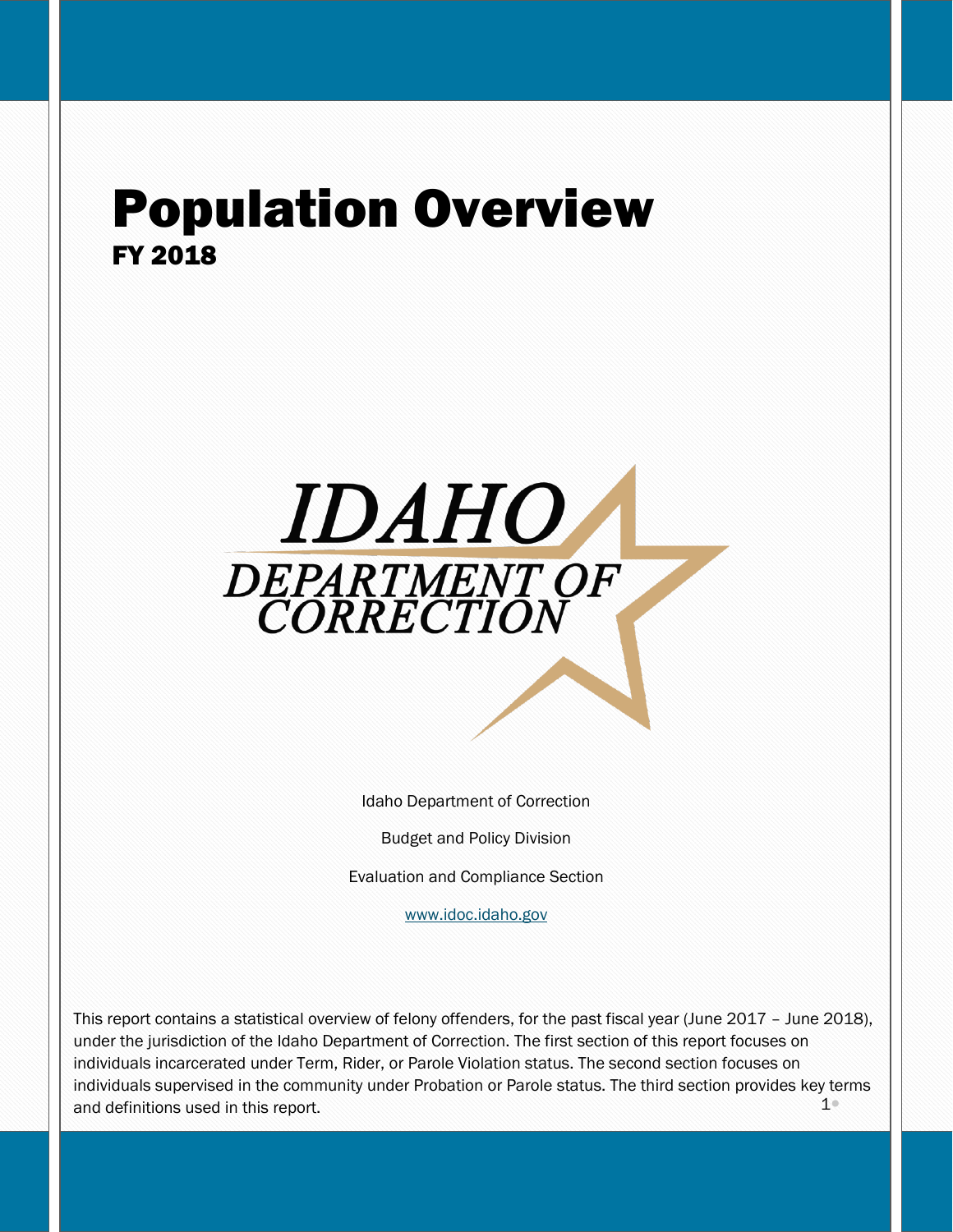# Table of Contents

| Incarcerated Population Counts by Crime Group and Legal Status - June 2017 15           |  |
|-----------------------------------------------------------------------------------------|--|
| Incarcerated Population Counts by Crime Group and Legal Status - June 2018 15           |  |
| Incarcerated Population Average LSI-R Score by Crime Group and Legal Status - June 2017 |  |
| Incarcerated Population Average LSI-R Score by Crime Group and Legal Status - June 2018 |  |
|                                                                                         |  |
| Overall Incarcerated Population Distribution by Crime Group - June 2017 17              |  |
| Overall Incarcerated Population Distribution by Crime Group - June 2018 17              |  |
|                                                                                         |  |
|                                                                                         |  |
|                                                                                         |  |
|                                                                                         |  |
|                                                                                         |  |
|                                                                                         |  |
|                                                                                         |  |
|                                                                                         |  |
|                                                                                         |  |
|                                                                                         |  |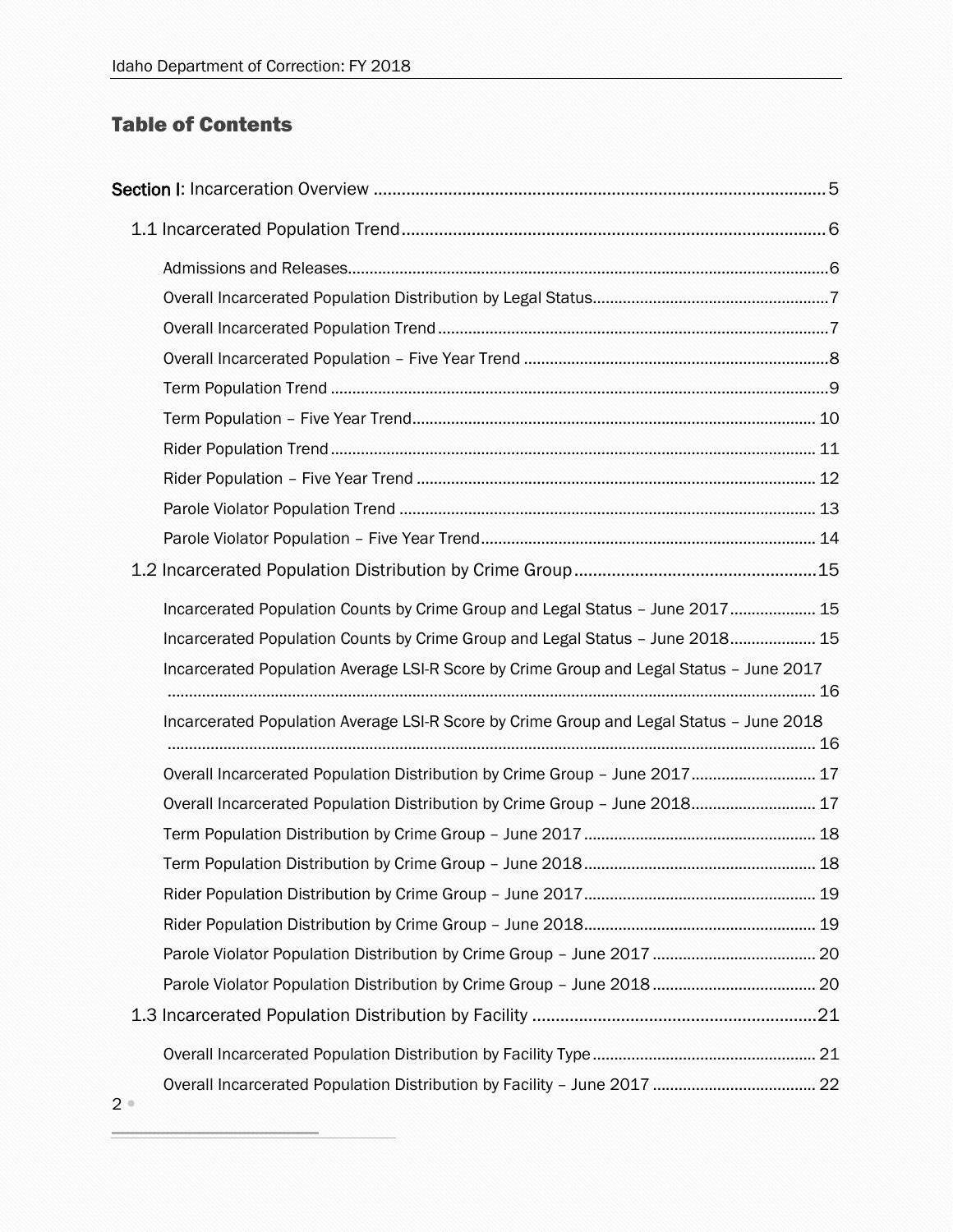| Overall Incarcerated Population Distribution by Demographics - June 2017 30           |  |
|---------------------------------------------------------------------------------------|--|
| Overall Incarcerated Population Distribution by Demographics - June 2018 32           |  |
|                                                                                       |  |
|                                                                                       |  |
|                                                                                       |  |
|                                                                                       |  |
| Parole Violator Population Distribution by Demographics - June 2017  42               |  |
| Parole Violator Population Distribution by Demographics - June 2018 44                |  |
|                                                                                       |  |
|                                                                                       |  |
|                                                                                       |  |
| Overall Community Correction Population Distribution by Legal Status  48              |  |
|                                                                                       |  |
|                                                                                       |  |
|                                                                                       |  |
|                                                                                       |  |
|                                                                                       |  |
|                                                                                       |  |
|                                                                                       |  |
| Community Correction Population Counts by Crime Group and Legal Status - June 2017 54 |  |
| Community Correction Population Counts by Crime Group and Legal Status - June 2018 54 |  |
| Community Correction Population Average LSI-R Score by Crime Group and Legal Status - |  |
|                                                                                       |  |

÷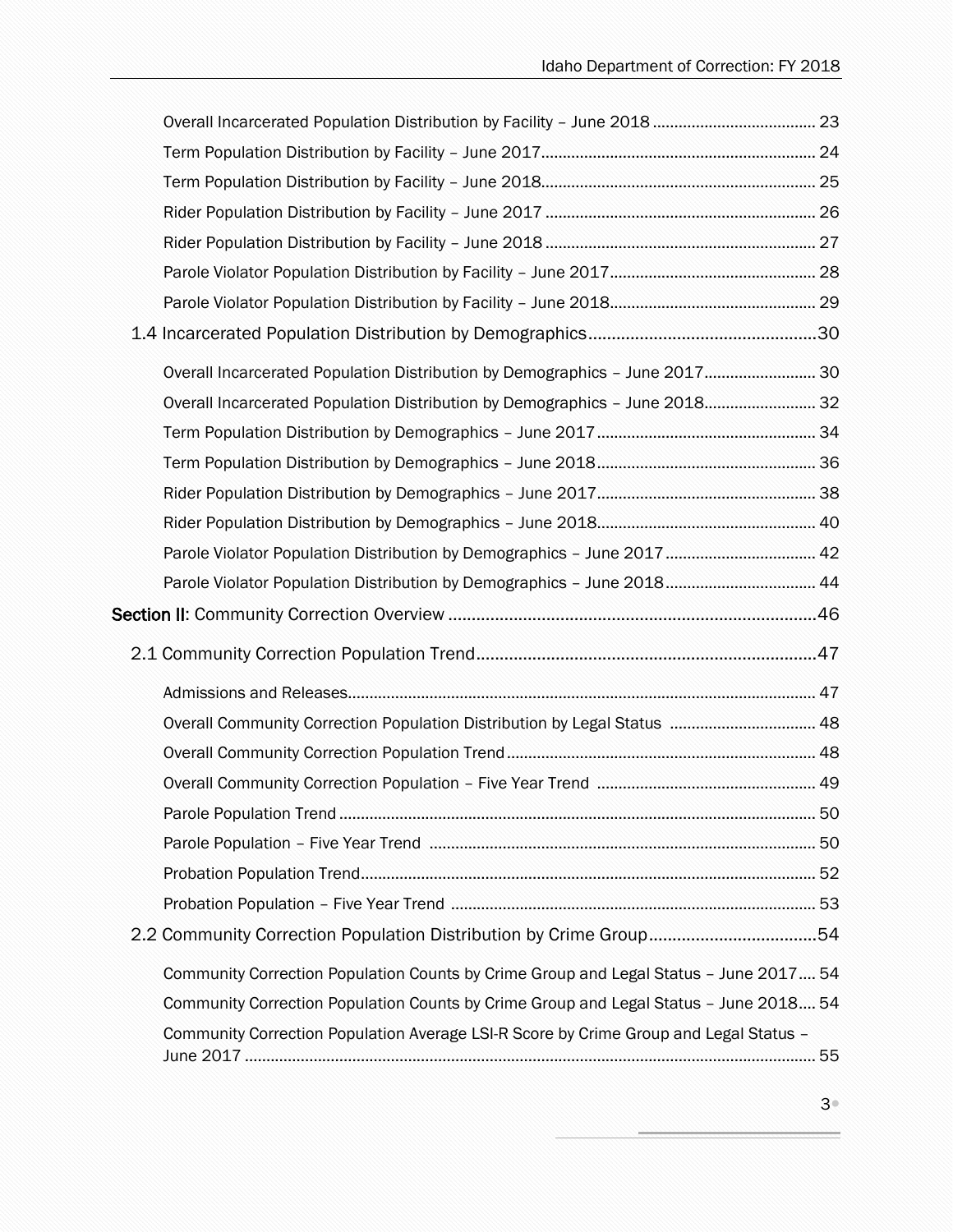| Community Correction Population Average LSI-R Score by Crime Group and Legal Status - |  |
|---------------------------------------------------------------------------------------|--|
| Overall Community Corrections Distribution by Crime Group - June 2017 56              |  |
| Overall Community Corrections Distribution by Crime Group - June 2018 56              |  |
|                                                                                       |  |
|                                                                                       |  |
|                                                                                       |  |
|                                                                                       |  |
| Parole Distribution by Crime Group and Supervision Level - June 2017  59              |  |
|                                                                                       |  |
| Probation Distribution by Crime Group and Supervision Level - June 2017  61           |  |
| Probation Distribution by Crime Group and Supervision Level - June 2018  62           |  |
|                                                                                       |  |
| Idaho Department of Correction District Map and Corresponding Counties 63             |  |
|                                                                                       |  |
|                                                                                       |  |
|                                                                                       |  |
|                                                                                       |  |
|                                                                                       |  |
|                                                                                       |  |
|                                                                                       |  |
|                                                                                       |  |
| Overall Community Correction Population Distribution by Demographics - June 2017 68   |  |
| Overall Community Correction Population Distribution by Demographics - June 2018 70   |  |
|                                                                                       |  |
|                                                                                       |  |
|                                                                                       |  |
|                                                                                       |  |
|                                                                                       |  |
|                                                                                       |  |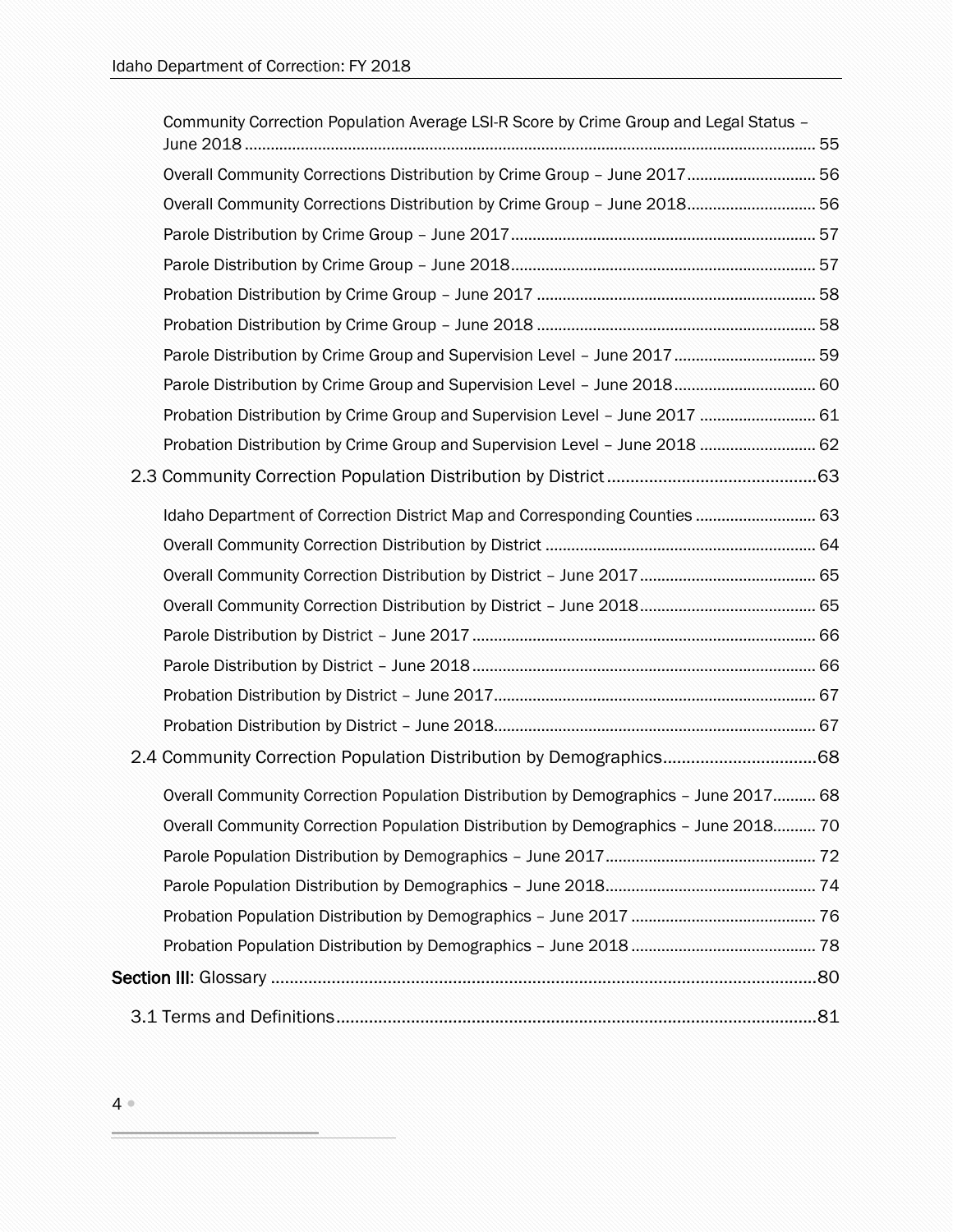# <span id="page-4-0"></span>Section I: Incarceration Overview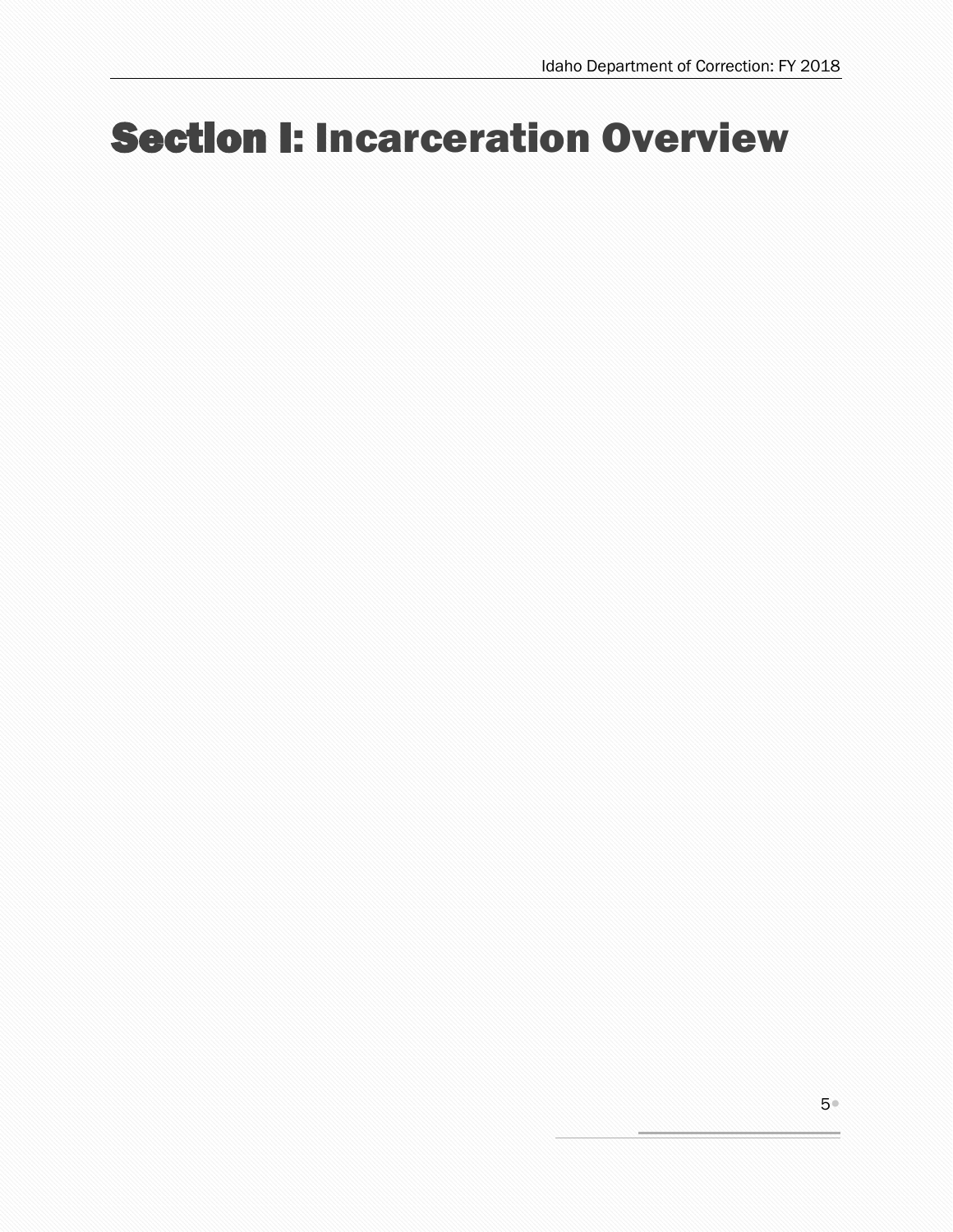# <span id="page-5-0"></span>1.1 Incarcerated Population Trend

# <span id="page-5-1"></span>Admissions and Releases

| Beginning Count as of 30 June, 2017 | 6,177  | 1,429 | 580             | 8,186 |
|-------------------------------------|--------|-------|-----------------|-------|
|                                     |        |       |                 |       |
| Incarcerated Offender Admissions    | Termer | Rider | Parole Violator | Total |
| New Commitments                     | 634    | 1,094 | 0               | 1,728 |
| <b>Revoked Probation</b>            | 880    | 1,255 | 0               | 2,135 |
| <b>Revoked Parole</b>               | 888    | 0     | 0               | 888   |
| <b>Violated Parole</b>              | 0      | 0     | 1,938           | 1,938 |
| <b>Failed Rider</b>                 | 290    | 0     | 0               | 290   |
| Other                               | 0      | 132   | $\Omega$        | 132   |
|                                     |        |       |                 |       |
|                                     |        |       |                 |       |
| Incarcerated Offender Releases      | Termer | Rider | Parole Violator | Total |
| To Probation                        | 21     | 2,174 | 0               | 2,195 |
| To Parole                           | 1,781  | 0     | 954             | 2,735 |
| To Retained Jurisdiction (Rider)    | 18     | 0     | $\Omega$        | 18    |
| To Term Incarceration               | 0      | 290   | 888             | 1,178 |
| Discharged                          | 417    | 10    | $\Omega$        | 427   |
| Other                               | 54     | 0     | 74              | 128   |

| Net Admissions/Releases          | Termer | Rider | Parole Violator | Total |
|----------------------------------|--------|-------|-----------------|-------|
| Total FY18 Admissions            | 2.692  | 2.481 | 1.938           | 7,111 |
| Total FY18 Releases              | 2.291  | 2.474 | 1.916           | 6,681 |
| Net Admissions/Releases          | 401    |       | 22              | 430   |
| Ending Count as of 30 June, 2018 | 6,578  | 1,436 | 602             | 8.616 |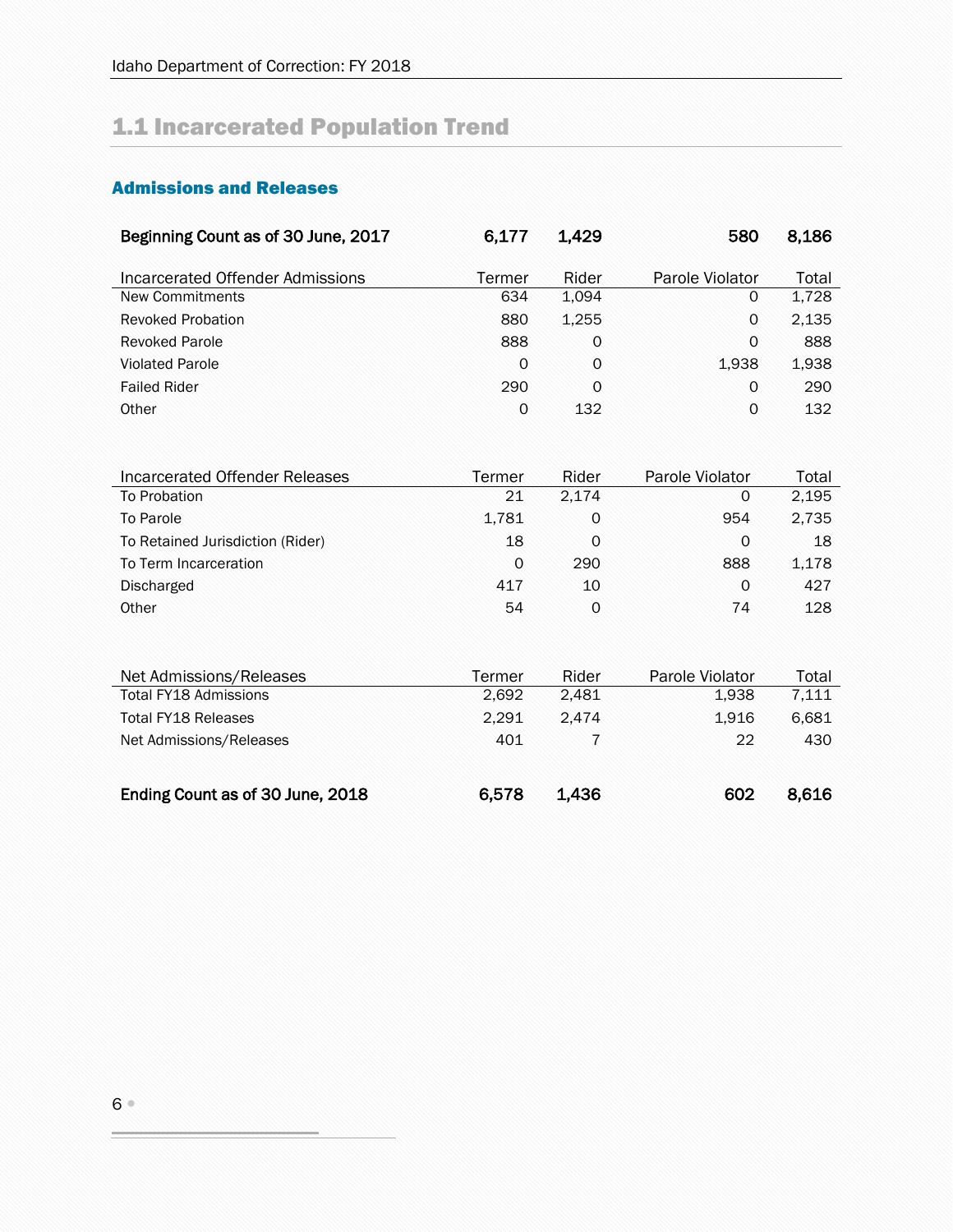

## <span id="page-6-0"></span>Overall Incarcerated Population Distribution by Legal Status

#### <span id="page-6-1"></span>Overall Incarcerated Population Trend

The overall incarcerated population increased 5.25 percent compared to twelve months ago.



| IN SERVICE SON DE SON DE SON DE SON DE SON DE SON DE SON DE SON DE SON DE SON DE SON DE SON DE SON DE SON DE SON DE SON DE SON DE SON DE SON DE SON DE SON DE SON DE SON DE SON DE SON DE SON DE SON DE SON DE SON DE SON DE S |  |  |  |  |  |  |
|--------------------------------------------------------------------------------------------------------------------------------------------------------------------------------------------------------------------------------|--|--|--|--|--|--|
| Jun-17 Jul Aug Sep Oct Nov Dec Jan Feb Mar Apr May Jun-18                                                                                                                                                                      |  |  |  |  |  |  |

| Month     | Ν     | % Change |
|-----------|-------|----------|
| June 2017 | 8.186 |          |
| July      | 8,171 | $-0.18%$ |
| August    | 8,214 | 0.53%    |
| September | 8,281 | 0.82%    |
| October   | 8,313 | 0.39%    |
| November  | 8,272 | $-0.49%$ |
| December  | 8,286 | 0.17%    |
| January   | 8.397 | 1.34%    |
| February  | 8.439 | 0.50%    |
| March     | 8,471 | 0.38%    |
| April     | 8,497 | 0.31%    |
| May       | 8,553 | 0.66%    |
| June 2018 | 8,616 | 0.74%    |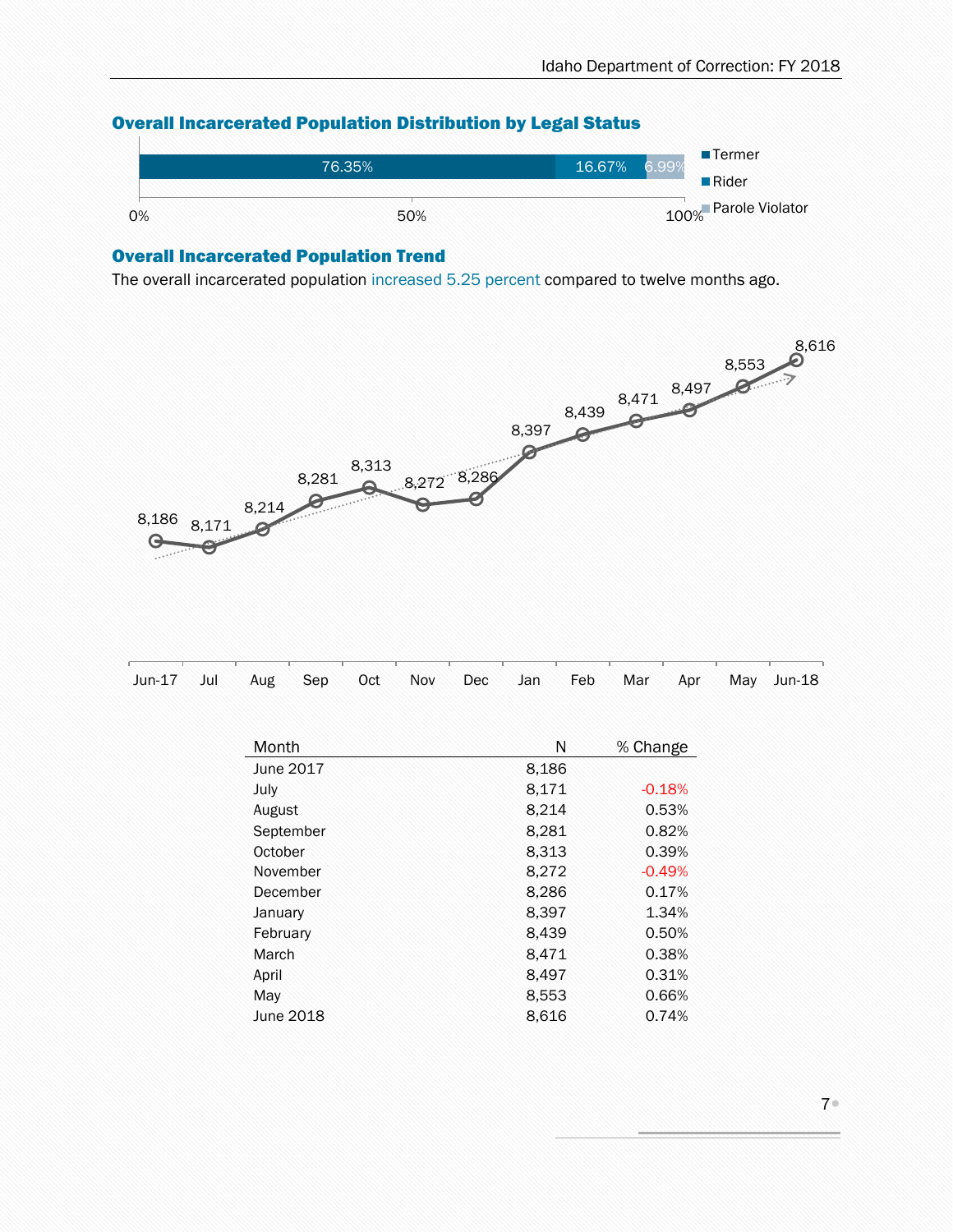# <span id="page-7-0"></span>Overall Incarcerated Population – Five Year Trend

The overall incarcerated population increased 6.34 percent compared to five years ago.

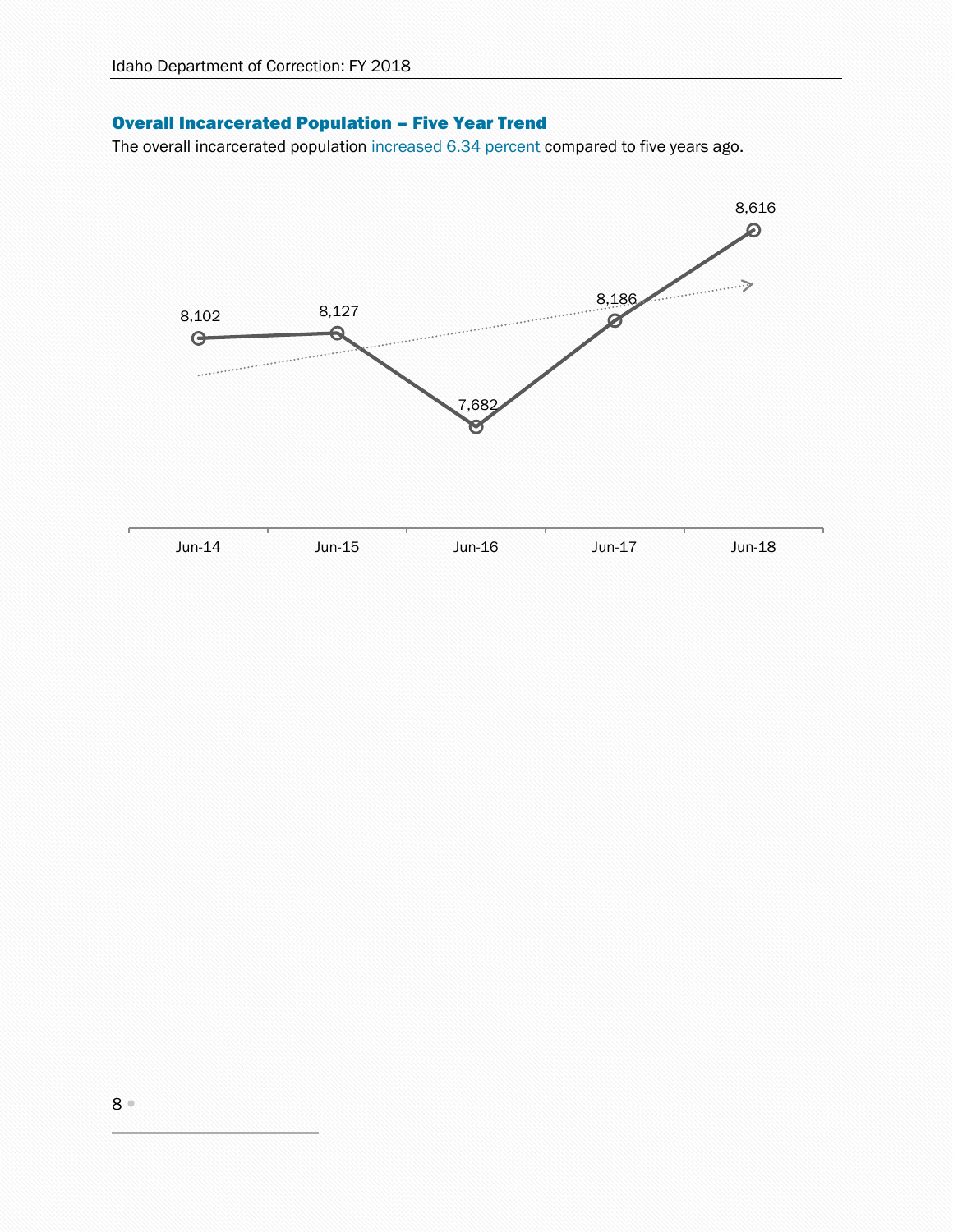# <span id="page-8-0"></span>Term Population Trend

The term population increased 6.49 percent compared to twelve months ago.



| Jun-17 Jul Aug Sep Oct Nov Dec Jan Feb Mar Apr May Jun-18 |  |  |  |  |  |  |  |  |  |  |  |
|-----------------------------------------------------------|--|--|--|--|--|--|--|--|--|--|--|
|-----------------------------------------------------------|--|--|--|--|--|--|--|--|--|--|--|

| Month     | N     | % Change |
|-----------|-------|----------|
| June 2017 | 6.177 |          |
| July      | 6,198 | 0.34%    |
| August    | 6,254 | 0.90%    |
| September | 6,277 | 0.37%    |
| October   | 6,285 | 0.13%    |
| November  | 6,291 | 0.10%    |
| December  | 6,380 | 1.41%    |
| January   | 6.379 | $-0.02%$ |
| February  | 6,390 | 0.17%    |
| March     | 6,522 | 2.07%    |
| April     | 6,513 | $-0.14%$ |
| May       | 6,637 | 1.90%    |
| June 2018 | 6,578 | $-0.89%$ |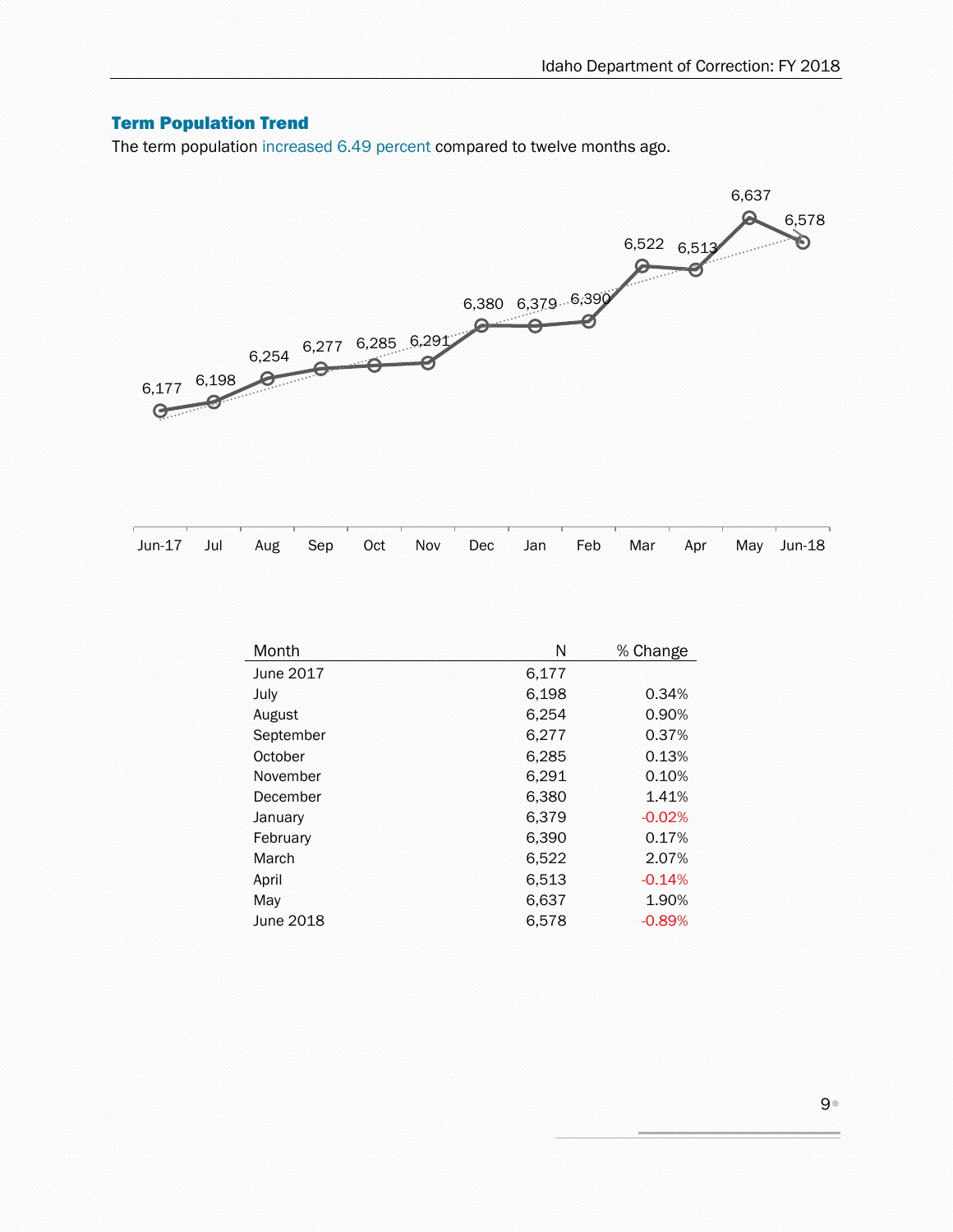## <span id="page-9-0"></span>Term Population – Five Year Trend

The term population increased 0.37 percent compared to five years ago.

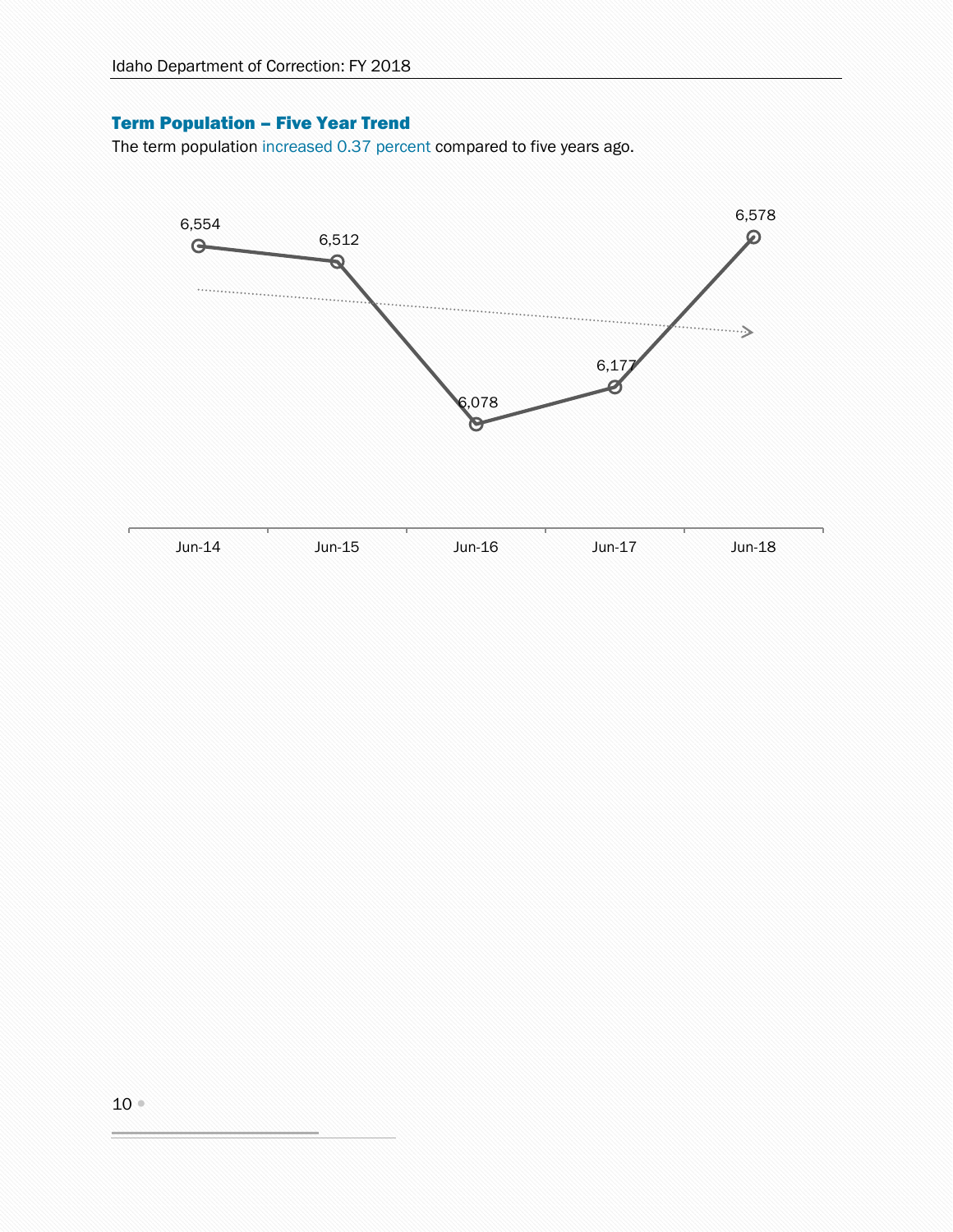# <span id="page-10-0"></span>Rider Population Trend

The Rider population increased 0.49 percent compared to twelve months ago.



| Jun-17 Jul Aug Sep Oct Nov Dec Jan Feb Mar Apr May Jun-18 |  |  |  |  |  |  |
|-----------------------------------------------------------|--|--|--|--|--|--|

| Month     | Ν     | % Change |
|-----------|-------|----------|
| June 2017 | 1,429 |          |
| July      | 1,355 | $-5.18%$ |
| August    | 1,358 | 0.22%    |
| September | 1,373 | 1.10%    |
| October   | 1,430 | 4.15%    |
| November  | 1,420 | $-0.70%$ |
| December  | 1,361 | $-4.15%$ |
| January   | 1,395 | 2.50%    |
| February  | 1,396 | 0.07%    |
| March     | 1,371 | $-1.79%$ |
| April     | 1,390 | 1.39%    |
| May       | 1,392 | 0.14%    |
| June 2018 | 1,436 | 3.16%    |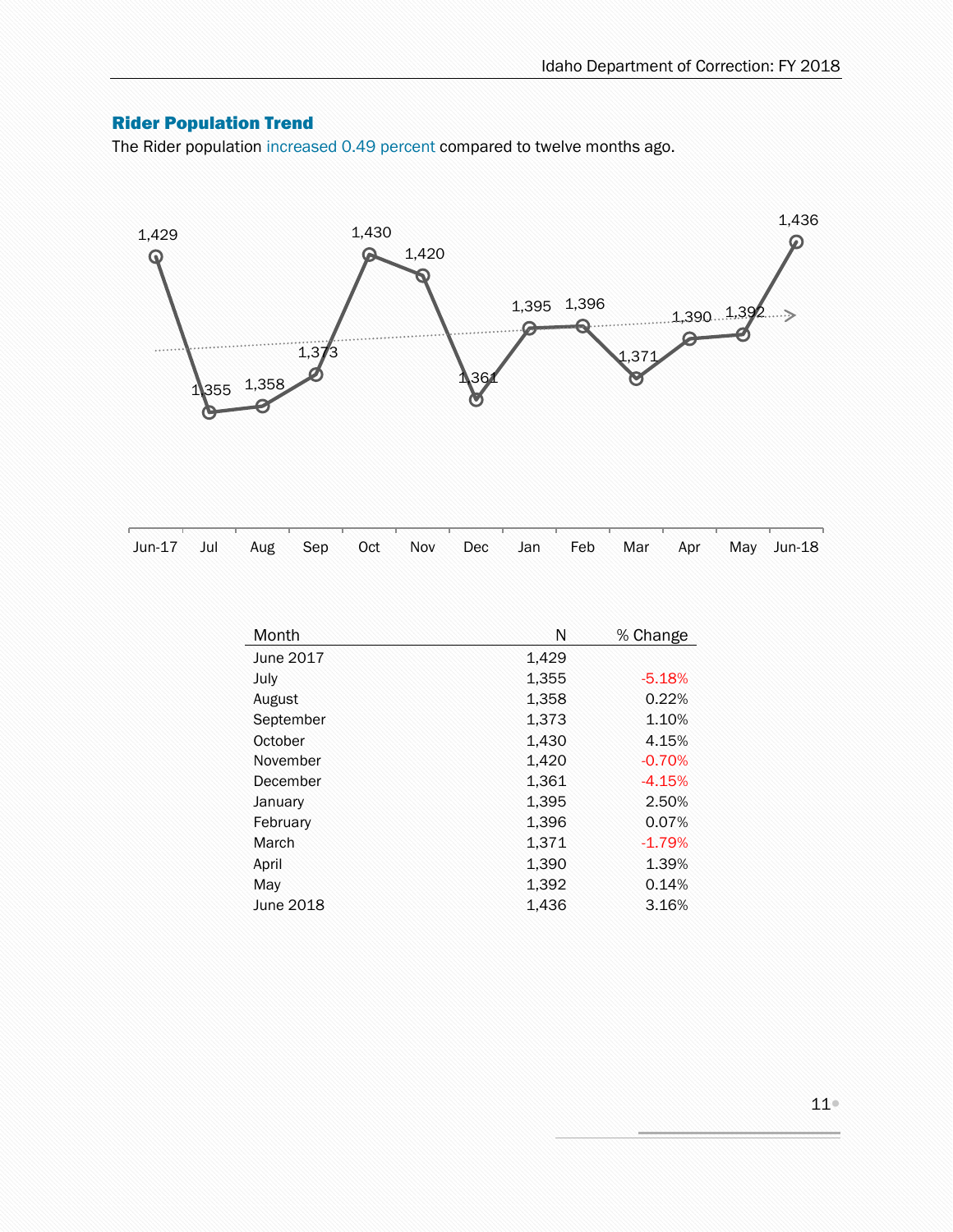## <span id="page-11-0"></span>Rider Population – Five Year Trend

The rider population increased 25.63 percent compared to five years ago.

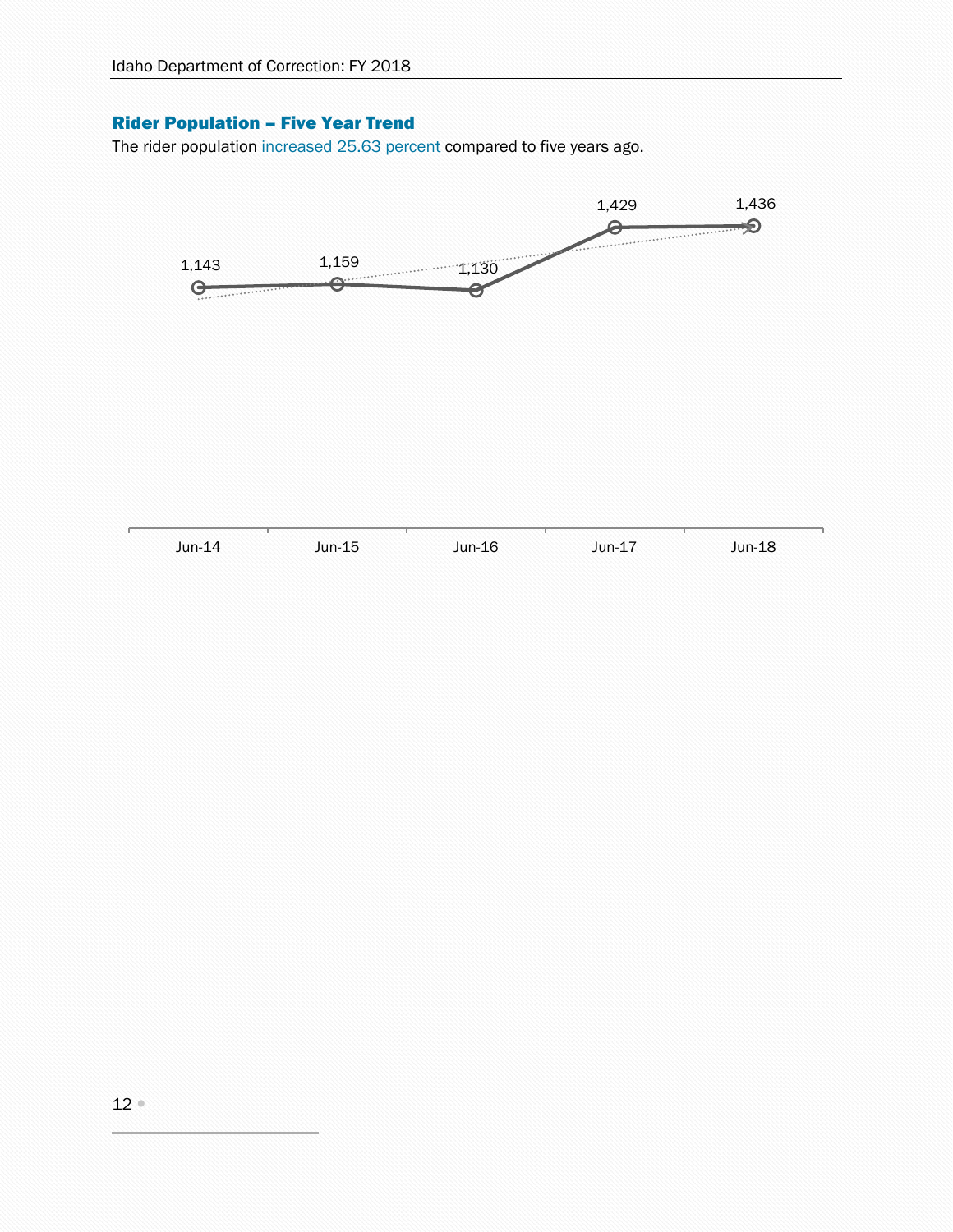# <span id="page-12-0"></span>Parole Violator Population Trend

The Parole Violator population increased 3.79 percent compared to twelve months ago.



| Jun-17 Jul Aug Sep Oct Nov Dec Jan Feb Mar Apr May Jun-18 |  |  |  |  |  |  |  |  |  |  |  |  |  |
|-----------------------------------------------------------|--|--|--|--|--|--|--|--|--|--|--|--|--|
|-----------------------------------------------------------|--|--|--|--|--|--|--|--|--|--|--|--|--|

| Month     | N   | % Change  |
|-----------|-----|-----------|
| June 2017 | 580 |           |
| July      | 618 | 6.55%     |
| August    | 602 | $-2.59%$  |
| September | 631 | 4.82%     |
| October   | 598 | $-5.23%$  |
| November  | 561 | $-6.19%$  |
| December  | 545 | $-2.85%$  |
| January   | 623 | 14.31%    |
| February  | 653 | 4.82%     |
| March     | 578 | $-11.49%$ |
| April     | 594 | 2.77%     |
| May       | 524 | $-11.78%$ |
| June 2018 | 602 | 14.89%    |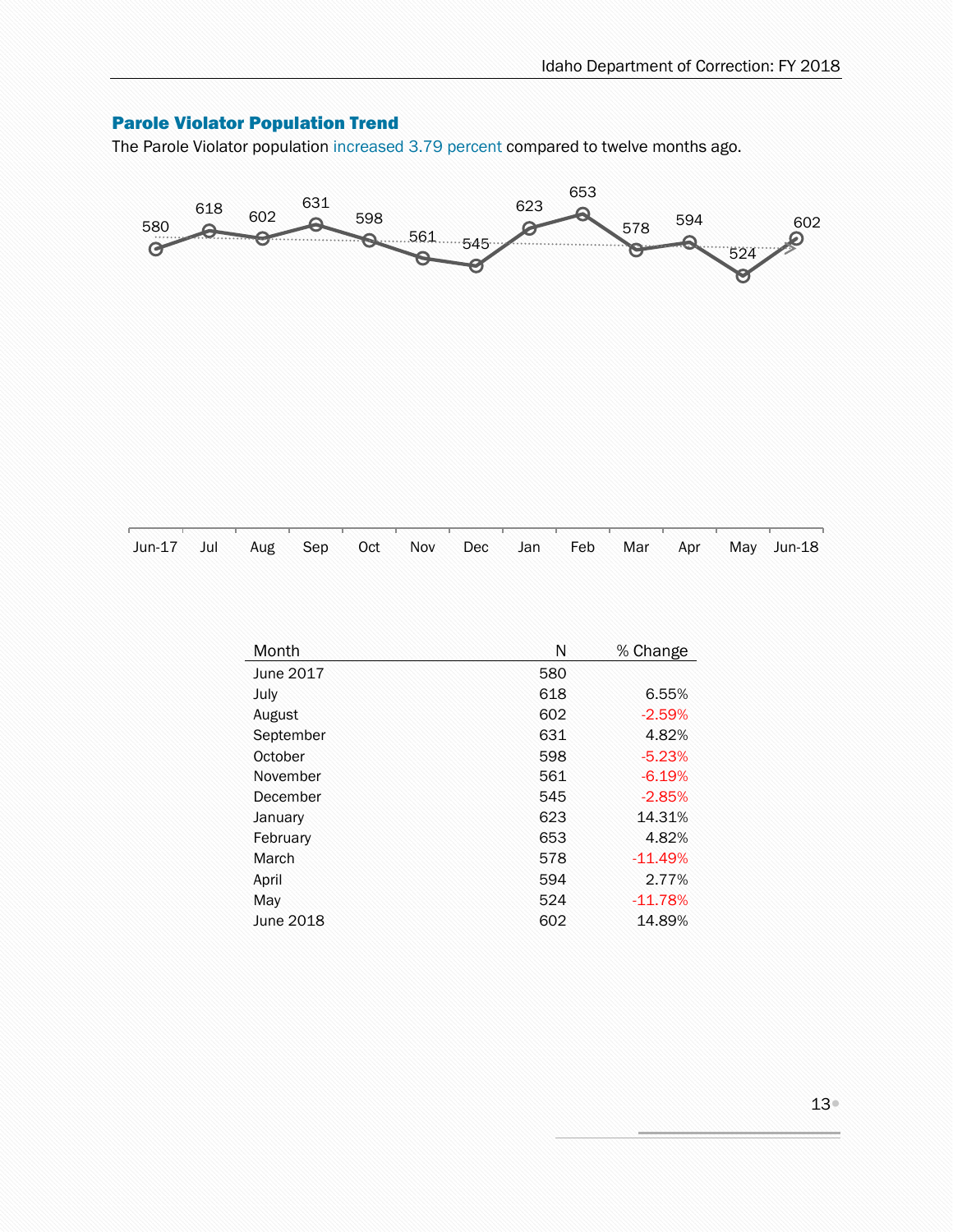## <span id="page-13-0"></span>Parole Violator Population – Five Year Trend

The Parole Violator population increased 48.64 percent compared to five years ago.

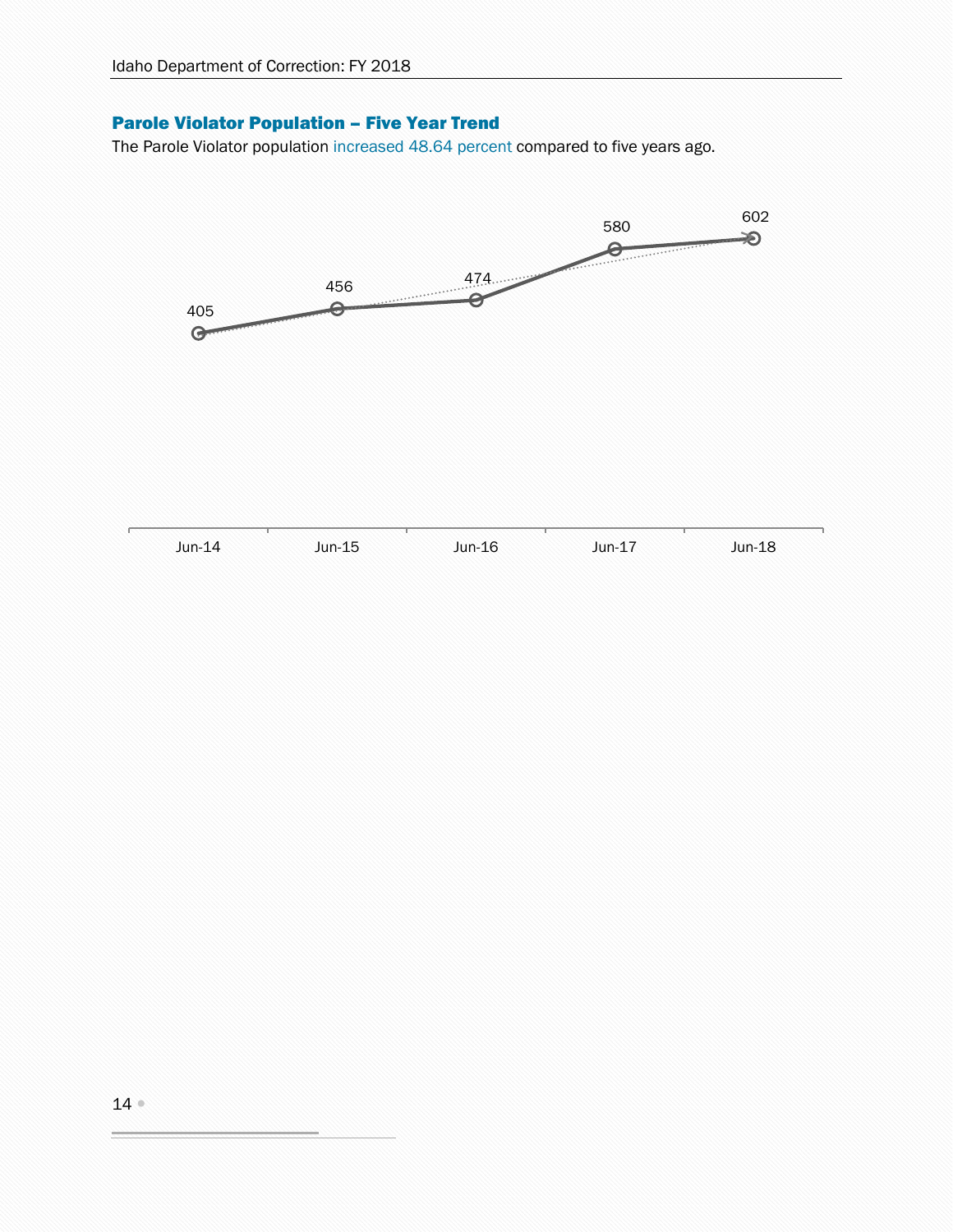# <span id="page-14-0"></span>1.2 Incarcerated Population Distribution by Crime Group

|                    |        |       | Parole   |       |
|--------------------|--------|-------|----------|-------|
| <b>Crime Group</b> | Termer | Rider | Violator | Total |
| Murder & Man       | 397    | 2     | 2        | 401   |
| Sex                | 1,289  | 70    | 50       | 1,409 |
| Assault            | 1,328  | 225   | 142      | 1,695 |
| Property           | 1,097  | 313   | 130      | 1,540 |
| Alcohol            | 380    | 137   | 53       | 570   |
| Drug               | 1,680  | 679   | 203      | 2,562 |
| Pending            | 6      | 3     | 0        | 9     |
| Total              | 6.177  | 1,429 | 580      | 8,186 |

## <span id="page-14-1"></span>Incarcerated Population Counts by Crime Group and Legal Status – June 2017

## <span id="page-14-2"></span>Incarcerated Population Counts by Crime Group and Legal Status – June 2018

|                    |        | %        |              | %         | Parole   | %         |       | %         |
|--------------------|--------|----------|--------------|-----------|----------|-----------|-------|-----------|
| <b>Crime Group</b> | Termer | Change   | Rider        | Change    | Violator | Change    | Total | Change    |
| Murder & Man       | 407    | 2.52%    | 1            | $-50.00%$ | 1        | $-50.00%$ | 409   | 2.00%     |
| Sex                | 1,258  | $-2.40%$ | 72           | 2.86%     | 76       | 52.00%    | 1,406 | $-0.21%$  |
| Assault            | 1,424  | 7.23%    | 247          | 9.78%     | 134      | $-5.63%$  | 1,805 | 6.49%     |
| Property           | 1,091  | $-0.55%$ | 302          | $-3.51%$  | 148      | 13.85%    | 1,541 | 0.06%     |
| Alcohol            | 415    | 9.21%    | 108          | $-21.17%$ | 49       | $-7.55%$  | 572   | 0.35%     |
| Drug               | 1,977  | 17.68%   | 705          | 3.83%     | 194      | $-4.43%$  | 2,876 | 12.26%    |
| Pending            | 6      | 0.00%    | $\mathbf{1}$ | $-66.67%$ | 0        | 0.00%     | 7     | $-22.22%$ |
| Total              | 6.578  | 6.49%    | 1,436        | 0.49%     | 602      | 3.79%     | 8.616 | 5.25%     |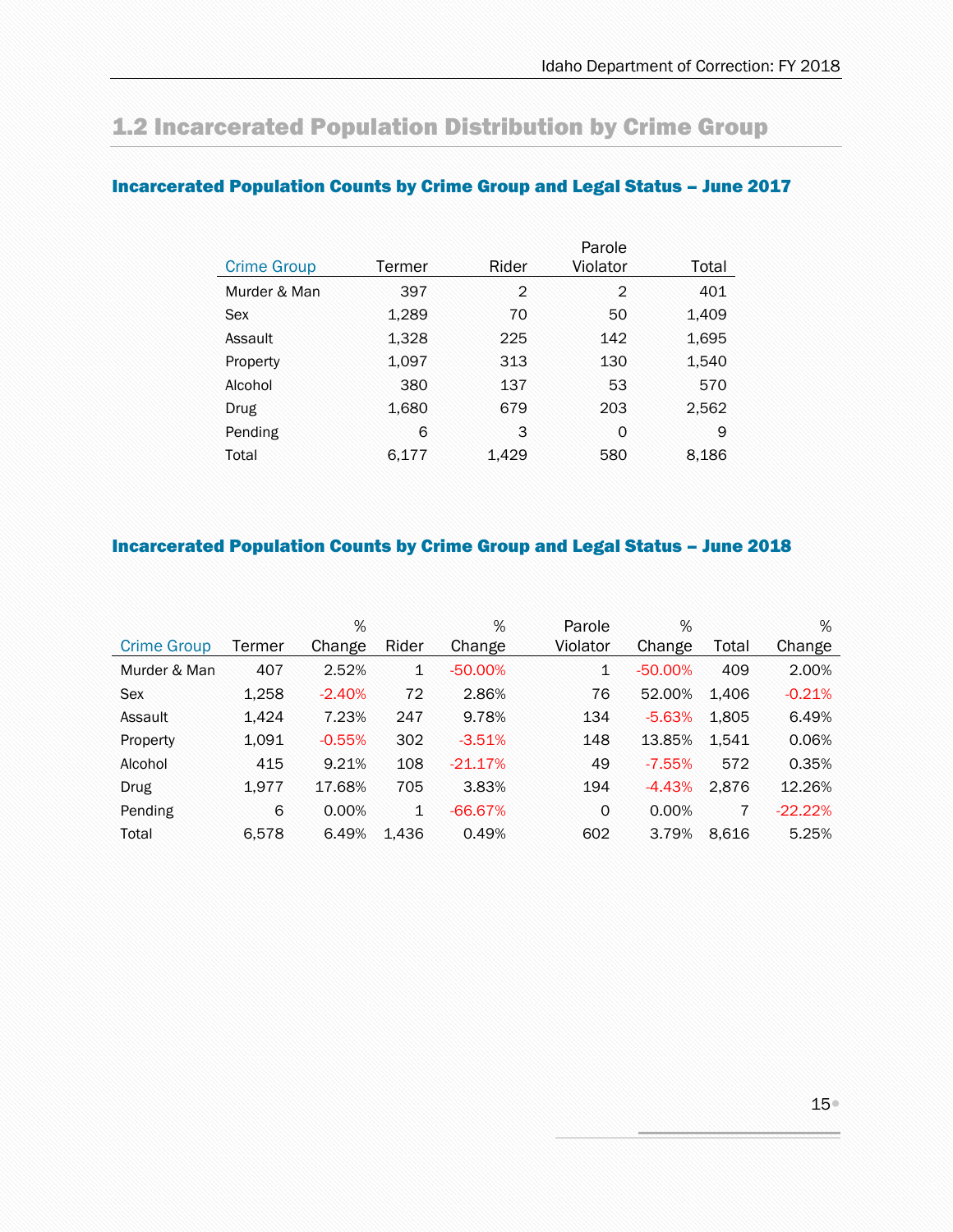## <span id="page-15-0"></span>Incarcerated Population Average LSI-R Score by Crime Group and Legal Status – June 2017

|                    |        |       | Parole   |       |
|--------------------|--------|-------|----------|-------|
| <b>Crime Group</b> | Termer | Rider | Violator | Total |
| Murder & Man       | 27.93  | 21.50 | 28.50    | 27.89 |
| Sex                | 26.02  | 20.10 | 27.66    | 25.76 |
| Assault            | 32.75  | 27.76 | 29.13    | 31.77 |
| Property           | 32.57  | 28.61 | 28.71    | 31.42 |
| Alcohol            | 28.95  | 25.20 | 26.26    | 27.79 |
| Drug               | 32.03  | 29.95 | 28.35    | 31.18 |
| Total              | 30.65  | 28.35 | 28.37    | 30.07 |
|                    |        |       |          |       |

# <span id="page-15-1"></span>Incarcerated Population Average LSI-R Score by Crime Group and Legal Status – June 2018

|                    |        | %         |       | %        | Parole   | %         |       | %        |
|--------------------|--------|-----------|-------|----------|----------|-----------|-------|----------|
| <b>Crime Group</b> | Termer | Change    | Rider | Change   | Violator | Change    | Total | Change   |
| Murder & Man       | 27.87  | $-0.20%$  | 24.00 | 11.63%   | 24.00    | $-15.79%$ | 27.85 | $-0.15%$ |
| Sex                | 25.73  | $-1.11\%$ | 19.37 | $-3.62%$ | 24.30    | $-12.14%$ | 25.31 | $-1.76%$ |
| Assault            | 31.56  | $-3.66%$  | 27.93 | 0.62%    | 28.46    | $-2.28%$  | 30.82 | $-2.97%$ |
| Property           | 31.57  | $-3.04%$  | 28.80 | 0.67%    | 27.16    | $-5.38%$  | 30.60 | $-2.62%$ |
| Alcohol            | 27.57  | $-4.74%$  | 23.35 | $-7.36%$ | 26.71    | 1.71%     | 26.71 | $-3.89%$ |
| <b>Drug</b>        | 30.95  | $-3.36%$  | 29.32 | $-2.10%$ | 29.02    | 2.37%     | 30.42 | $-2.42%$ |
| Total              | 29.84  | $-2.64%$  | 28.03 | $-1.13%$ | 27.65    | $-2.55%$  | 29.38 | $-2.31%$ |

The Level of Service Inventory-Revised (LSI-R) score collects information regarding factors that include the offender's criminal history, education, family situation, and alcohol or drug problems, and calculates a score indicating the risks and needs said offender represents.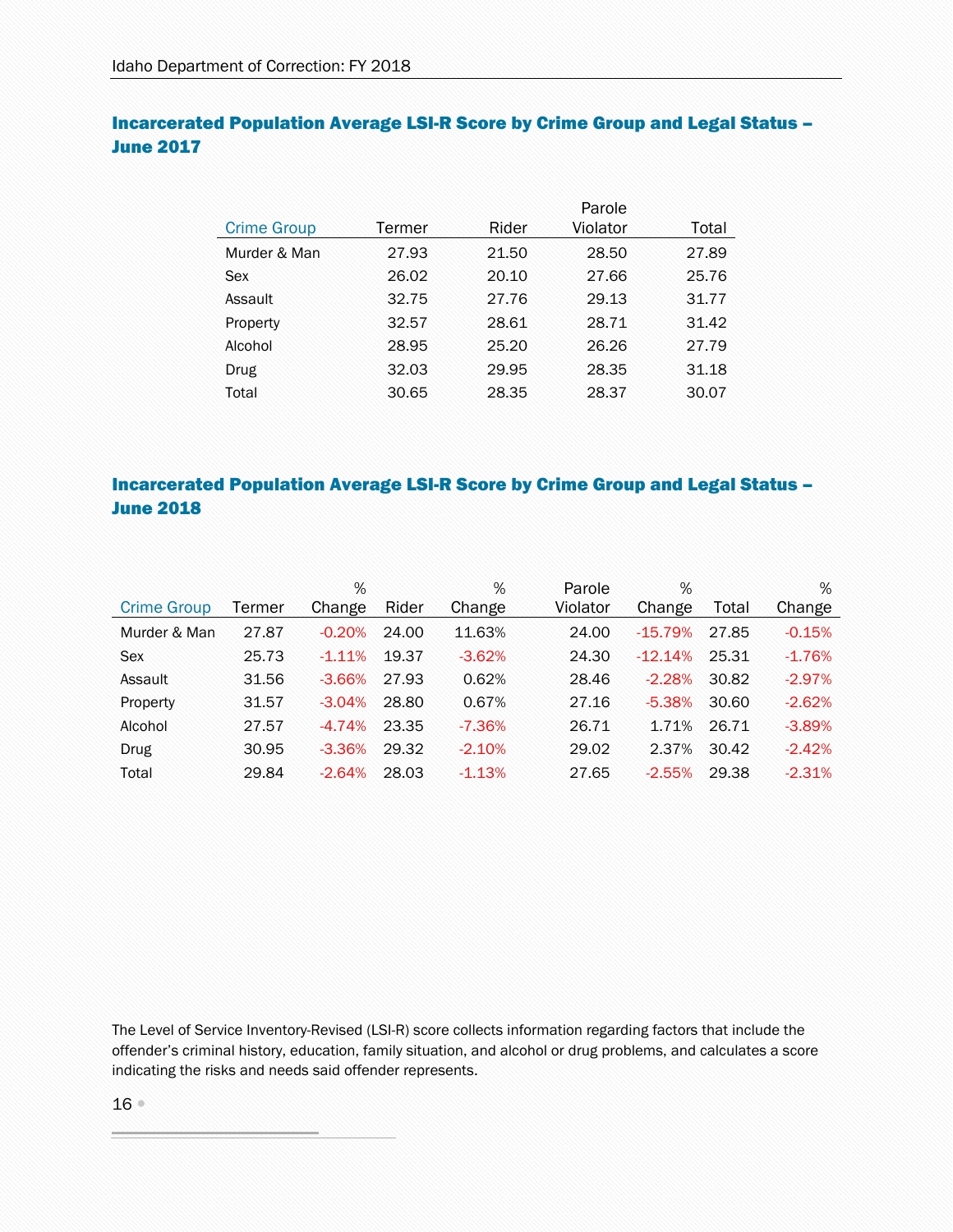

#### <span id="page-16-0"></span>Overall Incarcerated Population Distribution by Crime Group – June 2017



#### <span id="page-16-1"></span>Overall Incarcerated Population Distribution by Crime Group – June 2018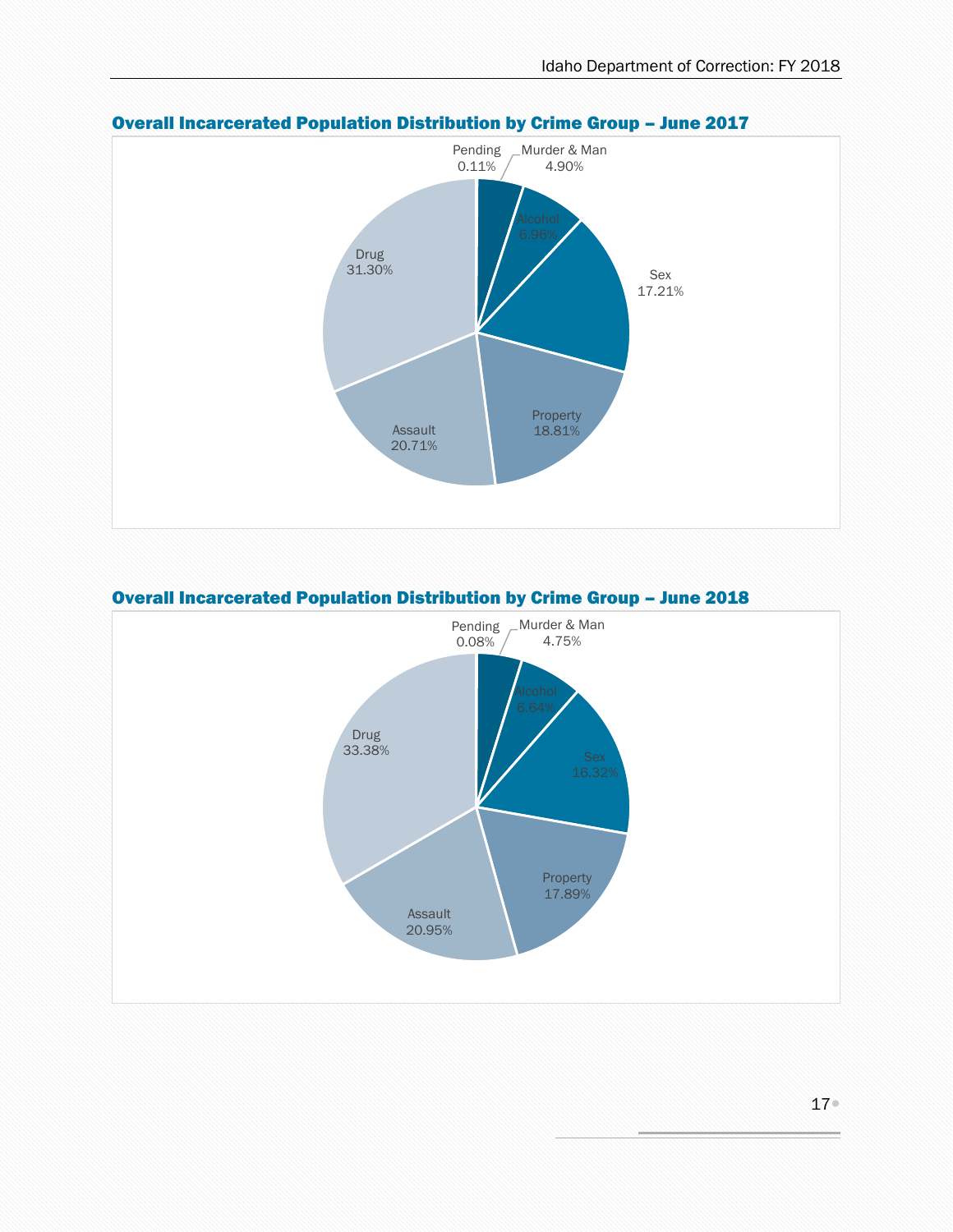

## <span id="page-17-0"></span>Term Population Distribution by Crime Group – June 2017

#### <span id="page-17-1"></span>Term Population Distribution by Crime Group – June 2018

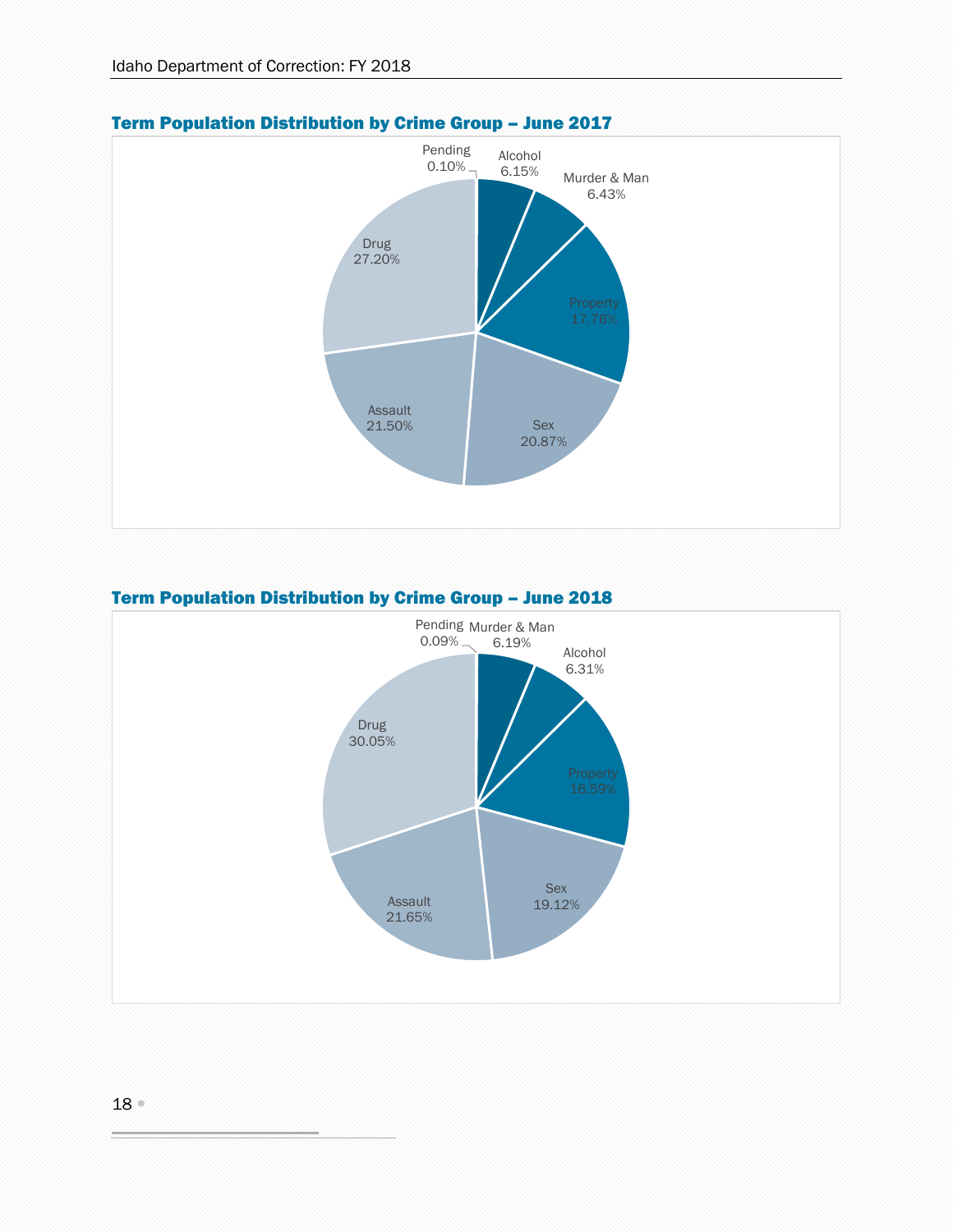

## <span id="page-18-0"></span>Rider Population Distribution by Crime Group – June 2017

#### <span id="page-18-1"></span>Rider Population Distribution by Crime Group – June 2018

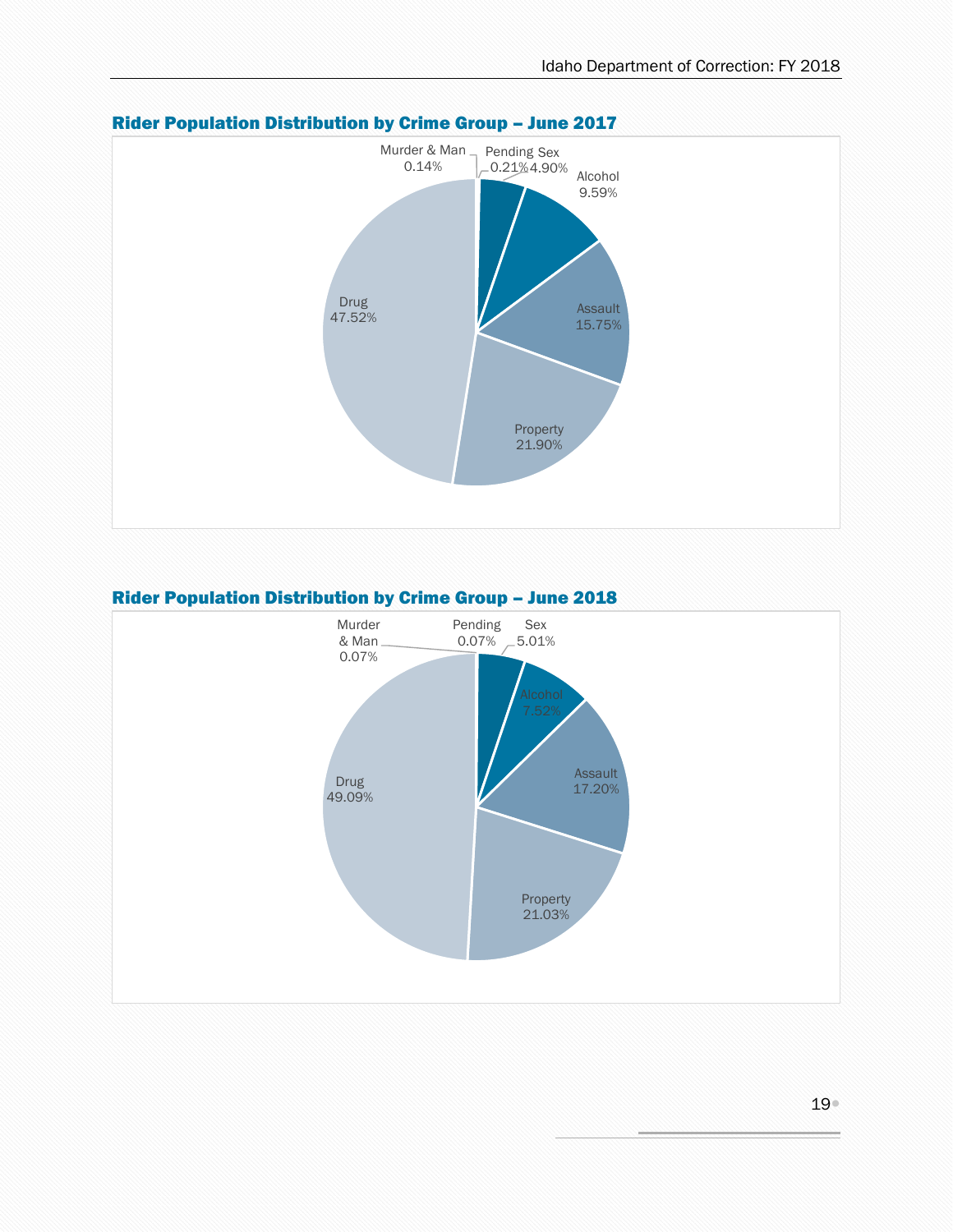

#### <span id="page-19-0"></span>Parole Violator Population Distribution by Crime Group – June 2017

#### <span id="page-19-1"></span>Parole Violator Population Distribution by Crime Group – June 2018

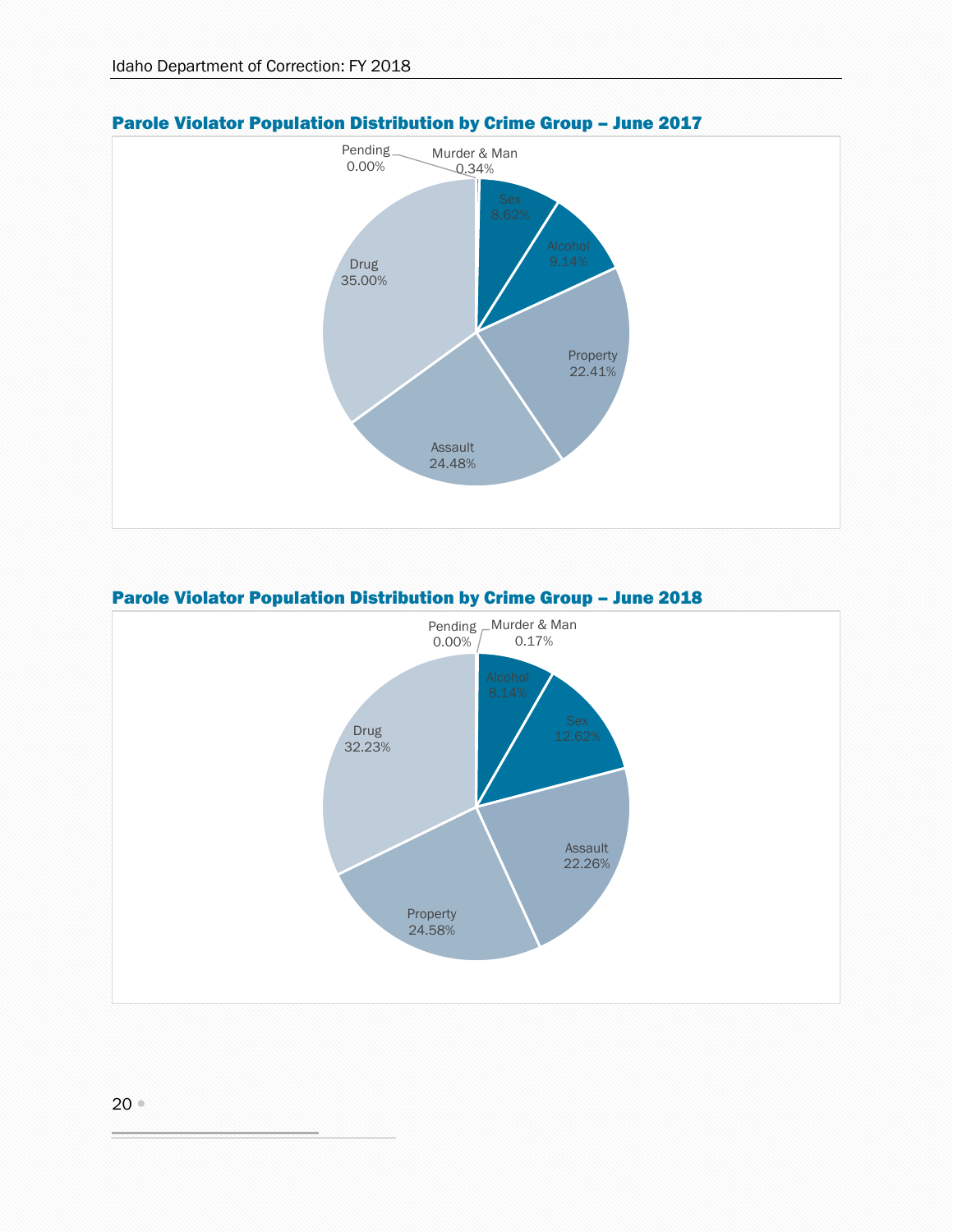# <span id="page-20-0"></span>1.3 Incarcerated Population Distribution by Facility



# <span id="page-20-1"></span>Overall Incarcerated Population Distribution by Facility Type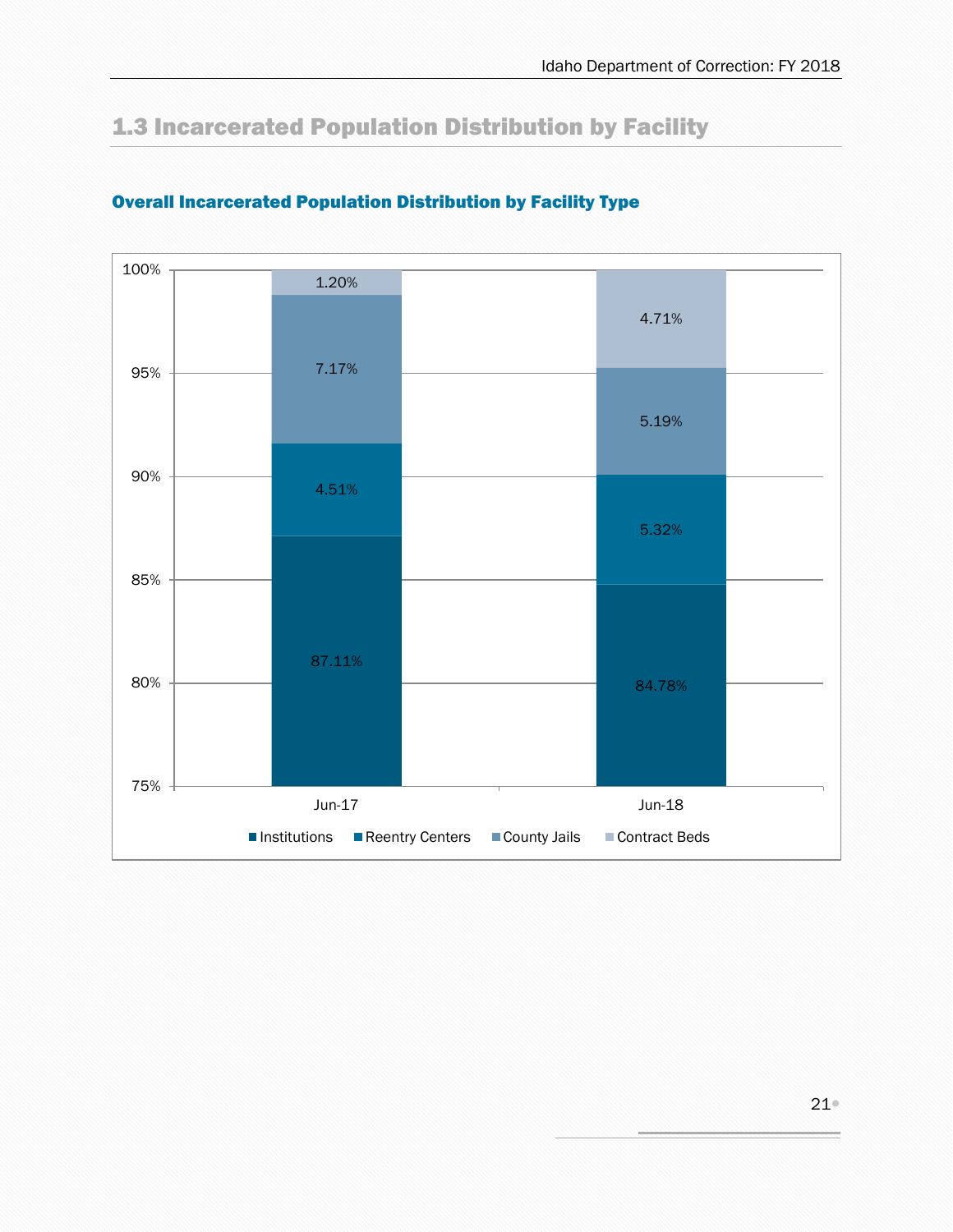| Institution  | <b>Facility Name</b>                       | Gender | N     | % of Total |
|--------------|--------------------------------------------|--------|-------|------------|
| <b>IMSI</b>  | Idaho Maximum Security Institution         | Male   | 542   | 6.62%      |
| <b>ISCI</b>  | Idaho State Correctional Institution       | Male   | 1.460 | 17.84%     |
| <b>SICI</b>  | South Idaho Correctional Institution       | Male   | 586   | 7.16%      |
| <b>ICIO</b>  | Idaho Correctional Institution - Orofino   | Male   | 576   | 7.04%      |
| <b>NICI</b>  | North Idaho Correctional Institution       | Male   | 408   | 4.98%      |
| <b>SAWC</b>  | St. Anthony Work Camp                      | Male   | 244   | 2.98%      |
| <b>PWCC</b>  | Pocatello Women's Correctional Center      | Female | 320   | 3.91%      |
| <b>SBWCC</b> | South Boise Women's Correctional Center    | Female | 290   | 3.54%      |
| PRC-SICI     | Pre-Release Center - SICI                  | Female | 104   | 1.27%      |
| CAPP         | Correctional Alternative Placement Program | Male   | 427   | 5.22%      |
| <b>ISCC</b>  | Idaho State Correctional Center            | Male   | 2.174 | 26.56%     |

# <span id="page-21-0"></span>Overall Incarcerated Population Distribution by Facility – June 2017

| <b>Reentry Center</b>      | <b>Facility Name</b>                       | Gender | N   | % of Total |
|----------------------------|--------------------------------------------|--------|-----|------------|
| <b>CRC</b> Nampa           | Community Reentry Center - Nampa           | Male   | 85  | 1.04%      |
| <b>CRC Idaho Falls</b>     | Community Reentry Center - Idaho Falls     | Male   | 84  | 1.03%      |
| <b>CRC Treasure Valley</b> | Community Reentry Center - Treasure Valley | Male   | 100 | 1.22%      |
| <b>CRC East Boise</b>      | Community Reentry Center - East Boise      | Female | 100 | 1.22%      |

| County Jails,        |                                      |        |     |            |
|----------------------|--------------------------------------|--------|-----|------------|
| <b>Contract Beds</b> | <b>Facility Name</b>                 | Gender | N   | % of Total |
| County Jails         | County Jails                         | Male.  | 588 | 7.18%      |
|                      |                                      | Female |     |            |
| <b>Bonneville</b>    | Bonneville Contract County Jail Beds | Male.  | 98  | 1.20%      |
| Contract             |                                      | Female |     |            |
| Karnes County CC     | Karnes County Correctional Center    | Male   | 0   | $0.00\%$   |
|                      | (Contract)                           |        |     |            |

| <b>Facility Type</b>   | N     | % of Total |
|------------------------|-------|------------|
| <b>Institutions</b>    | 7.131 | 87.11%     |
| <b>Reentry Centers</b> | 369   | 4.51%      |
| County Jails           | 588   | 7.18%      |
| <b>Contract Beds</b>   | 98    | 1.20%      |
| Total                  | 8.186 | 100.00%    |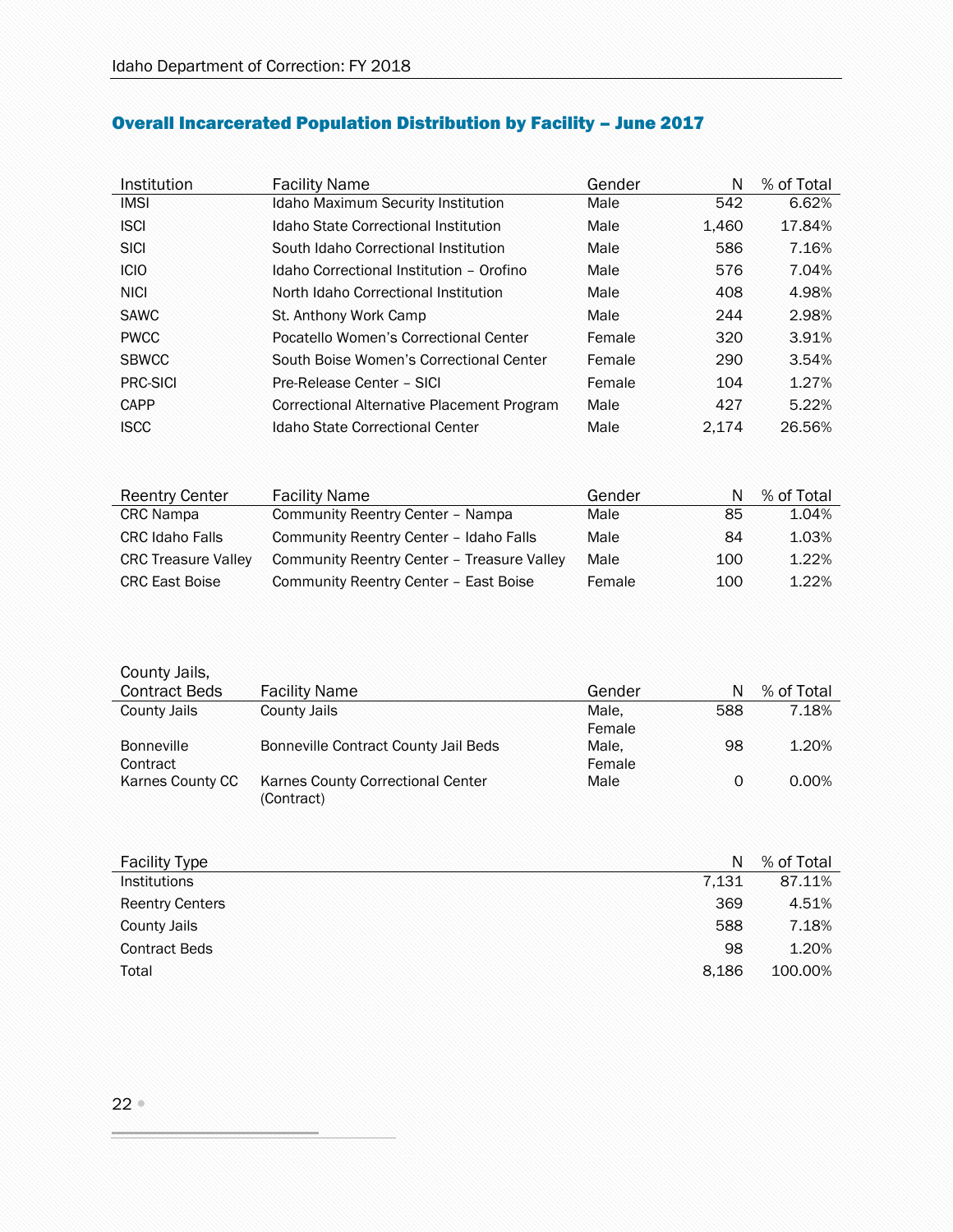| Institution  | <b>Facility Name</b>                       | Gender | N     | % Change | % of Total |
|--------------|--------------------------------------------|--------|-------|----------|------------|
| <b>IMSI</b>  | <b>Idaho Maximum Security Institution</b>  | Male   | 545   | 0.55%    | 6.33%      |
| <b>ISCI</b>  | Idaho State Correctional Institution       | Male   | 1.406 | $-3.70%$ | 16.32%     |
| <b>SICI</b>  | South Idaho Correctional Institution       | Male   | 659   | 12.46%   | 7.65%      |
| <b>ICIO</b>  | Idaho Correctional Institution - Orofino   | Male   | 585   | 1.56%    | 6.79%      |
| <b>NICI</b>  | North Idaho Correctional Institution       | Male   | 412   | 0.98%    | 4.78%      |
| <b>SAWC</b>  | St. Anthony Work Camp                      | Male   | 270   | 10.66%   | 3.13%      |
| <b>PWCC</b>  | Pocatello Women's Correctional Center      | Female | 368   | 15.00%   | 4.27%      |
| <b>SBWCC</b> | South Boise Women's Correctional Center    | Female | 319   | 10.00%   | 3.70%      |
| PRC-SICI     | Pre-Release Center - SICI                  | Female | 138   | 32.69%   | 1.60%      |
| CAPP         | Correctional Alternative Placement Program | Male   | 429   | 0.47%    | 4.98%      |
| <b>ISCC</b>  | Idaho State Correctional Center            | Male   | 2.174 | $0.00\%$ | 25.23%     |
|              |                                            |        |       |          |            |

# <span id="page-22-0"></span>Overall Incarcerated Population Distribution by Facility – June 2018

| <b>Reentry Center</b>         | <b>Facility Name</b>                          | Gender | N   | % Change | % of Total |
|-------------------------------|-----------------------------------------------|--------|-----|----------|------------|
| <b>CRC</b> Nampa              | Community Reentry Center - Nampa              | Male   | 114 | 34.12%   | 1.32%      |
| <b>CRC Idaho Falls</b>        | Community Reentry Center - Idaho Falls        | Male   | 113 | 34.52%   | 1.31%      |
| <b>CRC</b> Treasure<br>Valley | Community Reentry Center - Treasure<br>Valley | Male   | 108 | 8.00%    | 1.25%      |
| <b>CRC East Boise</b>         | Community Reentry Center - East Boise         | Female | 123 | 23.00%   | 1.43%      |

| County Jails,                 |                                                 |                 |     |           |            |
|-------------------------------|-------------------------------------------------|-----------------|-----|-----------|------------|
| <b>Contract Beds</b>          | <b>Facility Name</b>                            | Gender          | N   | % Change  | % of Total |
| County Jails                  | County Jails                                    | Male.<br>Female | 447 | $-23.98%$ | 5.19%      |
| <b>Bonneville</b><br>Contract | Bonneville Contract County Jail Beds            | Male.<br>Female | 100 | 2.04%     | 1.16%      |
| Karnes County CC              | Karnes County Correctional Center<br>(Contract) | Male            | 306 | $NA*$     | 3.55%      |

| <b>Facility Type</b>   | N     | % Change  | % of Total |
|------------------------|-------|-----------|------------|
| <b>Institutions</b>    | 7.305 | 2.44%     | 84.78%     |
| <b>Reentry Centers</b> | 458   | 24.12%    | 5.32%      |
| County Jails           | 447   | $-23.98%$ | 5.19%      |
| <b>Contract Beds</b>   | 406   | 314.29%   | 4.71%      |
| Total                  | 8.616 | 5.25%     | 100.00%    |

\*Unable to accurately reflect % increase when June 2017 number was 0.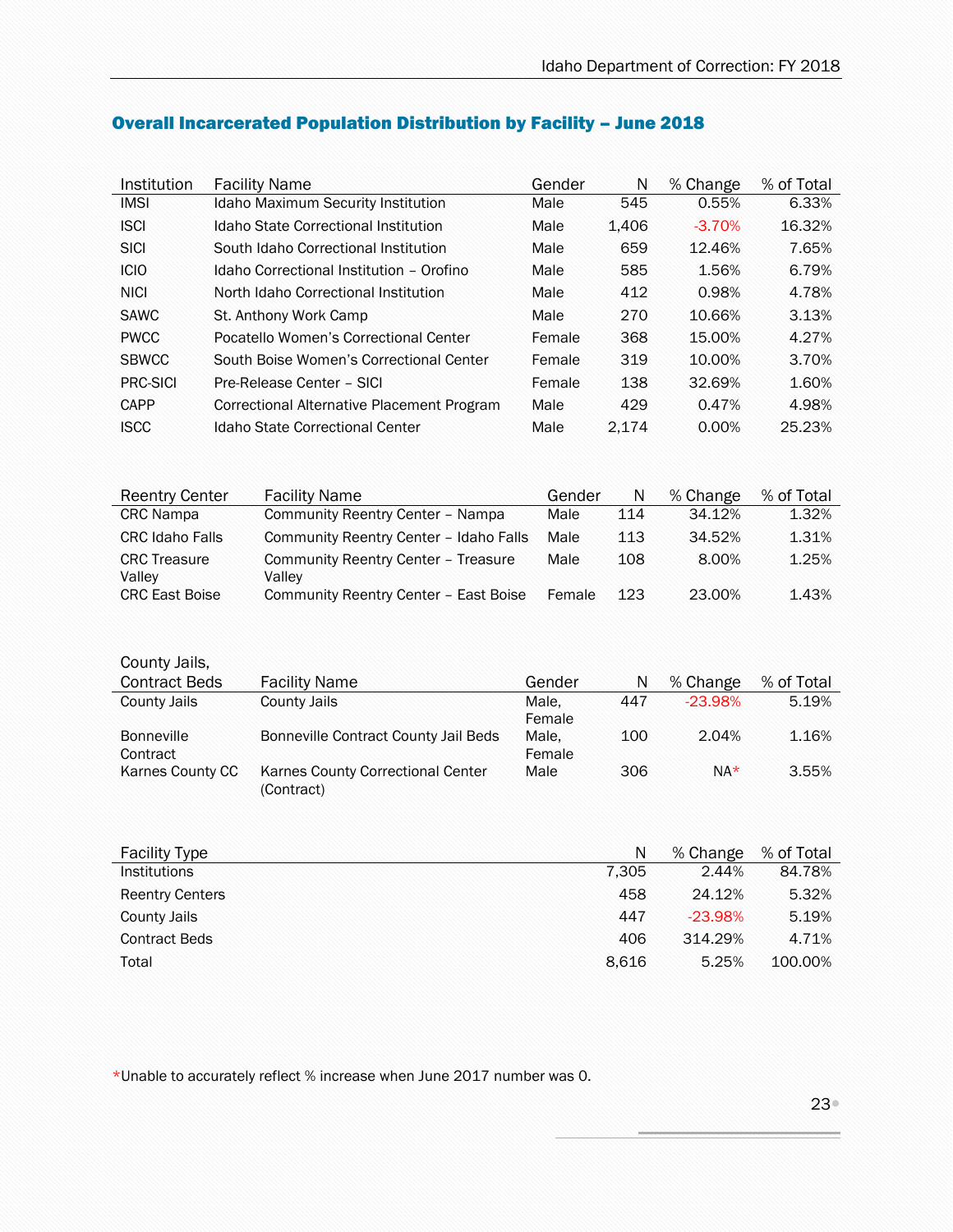# <span id="page-23-0"></span>Term Population Distribution by Facility – June 2017

| Institution  | <b>Facility Name</b>                       | Gender | N              | % of Total |
|--------------|--------------------------------------------|--------|----------------|------------|
| <b>IMSI</b>  | Idaho Maximum Security Institution         | Male   | 540            | 8.74%      |
| <b>ISCI</b>  | Idaho State Correctional Institution       | Male   | 1.208          | 19.56%     |
| <b>SICI</b>  | South Idaho Correctional Institution       | Male   | 586            | 9.49%      |
| <b>ICIO</b>  | Idaho Correctional Institution - Orofino   | Male   | 562            | 9.10%      |
| <b>NICI</b>  | North Idaho Correctional Institution       | Male   | 0              | 0.00%      |
| <b>SAWC</b>  | St. Anthony Work Camp                      | Male   | 244            | 3.95%      |
| <b>PWCC</b>  | Pocatello Women's Correctional Center      | Female | 244            | 3.95%      |
| <b>SBWCC</b> | South Boise Women's Correctional Center    | Female | 106            | 1.72%      |
| PRC-SICI     | Pre-Release Center - SICI                  | Female | 0              | 0.00%      |
| CAPP         | Correctional Alternative Placement Program | Male   | $\overline{2}$ | 0.03%      |
| <b>ISCC</b>  | Idaho State Correctional Center            | Male   | 1.994          | 32.28%     |

| <b>Reentry Center</b>      | <b>Facility Name</b>                       | Gender |     | % of Total |
|----------------------------|--------------------------------------------|--------|-----|------------|
| <b>CRC</b> Nampa           | Community Reentry Center - Nampa           | Male   | 85  | 1.38%      |
| <b>CRC Idaho Falls</b>     | Community Reentry Center - Idaho Falls     | Male   | 84  | 1.36%      |
| <b>CRC Treasure Valley</b> | Community Reentry Center - Treasure Valley | Male   | 100 | 1.62%      |
| <b>CRC East Boise</b>      | Community Reentry Center - East Boise      | Female | 100 | 1.62%      |

| County Jails,<br><b>Contract Beds</b> | <b>Facility Name</b>                            | Gender | N   | % of Total |
|---------------------------------------|-------------------------------------------------|--------|-----|------------|
| County Jails                          | County Jails                                    | Male.  | 264 | 4.27%      |
|                                       |                                                 | Female |     |            |
| <b>Bonneville</b>                     | Bonneville Contract County Jail Beds            | Male.  | 58  | 0.94%      |
| Contract                              |                                                 | Female |     |            |
| Karnes County CC                      | Karnes County Correctional Center<br>(Contract) | Male   | 0   | 0.00%      |

| <b>Facility Type</b>   | N     | % of Total |
|------------------------|-------|------------|
| <b>Institutions</b>    | 5.486 | 88.81%     |
| <b>Reentry Centers</b> | 369   | 5.97%      |
| County Jails           | 264   | 4.27%      |
| <b>Contract Beds</b>   | 58    | 0.94%      |
| Total                  | 6.177 | 100.00%    |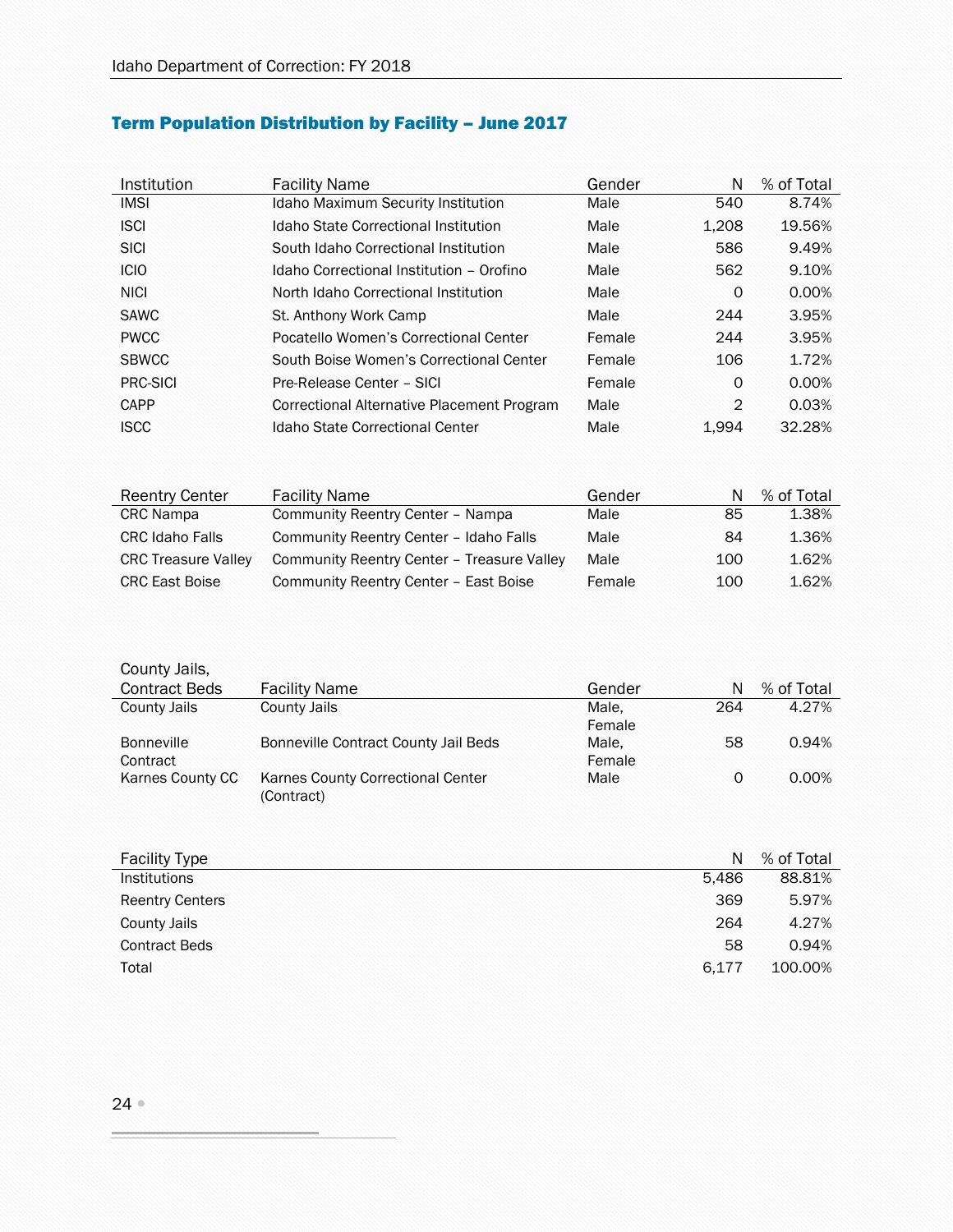| Institution     | <b>Facility Name</b>                       | Gender | N     | % Change   | % of Total |
|-----------------|--------------------------------------------|--------|-------|------------|------------|
| <b>IMSI</b>     | Idaho Maximum Security Institution         | Male   | 536   | $-0.74%$   | 8.15%      |
| <b>ISCI</b>     | Idaho State Correctional Institution       | Male   | 1.050 | $-13.08%$  | 15.96%     |
| <b>SICI</b>     | South Idaho Correctional Institution       | Male   | 659   | 12.46%     | 10.02%     |
| <b>ICIO</b>     | Idaho Correctional Institution - Orofino   | Male   | 570   | 1.42%      | 8.67%      |
| <b>NICI</b>     | North Idaho Correctional Institution       | Male   | 1     | $NA*$      | 0.02%      |
| <b>SAWC</b>     | St. Anthony Work Camp                      | Male   | 269   | 10.25%     | 4.09%      |
| <b>PWCC</b>     | Pocatello Women's Correctional Center      | Female | 294   | 20.49%     | 4.47%      |
| <b>SBWCC</b>    | South Boise Women's Correctional Center    | Female | 154   | 45.28%     | 2.34%      |
| <b>PRC-SICI</b> | Pre-Release Center - SICI                  | Female | 1     | $NA*$      | 0.02%      |
| CAPP            | Correctional Alternative Placement Program | Male   | 1     | $-50.00\%$ | 0.02%      |
| <b>ISCC</b>     | Idaho State Correctional Center            | Male   | 2.068 | 3.71%      | 31.44%     |

# <span id="page-24-0"></span>Term Population Distribution by Facility – June 2018

| <b>Reentry Center</b>         | <b>Facility Name</b>                          | Gender | N   | % Change | % of Total |
|-------------------------------|-----------------------------------------------|--------|-----|----------|------------|
| <b>CRC</b> Nampa              | Community Reentry Center - Nampa              | Male   | 112 | 31.76%   | 1.70%      |
| <b>CRC Idaho Falls</b>        | Community Reentry Center - Idaho Falls        | Male   | 112 | 33.33%   | 1.70%      |
| <b>CRC</b> Treasure<br>Valley | Community Reentry Center - Treasure<br>Valley | Male   | 108 | 8.00%    | 1.64%      |
| <b>CRC East Boise</b>         | Community Reentry Center - East Boise         | Female | 120 | 20.00%   | 1.82%      |

| County Jails,                 |                                                 |                 |     |           |            |
|-------------------------------|-------------------------------------------------|-----------------|-----|-----------|------------|
| <b>Contract Beds</b>          | <b>Facility Name</b>                            | Gender          | N   | % Change  | % of Total |
| County Jails                  | <b>County Jails</b>                             | Male.<br>Female | 167 | $-36.74%$ | 2.54%      |
| <b>Bonneville</b><br>Contract | Bonneville Contract County Jail Beds            | Male.<br>Female | 50  | $-13.79%$ | 0.76%      |
| Karnes County CC              | Karnes County Correctional Center<br>(Contract) | Male            | 306 | $NA*$     | 4.65%      |

| <b>Facility Type</b>   | N     | % Change  | % of Total |
|------------------------|-------|-----------|------------|
| <b>Institutions</b>    | 5.603 | 2.13%     | 85.18%     |
| <b>Reentry Centers</b> | 452   | 22.49%    | 6.87%      |
| County Jails           | 167   | $-36.74%$ | 2.54%      |
| <b>Contract Beds</b>   | 356   | 513.79%   | 5.41%      |
| Total                  | 6.578 | 6.49%     | 100.00%    |

\*Unable to accurately reflect % increase when June 2017 number was 0.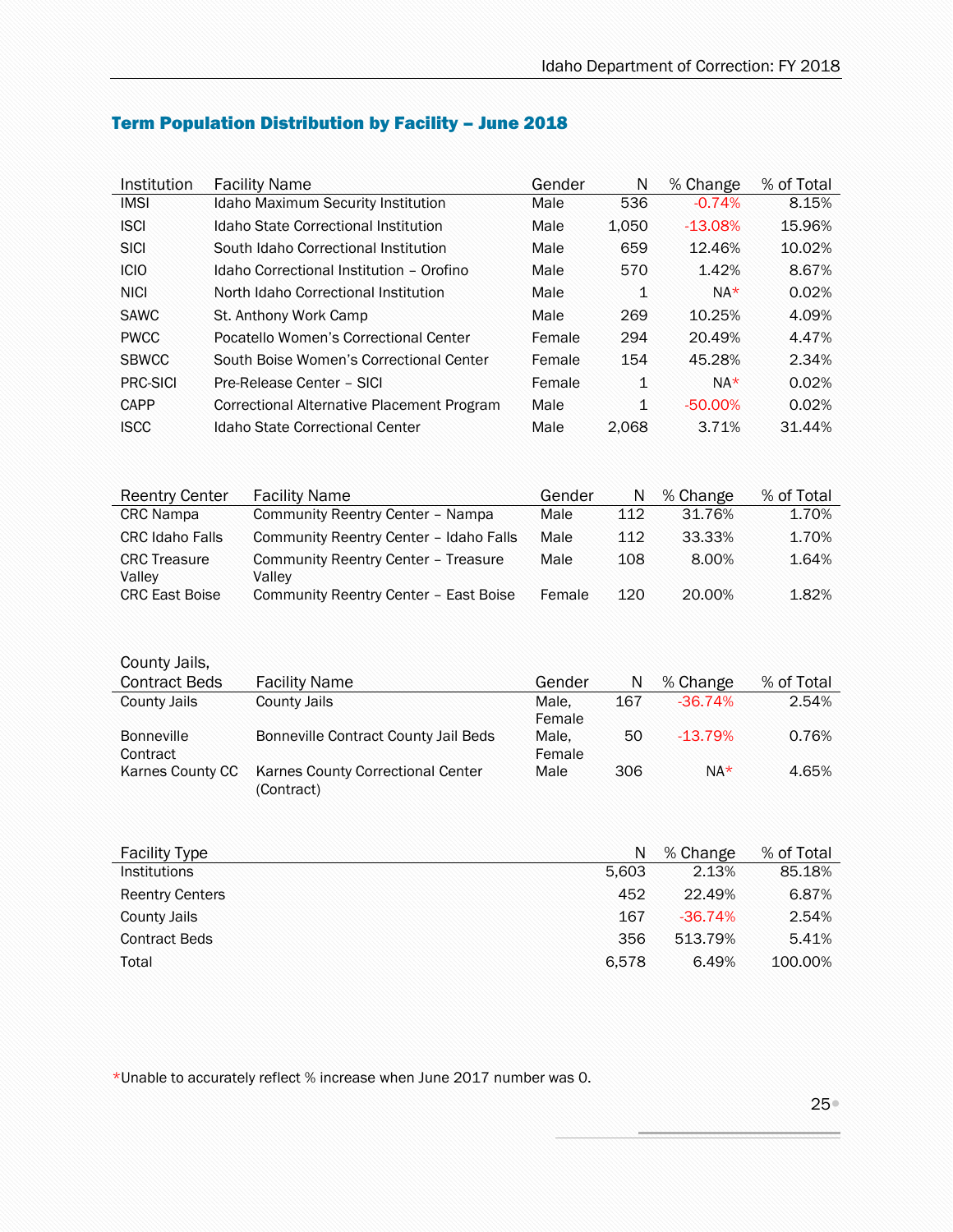# <span id="page-25-0"></span>Rider Population Distribution by Facility – June 2017

| Institution     | <b>Facility Name</b>                       | Gender | N   | % of Total |
|-----------------|--------------------------------------------|--------|-----|------------|
| <b>IMSI</b>     | Idaho Maximum Security Institution         | Male   | 0   | $0.00\%$   |
| <b>ISCI</b>     | Idaho State Correctional Institution       | Male   | 145 | 10.15%     |
| <b>SICI</b>     | South Idaho Correctional Institution       | Male   | 0   | $0.00\%$   |
| <b>ICIO</b>     | Idaho Correctional Institution - Orofino   | Male   | 14  | 0.98%      |
| <b>NICI</b>     | North Idaho Correctional Institution       | Male   | 408 | 28.55%     |
| <b>SAWC</b>     | St. Anthony Work Camp                      | Male   | 0   | 0.00%      |
| <b>PWCC</b>     | Pocatello Women's Correctional Center      | Female | 58  | 4.06%      |
| <b>SBWCC</b>    | South Boise Women's Correctional Center    | Female | 180 | 12.60%     |
| <b>PRC-SICI</b> | Pre-Release Center - SICI                  | Female | 104 | 7.28%      |
| CAPP            | Correctional Alternative Placement Program | Male   | 425 | 29.74%     |
| <b>ISCC</b>     | Idaho State Correctional Center            | Male   | 0   | $0.00\%$   |

| <b>Reentry Center</b>      | <b>Facility Name</b>                       | Gender |   | % of Total |
|----------------------------|--------------------------------------------|--------|---|------------|
| <b>CRC</b> Nampa           | Community Reentry Center - Nampa           | Male   | 0 | 0.00%      |
| <b>CRC Idaho Falls</b>     | Community Reentry Center - Idaho Falls     | Male   | 0 | 0.00%      |
| <b>CRC Treasure Valley</b> | Community Reentry Center - Treasure Valley | Male   | 0 | 0.00%      |
| <b>CRC East Boise</b>      | Community Reentry Center - East Boise      | Female | 0 | $0.00\%$   |

| County Jalis,        |                                      |        |    |            |
|----------------------|--------------------------------------|--------|----|------------|
| <b>Contract Beds</b> | <b>Facility Name</b>                 | Gender | N  | % of Total |
| County Jails         | County Jails                         | Male.  | 83 | 5.81%      |
|                      |                                      | Female |    |            |
| <b>Bonneville</b>    | Bonneville Contract County Jail Beds | Male,  | 12 | 0.84%      |
| Contract             |                                      | Female |    |            |
| Karnes County CC     | Karnes County Correctional Center    | Male   | 0  | $0.00\%$   |
|                      | (Contract)                           |        |    |            |

| <b>Facility Type</b>   | N     | % of Total |
|------------------------|-------|------------|
| Institutions           | 1,334 | 93.35%     |
| <b>Reentry Centers</b> | 0     | 0.00%      |
| County Jails           | 83    | 5.81%      |
| <b>Contract Beds</b>   | 12    | 0.84%      |
| Total                  | 1.429 | 100.00%    |

 $Q_1$  and  $L_1$  Jails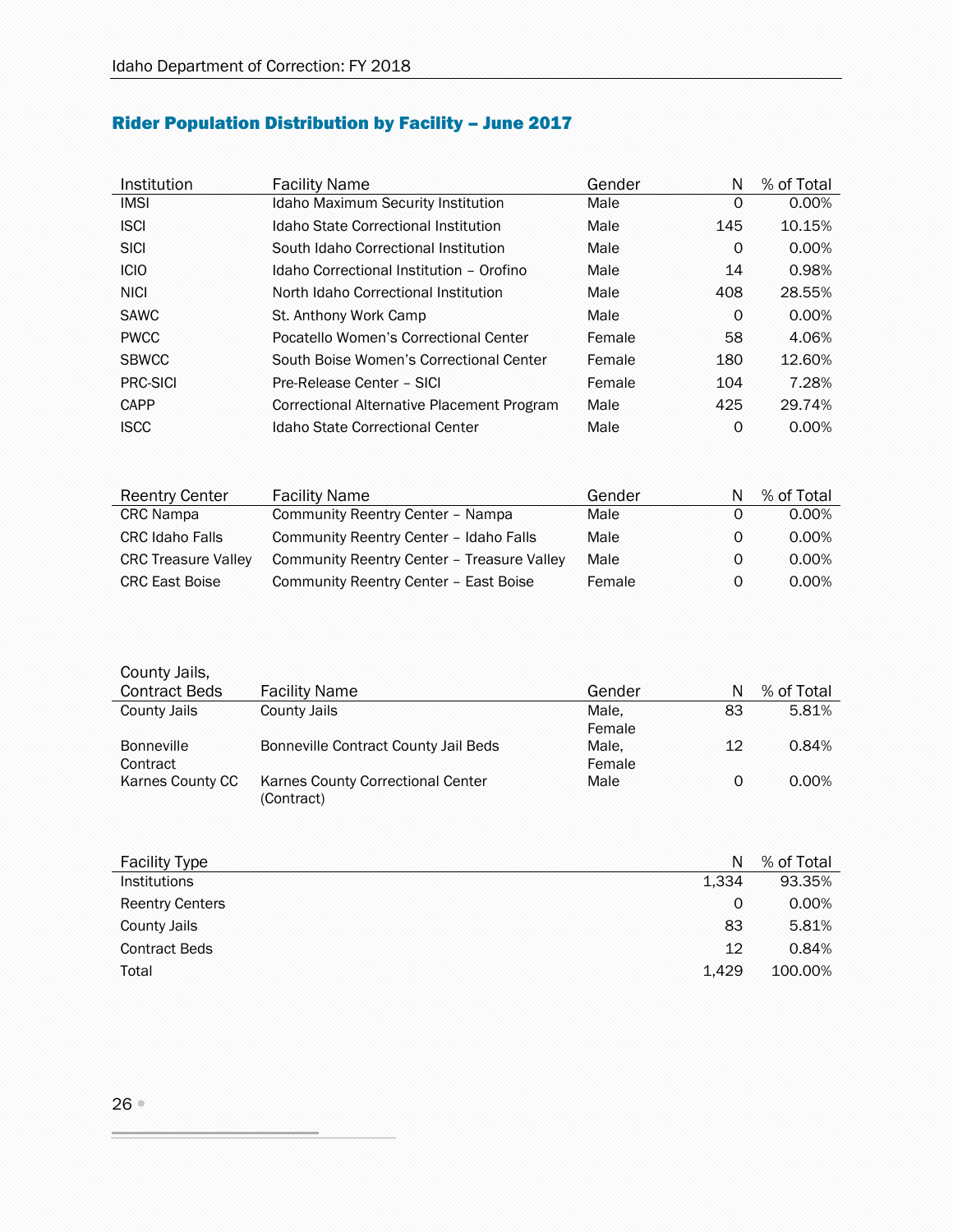| Institution     | <b>Facility Name</b>                       | Gender | N        | % Change  | % of Total |
|-----------------|--------------------------------------------|--------|----------|-----------|------------|
| <b>IMSI</b>     | Idaho Maximum Security Institution         | Male   | 3        | $NA*$     | 0.21%      |
| <b>ISCI</b>     | Idaho State Correctional Institution       | Male   | 234      | 61.38%    | 16.30%     |
| <b>SICI</b>     | South Idaho Correctional Institution       | Male   | $\Omega$ | $0.00\%$  | $0.00\%$   |
| <b>ICIO</b>     | Idaho Correctional Institution - Orofino   | Male   | 11       | $-21.43%$ | 0.77%      |
| <b>NICI</b>     | North Idaho Correctional Institution       | Male   | 411      | 0.74%     | 28.62%     |
| <b>SAWC</b>     | St. Anthony Work Camp                      | Male   | 0        | 0.00%     | 0.00%      |
| <b>PWCC</b>     | Pocatello Women's Correctional Center      | Female | 34       | $-41.38%$ | 2.37%      |
| <b>SBWCC</b>    | South Boise Women's Correctional Center    | Female | 165      | $-8.33%$  | 11.49%     |
| <b>PRC-SICI</b> | Pre-Release Center - SICI                  | Female | 137      | 31.73%    | 9.54%      |
| CAPP            | Correctional Alternative Placement Program | Male   | 325      | $-23.53%$ | 22.63%     |
| <b>ISCC</b>     | Idaho State Correctional Center            | Male   | $\Omega$ | 0.00%     | $0.00\%$   |

# <span id="page-26-0"></span>Rider Population Distribution by Facility – June 2018

| <b>Reentry Center</b>         | <b>Facility Name</b>                          | Gender | N | % Change | % of Total |
|-------------------------------|-----------------------------------------------|--------|---|----------|------------|
| <b>CRC</b> Nampa              | Community Reentry Center - Nampa              | Male   | 0 | $0.00\%$ | 0.00%      |
| <b>CRC Idaho Falls</b>        | Community Reentry Center - Idaho Falls        | Male   | 0 | $0.00\%$ | 0.00%      |
| <b>CRC</b> Treasure<br>Valley | Community Reentry Center - Treasure<br>Vallev | Male   | 0 | $0.00\%$ | $0.00\%$   |
| <b>CRC East Boise</b>         | Community Reentry Center - East Boise         | Female | 0 | $0.00\%$ | $0.00\%$   |

| County Jails,                 |                                                 |                 |    |          |            |
|-------------------------------|-------------------------------------------------|-----------------|----|----------|------------|
| <b>Contract Beds</b>          | <b>Facility Name</b>                            | Gender          | N  | % Change | % of Total |
| County Jails                  | County Jails                                    | Male.<br>Female | 97 | 16.87%   | 6.75%      |
| <b>Bonneville</b><br>Contract | Bonneville Contract County Jail Beds            | Male.<br>Female | 19 | 58.33%   | 1.32%      |
| Karnes County CC              | Karnes County Correctional Center<br>(Contract) | Male            | 0  | $0.00\%$ | $0.00\%$   |

| <b>Facility Type</b>   | N     | % Change | % of Total |
|------------------------|-------|----------|------------|
| <b>Institutions</b>    | 1.320 | $-1.05%$ | 91.92%     |
| <b>Reentry Centers</b> | 0     | $0.00\%$ | 0.00%      |
| County Jails           | 97    | 16.87%   | 6.76%      |
| <b>Contract Beds</b>   | 19    | 58.33%   | 1.32%      |
| Total                  | 1.436 | 0.49%    | 100.00%    |

\*Unable to accurately reflect % increase when June 2017 number was 0.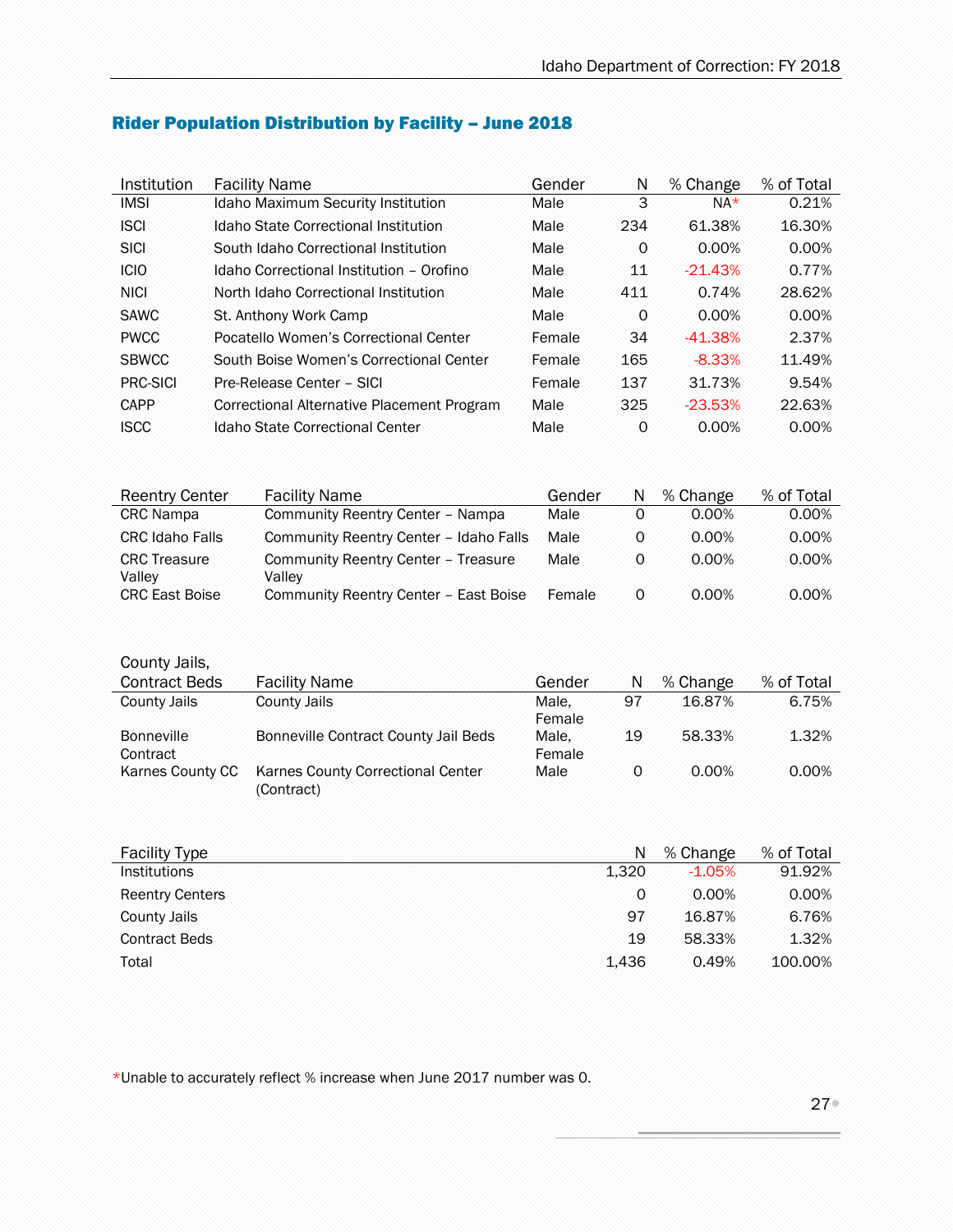| Institution  | <b>Facility Name</b>                       | Gender | N   | % of Total |
|--------------|--------------------------------------------|--------|-----|------------|
| <b>IMSI</b>  | Idaho Maximum Security Institution         | Male   | 2   | 0.34%      |
| <b>ISCI</b>  | Idaho State Correctional Institution       | Male   | 107 | 18.45%     |
| <b>SICI</b>  | South Idaho Correctional Institution       | Male   | 0   | $0.00\%$   |
| <b>ICIO</b>  | Idaho Correctional Institution - Orofino   | Male   | 0   | 0.00%      |
| <b>NICI</b>  | North Idaho Correctional Institution       | Male   | 0   | 0.00%      |
| <b>SAWC</b>  | St. Anthony Work Camp                      | Male   | 0   | $0.00\%$   |
| <b>PWCC</b>  | Pocatello Women's Correctional Center      | Female | 18  | 3.10%      |
| <b>SBWCC</b> | South Boise Women's Correctional Center    | Female | 4   | 0.69%      |
| PRC-SICI     | Pre-Release Center - SICI                  | Female | 0   | 0.00%      |
| CAPP         | Correctional Alternative Placement Program | Male   | 0   | 0.00%      |
| <b>ISCC</b>  | Idaho State Correctional Center            | Male   | 180 | 31.03%     |

# <span id="page-27-0"></span>Parole Violator Population Distribution by Facility – June 2017

| <b>Reentry Center</b>      | <b>Facility Name</b>                       | Gender |   | % of Total |
|----------------------------|--------------------------------------------|--------|---|------------|
| <b>CRC</b> Nampa           | Community Reentry Center - Nampa           | Male   | 0 | 0.00%      |
| <b>CRC Idaho Falls</b>     | Community Reentry Center - Idaho Falls     | Male   | 0 | 0.00%      |
| <b>CRC Treasure Valley</b> | Community Reentry Center - Treasure Valley | Male   | 0 | 0.00%      |
| <b>CRC East Boise</b>      | Community Reentry Center - East Boise      | Female | 0 | $0.00\%$   |

#### County Jails,

| <b>Contract Beds</b> | <b>Facility Name</b>                 | Gender | N   | % of Total |
|----------------------|--------------------------------------|--------|-----|------------|
| County Jails         | County Jails                         | Male.  | 241 | 41.55%     |
|                      |                                      | Female |     |            |
| <b>Bonneville</b>    | Bonneville Contract County Jail Beds | Male.  | 28  | 4.83%      |
| Contract             |                                      | Female |     |            |
| Karnes County CC     | Karnes County Correctional Center    | Male   | 0   | $0.00\%$   |
|                      | (Contract)                           |        |     |            |

| <b>Facility Type</b>   | N   | % of Total |
|------------------------|-----|------------|
| <b>Institutions</b>    | 331 | 53.62%     |
| <b>Reentry Centers</b> | 0   | 0.00%      |
| County Jails           | 241 | 41.55%     |
| <b>Contract Beds</b>   | 28  | 4.83%      |
| Total                  | 580 | 100.00%    |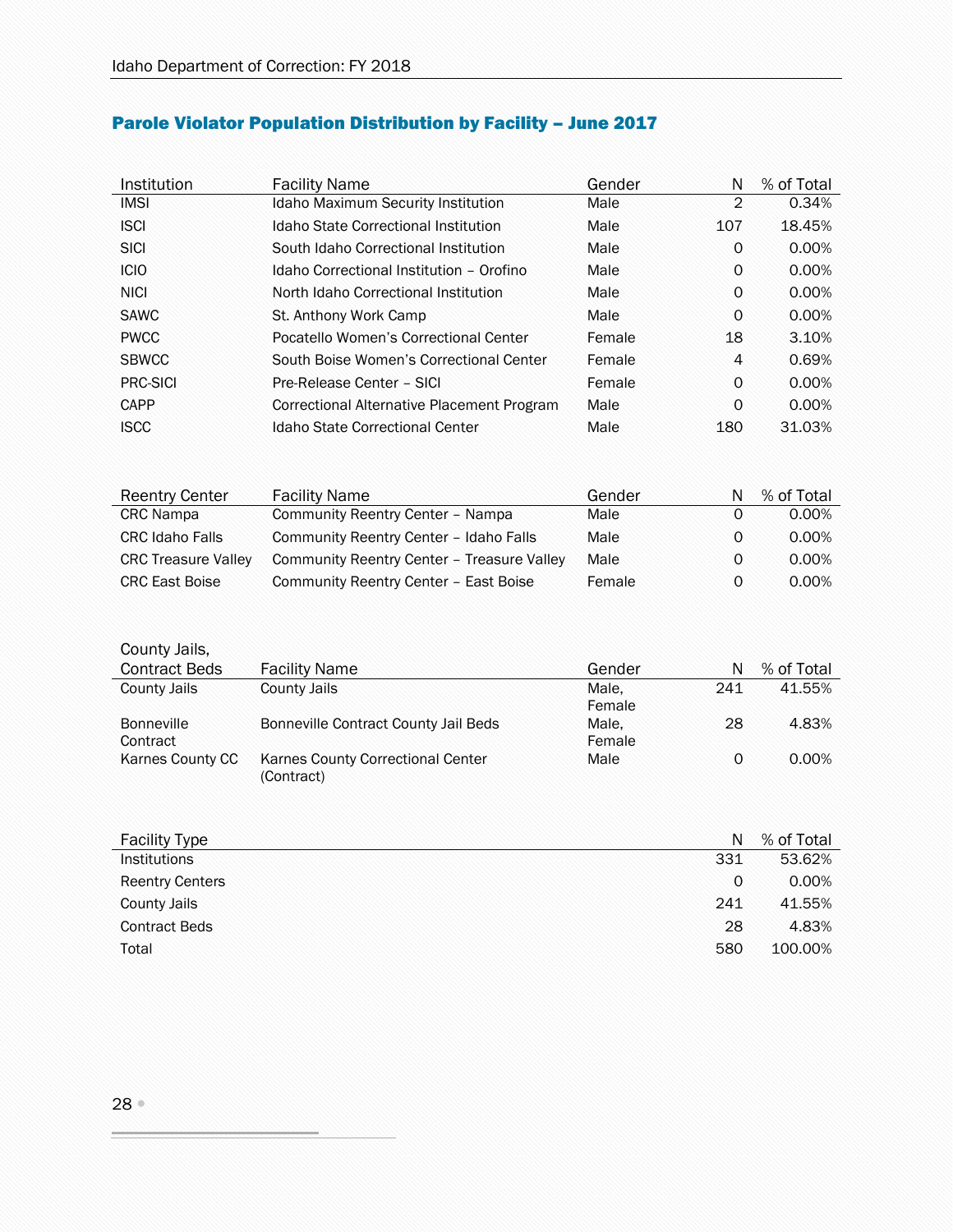| Institution                     | <b>Facility Name</b>                            | Gender          | N                   | % Change    | % of Total |
|---------------------------------|-------------------------------------------------|-----------------|---------------------|-------------|------------|
| <b>IMSI</b>                     | Idaho Maximum Security Institution              | Male            | 6                   | 200.00%     | 1.00%      |
| <b>ISCI</b>                     | Idaho State Correctional Institution            | Male            | 122                 | 14.02%      | 20.27%     |
| <b>SICI</b>                     | South Idaho Correctional Institution            | Male            | 0                   | 0.00%       | 0.00%      |
| <b>ICIO</b>                     | Idaho Correctional Institution - Orofino        | Male            | $\overline{4}$      | $NA*$       | 0.66%      |
| <b>NICI</b>                     | North Idaho Correctional Institution            | Male            | 0                   | $0.00\%$    | 0.00%      |
| <b>SAWC</b>                     | St. Anthony Work Camp                           | Male            | 1                   | $NA*$       | 0.17%      |
| <b>PWCC</b>                     | Pocatello Women's Correctional Center           | Female          | 40                  | 122.22%     | 6.64%      |
| <b>SBWCC</b>                    | South Boise Women's Correctional Center         | Female          | 0                   | $-100.00\%$ | 0.00%      |
| <b>PRC-SICI</b>                 | Pre-Release Center - SICI                       | Female          | 0                   | 0.00%       | 0.00%      |
| CAPP                            | Correctional Alternative Placement Program      | Male            | 103                 | $NA*$       | 17.11%     |
| <b>ISCC</b>                     | <b>Idaho State Correctional Center</b>          | Male            | 106                 | $-41.11%$   | 17.61%     |
|                                 |                                                 |                 |                     |             |            |
|                                 |                                                 |                 |                     | %           |            |
| <b>Reentry Center</b>           | <b>Facility Name</b>                            | Gender          | N                   | Change      | % of Total |
| <b>CRC Nampa</b>                | Community Reentry Center - Nampa                | Male            | $\mathbf 0$         | 0.00%       | 0.00%      |
| <b>CRC Idaho Falls</b>          | Community Reentry Center - Idaho Falls          | Male            | 0                   | 0.00%       | 0.00%      |
| <b>CRC Treasure</b>             | Community Reentry Center - Treasure             | Male            | 0                   | 0.00%       | 0.00%      |
| Valley<br><b>CRC East Boise</b> | Valley<br>Community Reentry Center - East Boise | Female          | 0                   | 0.00%       | 0.00%      |
|                                 |                                                 |                 |                     |             |            |
|                                 |                                                 |                 |                     |             |            |
| County Jails,                   |                                                 |                 |                     |             |            |
| <b>Contract Beds</b>            | <b>Facility Name</b>                            | Gender          | N                   | % Change    | % of Total |
| <b>County Jails</b>             | <b>County Jails</b>                             | Male,           | 97                  | 16.87%      | 6.75%      |
|                                 |                                                 | Female          |                     |             |            |
| <b>Bonneville</b><br>Contract   | Bonneville Contract County Jail Beds            | Male.<br>Female | 19                  | 58.33%      | 1.32%      |
| Karnes County CC                | Karnes County Correctional Center               | Male            | $\mathsf{O}\xspace$ | 0.00%       | 0.00%      |
|                                 | (Contract)                                      |                 |                     |             |            |
|                                 |                                                 |                 |                     |             |            |
|                                 |                                                 |                 |                     |             |            |
| <b>Facility Type</b>            |                                                 |                 | N                   | % Change    | % of Total |
| Institutions                    |                                                 |                 | 1,320               | $-1.05%$    | 91.92%     |
| <b>Reentry Centers</b>          |                                                 |                 | 0                   | 0.00%       | 0.00%      |
| <b>County Jails</b>             |                                                 |                 | 97                  | 16.87%      | 6.76%      |
| <b>Contract Beds</b>            |                                                 |                 | 19                  | 58.33%      | 1.32%      |
| Total                           |                                                 |                 | 1.436               | 0.49%       | 100.00%    |

# <span id="page-28-0"></span>Parole Violator Population Distribution by Facility – June 2018

\*Unable to accurately reflect % increase when June 2017 number was 0.

₩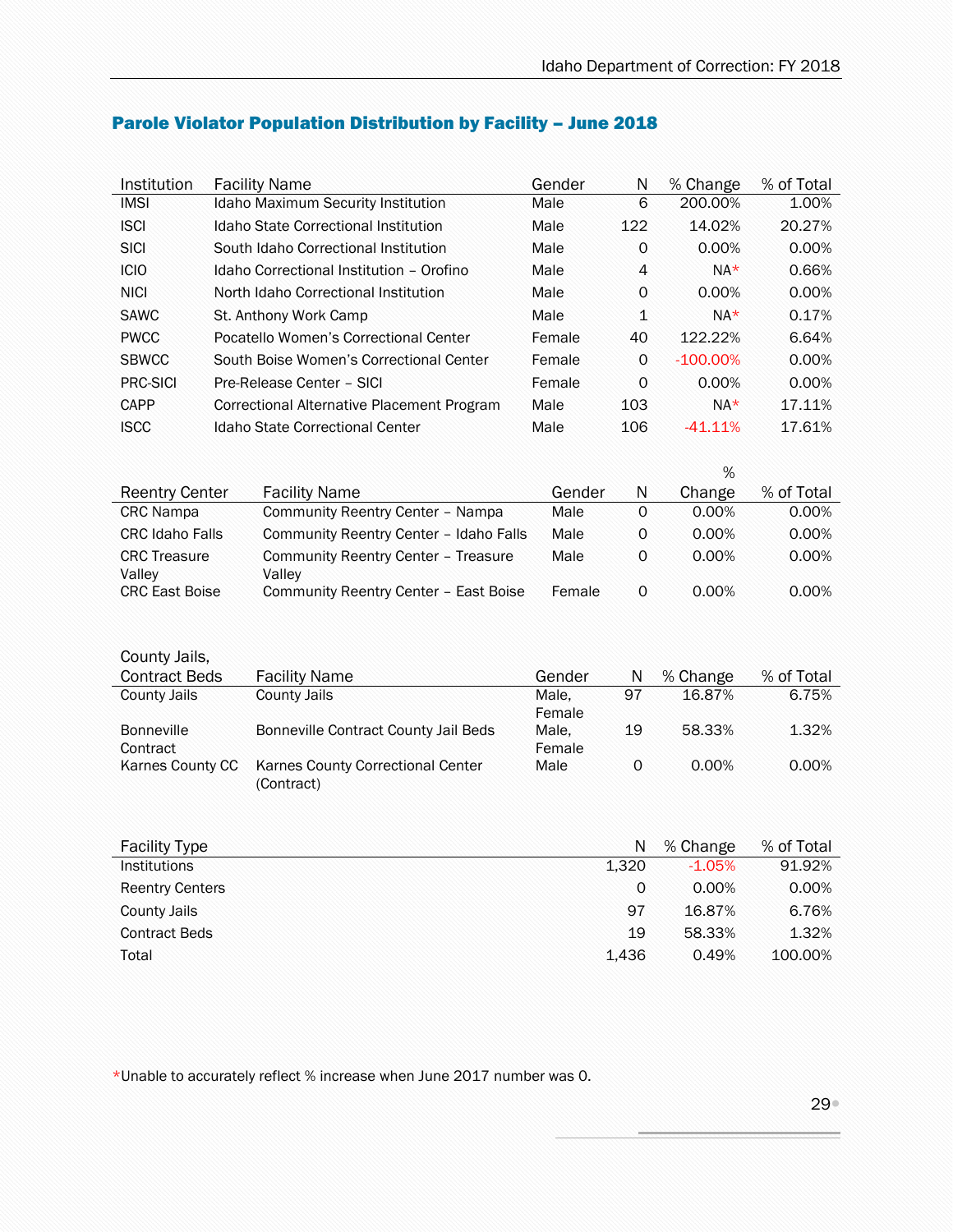# <span id="page-29-0"></span>1.4 Incarcerated Population Distribution by Demographics

| Age Range | Female | % of Female | Male  | % of Male | Total | % of Total |
|-----------|--------|-------------|-------|-----------|-------|------------|
| 18-24     | 115    | 10.91%      | 898   | 12.59%    | 1.013 | 12.37%     |
| 25-34     | 442    | 41.94%      | 2.412 | 33.82%    | 2.854 | 34.86%     |
| 35-44     | 300    | 28.46%      | 1.832 | 25.69%    | 2.132 | 26.04%     |
| 45-54     | 145    | 13.76%      | 1.179 | 16.53%    | 1.324 | 16.17%     |
| 55-64     | 43     | 4.08%       | 603   | 8.45%     | 646   | 7.89%      |
| $65+$     | 9      | 0.85%       | 208   | 2.92%     | 217   | 2.65%      |
| Total     | 1.054  | 100.00%     | 7.132 | 100.00%   | 8.186 | 100.00%    |

## <span id="page-29-1"></span>Overall Incarcerated Population Distribution by Demographics – June 2017



Female Male

Gender N % of Total

|                       |     | Female<br>Male | 1,054<br>7,132 | 12.88%<br>87.12% |     |      |
|-----------------------|-----|----------------|----------------|------------------|-----|------|
|                       |     | Total          | 8,186          | 100.00%          |     |      |
| Female<br>%<br>12.88% |     |                | Male<br>87.12% |                  |     |      |
| 0%<br>30              | 20% | 40%            |                | 60%              | 80% | 100% |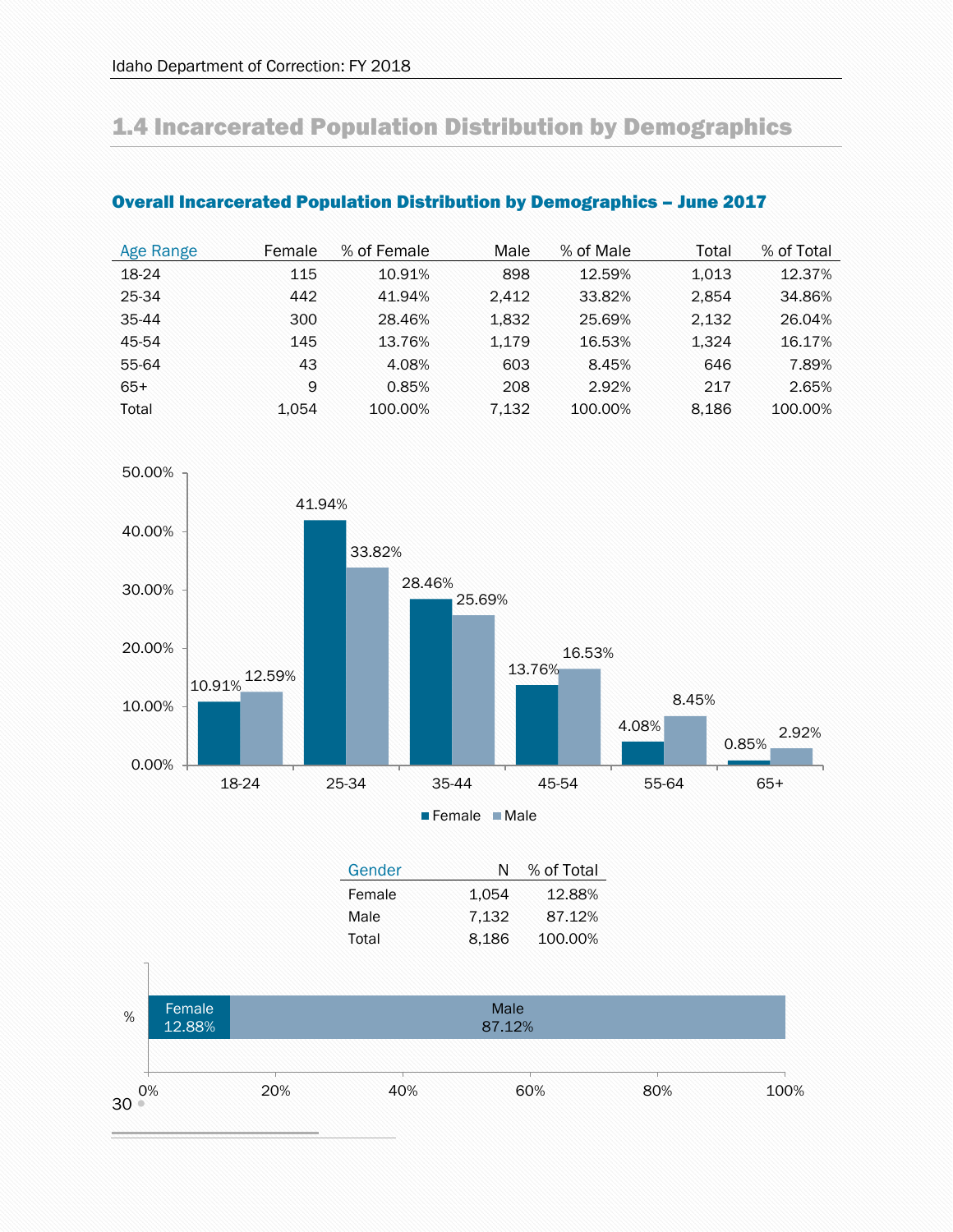| <b>Ethnicity</b>                 | Female         | % of Female | Male  | % of Male | Total | % of Total |
|----------------------------------|----------------|-------------|-------|-----------|-------|------------|
| Asian                            | $\overline{2}$ | 0.19%       | 31    | 0.43%     | 33    | 0.40%      |
| <b>Black or African American</b> | 17             | 1.61%       | 213   | 2.99%     | 230   | 2.81%      |
| Hispanic or Latino               | 94             | 8.92%       | 1,134 | 15.90%    | 1,228 | 15.00%     |
| Indian                           | 64             | 6.07%       | 240   | 3.37%     | 304   | 3.71%      |
| Other                            | 16             | 1.52%       | 69    | 0.97%     | 85    | 1.04%      |
| <b>Unknown</b>                   | 33             | 3.13%       | 91    | 1.28%     | 124   | 1.51%      |
| White                            | 828            | 78.56%      | 5.354 | 75.07%    | 6.182 | 75.52%     |
| Total                            | 1.054          | 100.00%     | 7,132 | 100.00%   | 8,186 | 100.00%    |



Female Male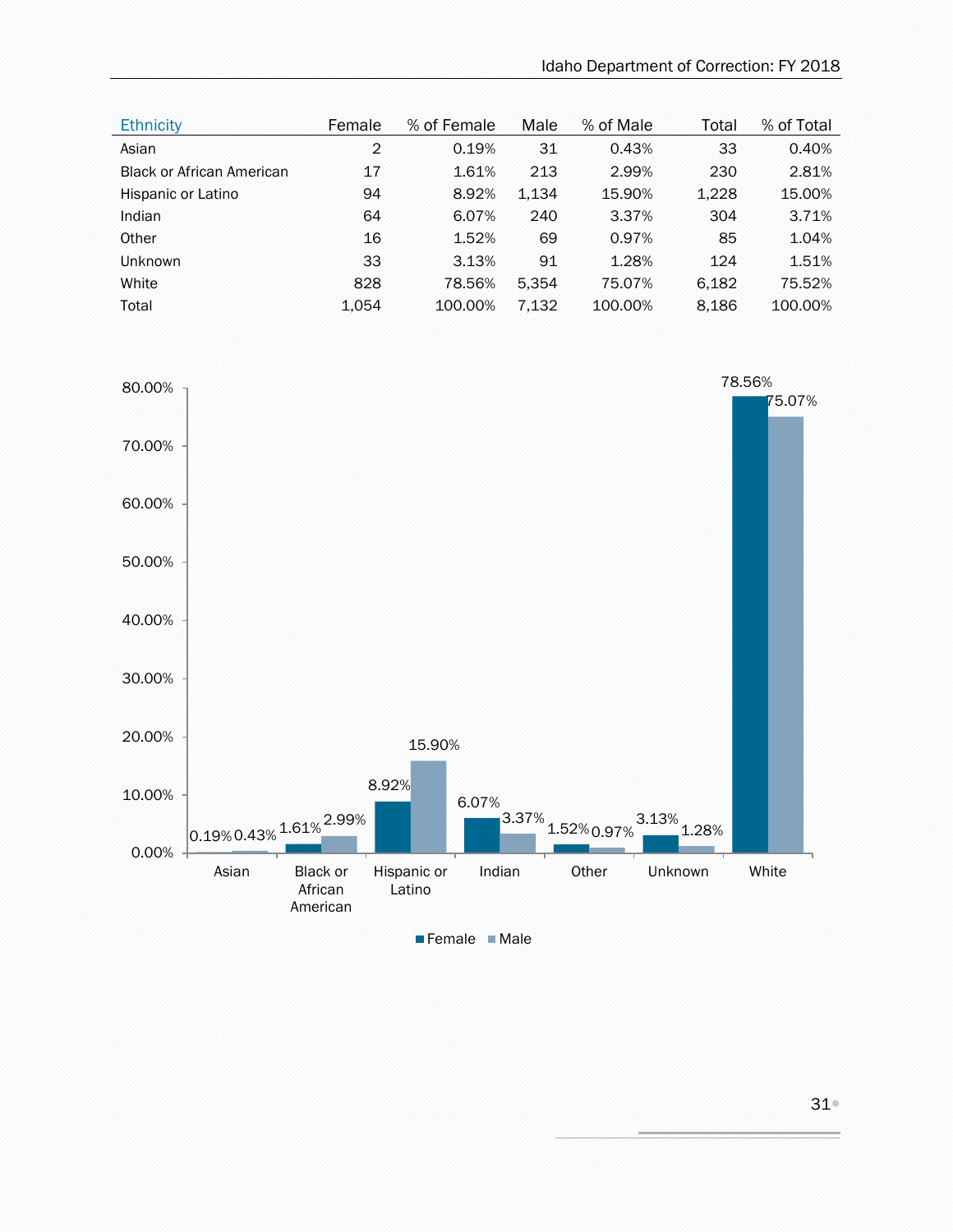| Age   |        | $%$ of  | %      |       | $%$ of  | %        |       | $%$ of  | %        |
|-------|--------|---------|--------|-------|---------|----------|-------|---------|----------|
| Range | Female | Female  | Change | Male  | Male    | Change   | Total | Total   | Change   |
| 18-24 | 135    | 11.55%  | 17.39% | 835   | 11.21%  | $-7.02%$ | 970   | 11.26%  | $-4.24%$ |
| 25-34 | 501    | 42.86%  | 13.35% | 2,533 | 34.01%  | 5.02%    | 3,034 | 35.21%  | 6.31%    |
| 35-44 | 324    | 27.72%  | 8.00%  | 1,992 | 26.75%  | 8.73%    | 2,316 | 26.88%  | 8.63%    |
| 45-54 | 149    | 12.75%  | 2.76%  | 1,228 | 16.49%  | 4.16%    | 1,377 | 15.98%  | 4.00%    |
| 55-64 | 50     | 4.28%   | 16.28% | 637   | 8.55%   | 5.64%    | 687   | 7.97%   | 6.35%    |
| $65+$ | 10     | 0.86%   | 11.11% | 222   | 2.98%   | 6.73%    | 232   | 2.69%   | 6.91%    |
| Total | 1.169  | 100.00% | 10.91% | 7.447 | 100.00% | 4.42%    | 8,616 | 100.00% | 5.25%    |

<span id="page-31-0"></span>



| Gender | N     | % of Total |
|--------|-------|------------|
| Female | 1.169 | 13.57%     |
| Male   | 7.447 | 86.43%     |
| Total  | 8.616 | 100.00%    |

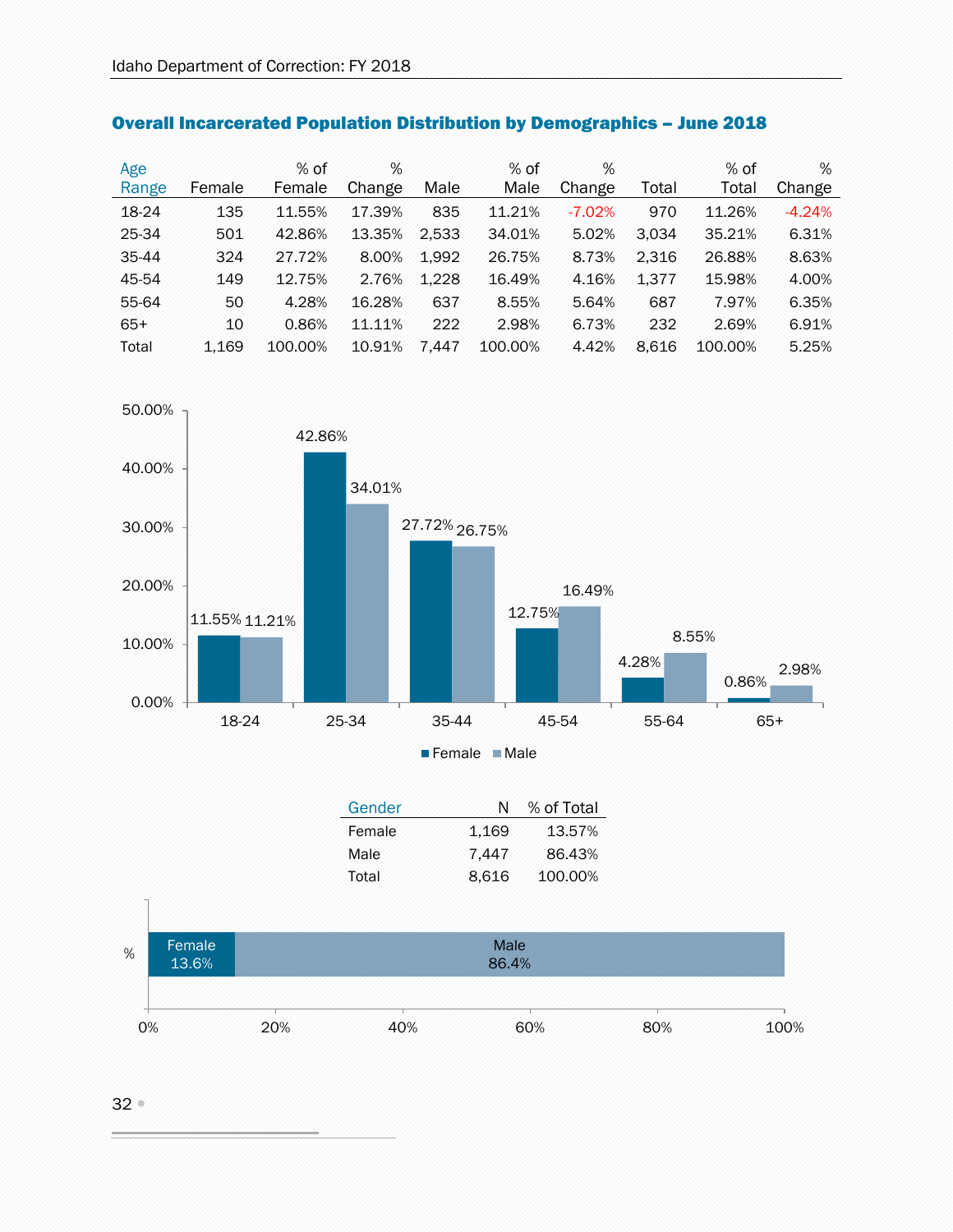| Ethnicity                    | Female | % of<br>Female | %<br>Change | Male  | % of<br>Male | %<br>Change | Total | $%$ of<br>Total | %<br>Change |
|------------------------------|--------|----------------|-------------|-------|--------------|-------------|-------|-----------------|-------------|
| Asian<br>Black or<br>African | 5      | 0.43%          | 150.00%     | 38    | 0.51%        | 22.58%      | 43    | 0.50%           | 30.30%      |
| American<br>Hispanic         | 19     | 1.63%          | 11.76%      | 228   | 3.06%        | 7.04%       | 247   | 2.87%           | 7.39%       |
| or Latino                    | 123    | 10.52%         | 30.85%      | 1.218 | 16.36%       | 7.41%       | 1,341 | 15.56%          | 9.20%       |
| Indian                       | 67     | 5.73%          | 4.69%       | 265   | 3.56%        | 10.42%      | 332   | 3.85%           | 9.21%       |
| Other                        | 15     | 1.28%          | $-6.25%$    | 71    | 0.95%        | 2.90%       | 86    | 1.00%           | 1.18%       |
| Unknown                      | 35     | 2.99%          | 6.06%       | 79    | 1.06%        | $-13.19%$   | 114   | 1.32%           | $-8.06%$    |
| White                        | 905    | 77.42%         | 9.30%       | 5.548 | 74.50%       | 3.62%       | 6,453 | 74.90%          | 4.38%       |
| Total                        | 1.169  | 100.00%        | 10.91%      | 7.447 | 100.00%      | 4.42%       | 8.616 | 100.00%         | 5.25%       |



Female Male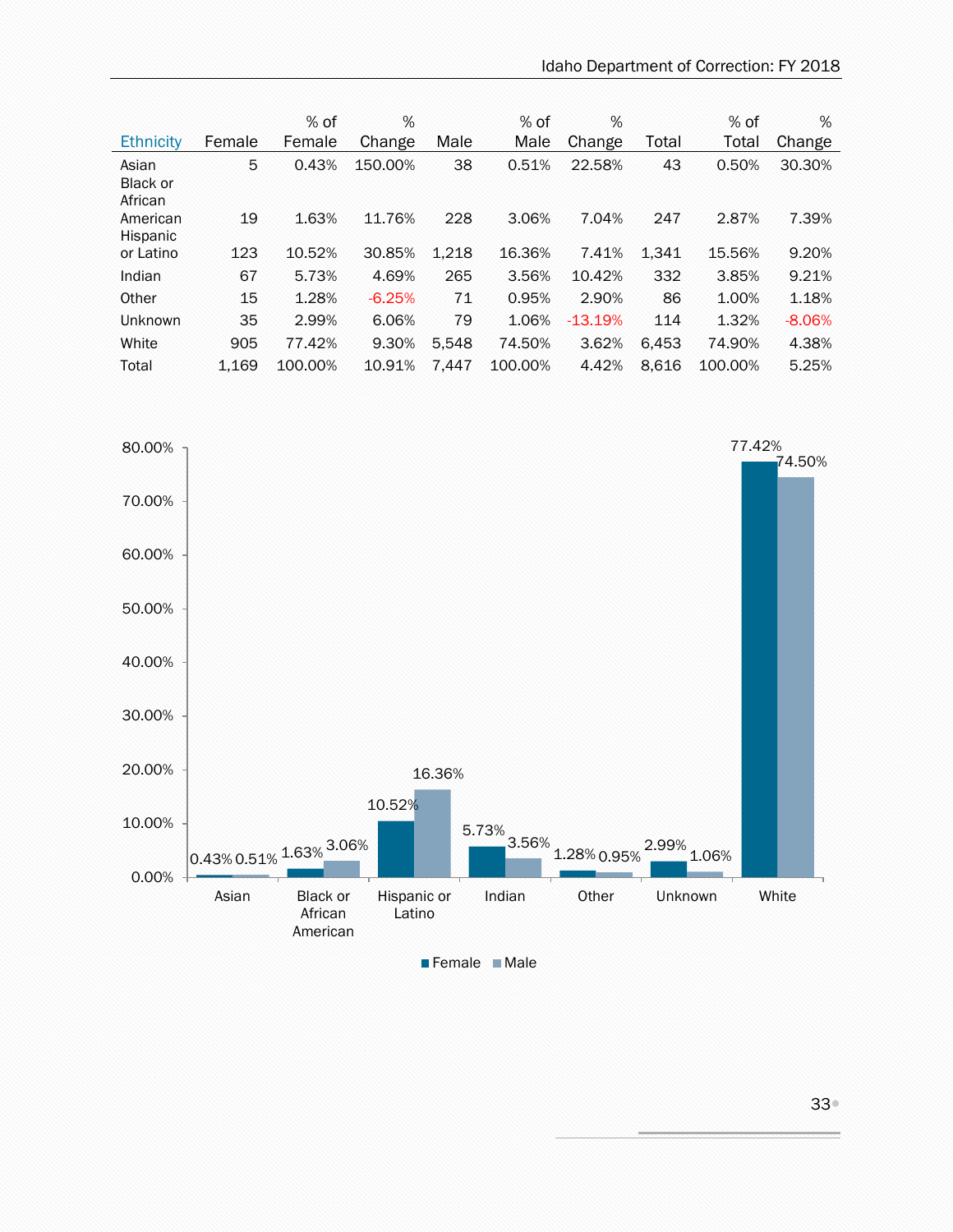| Age Range | Female | % of Female | Male  | % of Male | Total | % of Total |
|-----------|--------|-------------|-------|-----------|-------|------------|
| 18-24     | 46     | 7.92%       | 581   | 10.38%    | 627   | 10.15%     |
| 25-34     | 234    | 40.28%      | 1,837 | 32.83%    | 2.071 | 33.53%     |
| 35-44     | 170    | 29.26%      | 1.459 | 26.07%    | 1.629 | 26.37%     |
| 45-54     | 93     | 16.01%      | 974   | 17.41%    | 1.067 | 17.27%     |
| 55-64     | 29     | 4.99%       | 546   | 9.76%     | 575   | 9.31%      |
| $65+$     | 9      | 1.55%       | 199   | 3.56%     | 208   | 3.37%      |
| Total     | 581    | 100.00%     | 5.596 | 100.00%   | 6.177 | 100.00%    |

# <span id="page-33-0"></span>Term Population Distribution by Demographics – June 2017



Female Male

| Gender | N     | % of Total |
|--------|-------|------------|
| Female | 581   | 9.41%      |
| Male   | 5,596 | 90.59%     |
| Total  | 6.177 | 100.00%    |

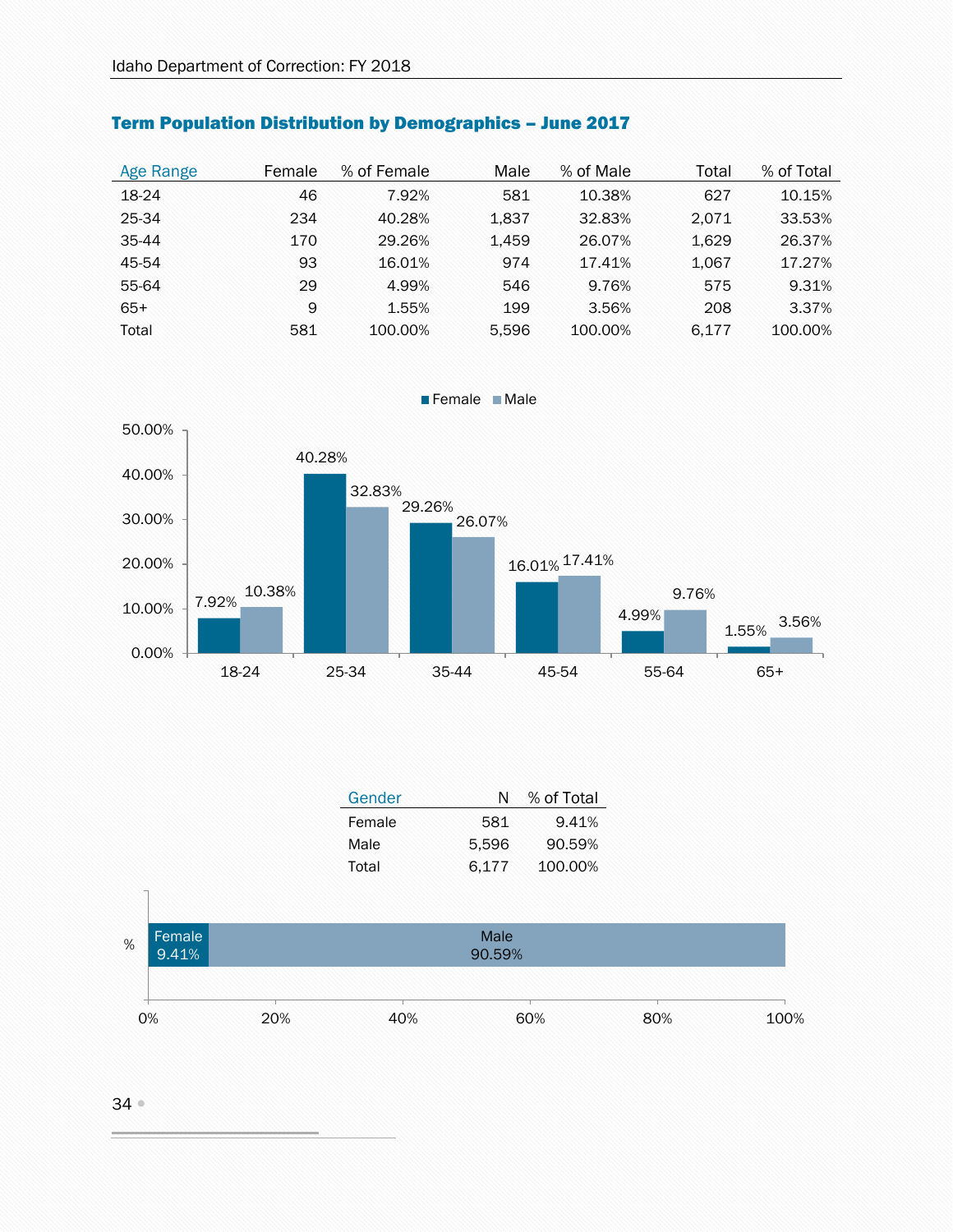| Female | % of Female | Male  | % of Male | Total | % of Total |
|--------|-------------|-------|-----------|-------|------------|
| 1      | 0.17%       | 24    | 0.43%     | 25    | 0.40%      |
| 7      | 1.20%       | 165   | 2.95%     | 172   | 2.78%      |
| 64     | 11.02%      | 957   | 17.10%    | 1,021 | 16.53%     |
| 36     | 6.20%       | 188   | 3.36%     | 224   | 3.63%      |
| 10     | 1.72%       | 54    | 0.96%     | 64    | 1.04%      |
| 12     | 2.07%       | 71    | 1.27%     | 83    | 1.34%      |
| 451    | 77.62%      | 4.137 | 73.93%    | 4,588 | 74.28%     |
| 581    | 100.00%     | 5.596 | 100.00%   | 6,177 | 100.00%    |
|        |             |       |           |       |            |

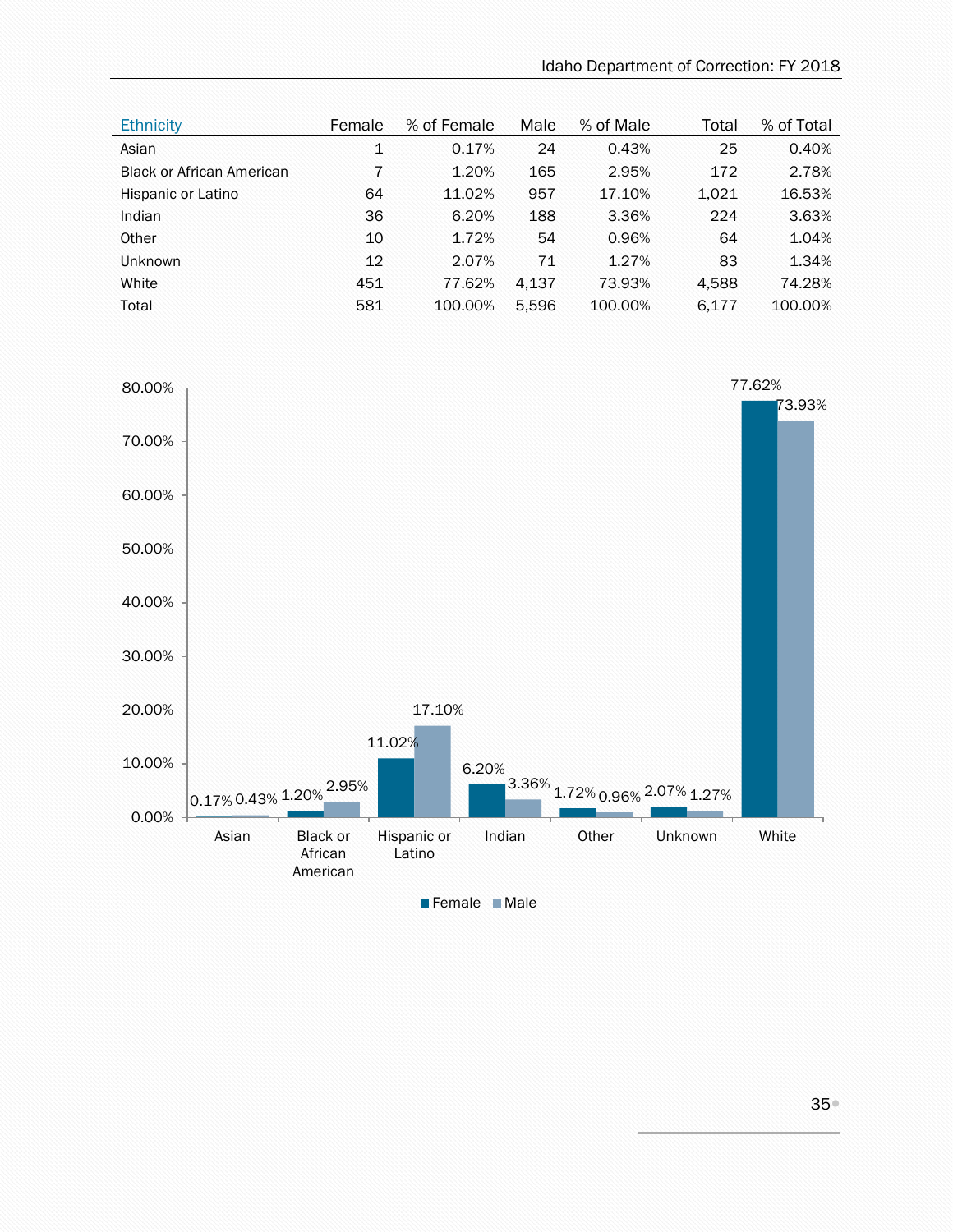| Age   |        | $%$ of  | %      |       | $%$ of  | %        |       | $%$ of  | %        |
|-------|--------|---------|--------|-------|---------|----------|-------|---------|----------|
| Range | Female | Female  | Change | Male  | Male    | Change   | Total | Total   | Change   |
| 18-24 | 49     | 7.15%   | 6.52%  | 568   | 9.64%   | $-2.24%$ | 617   | 9.38%   | $-1.59%$ |
| 25-34 | 282    | 41.17%  | 20.51% | 1.947 | 33.04%  | 5.99%    | 2,229 | 33.89%  | 7.63%    |
| 35-44 | 209    | 30.51%  | 22.94% | 1,580 | 26.81%  | 8.29%    | 1,789 | 27.20%  | 9.82%    |
| 45-54 | 97     | 14.16%  | 4.30%  | 1,018 | 17.27%  | 4.52%    | 1,115 | 16.95%  | 4.50%    |
| 55-64 | 38     | 5.55%   | 31.03% | 569   | 9.66%   | 4.21%    | 607   | 9.23%   | 5.57%    |
| $65+$ | 10     | 1.46%   | 11.11% | 211   | 3.58%   | 6.03%    | 221   | 3.36%   | 6.25%    |
| Total | 685    | 100.00% | 17.90% | 5.893 | 100.00% | 5.31%    | 6,578 | 100.00% | 6.49%    |

Female Male

# <span id="page-35-0"></span>Term Population Distribution by Demographics – June 2018



| Gender | N     | % of Total |
|--------|-------|------------|
| Female | 685   | 10.41%     |
| Male   | 5.893 | 89.59%     |
| Total  | 6.578 | 100.00%    |

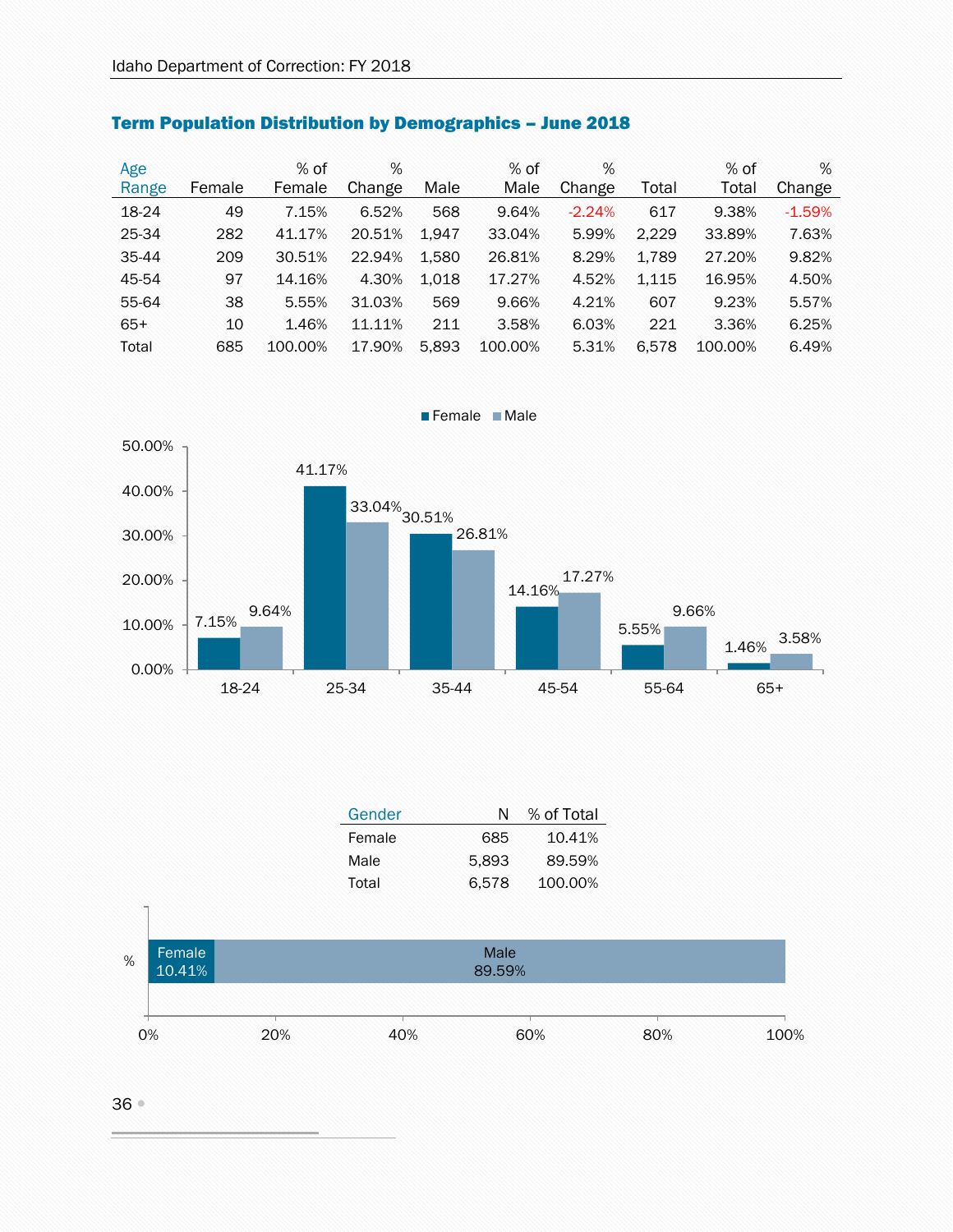|                                     |        | % of    | %         |       | % of    | %         |       | % of    | %         |
|-------------------------------------|--------|---------|-----------|-------|---------|-----------|-------|---------|-----------|
| <b>Ethnicity</b>                    | Female | Female  | Change    | Male  | Male    | Change    | Total | Total   | Change    |
| Asian<br><b>Black or</b><br>African | 3      | 0.44%   | 200.00%   | 32    | 0.54%   | 33.33%    | 35    | 0.53%   | 40.00%    |
| American<br>Hispanic                | 10     | 1.46%   | 42.86%    | 179   | 3.04%   | 8.48%     | 189   | 2.87%   | 9.88%     |
| or Latino                           | 80     | 11.68%  | 25.00%    | 1.005 | 17.05%  | 5.02%     | 1,085 | 16.49%  | 6.27%     |
| Indian                              | 41     | 5.99%   | 13.89%    | 204   | 3.46%   | 8.51%     | 245   | 3.72%   | 9.38%     |
| Other                               | 8      | 1.17%   | $-20.00%$ | 57    | 0.97%   | 5.56%     | 65    | 0.99%   | 1.56%     |
| <b>Unknown</b>                      | 16     | 2.34%   | 33.33%    | 52    | 0.88%   | $-26.76%$ | 68    | 1.03%   | $-18.07%$ |
| White                               | 527    | 76.93%  | 16.85%    | 4.364 | 74.05%  | 5.49%     | 4.891 | 74.35%  | 6.60%     |
| Total                               | 685    | 100.00% | 17.90%    | 5.893 | 100.00% | 5.31%     | 6.578 | 100.00% | 6.49%     |

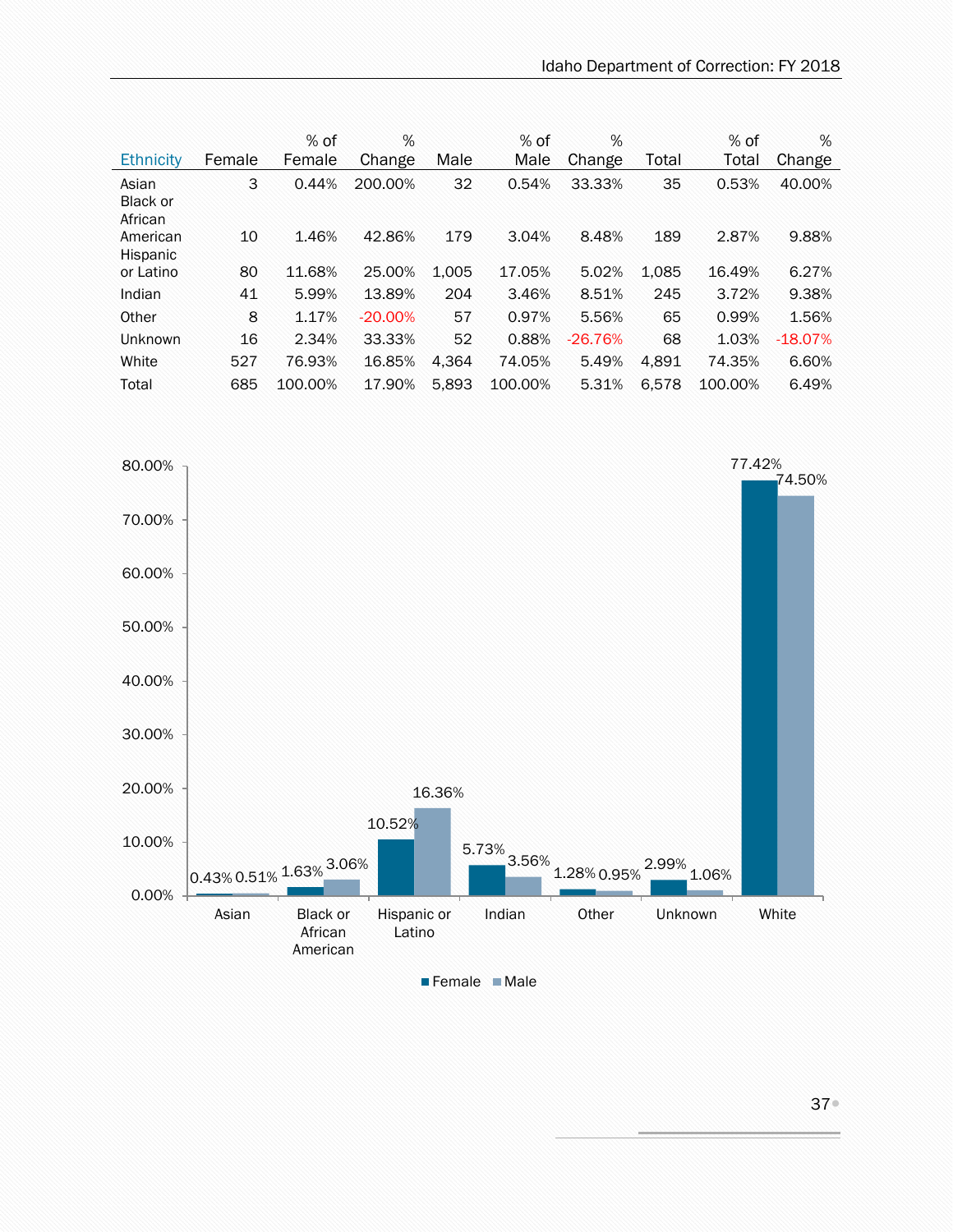| Age Range | Female | % of Female | Male  | % of Male | Total | % of Total |
|-----------|--------|-------------|-------|-----------|-------|------------|
| 18-24     | 66     | 16.54%      | 288   | 27.96%    | 354   | 24.77%     |
| 25-34     | 174    | 43.61%      | 377   | 36.60%    | 551   | 38.56%     |
| 35-44     | 106    | 26.57%      | 196   | 19.03%    | 302   | 21.13%     |
| 45-54     | 44     | 11.03%      | 128   | 12.43%    | 172   | 12.04%     |
| 55-64     | 9      | 2.26%       | 35    | 3.40%     | 44    | 3.08%      |
| $65+$     | 0      | $0.00\%$    | 6     | 0.58%     | 6     | 0.42%      |
| Total     | 399    | 100.00%     | 1,030 | 100.00%   | 1.429 | 100.00%    |

## Rider Population Distribution by Demographics – June 2017



| Gender | N     | % of Total |  |  |
|--------|-------|------------|--|--|
| Female | 399   | 27.92%     |  |  |
| Male   | 1.030 | 72.08%     |  |  |
| Total  | 1.429 | 100.00%    |  |  |

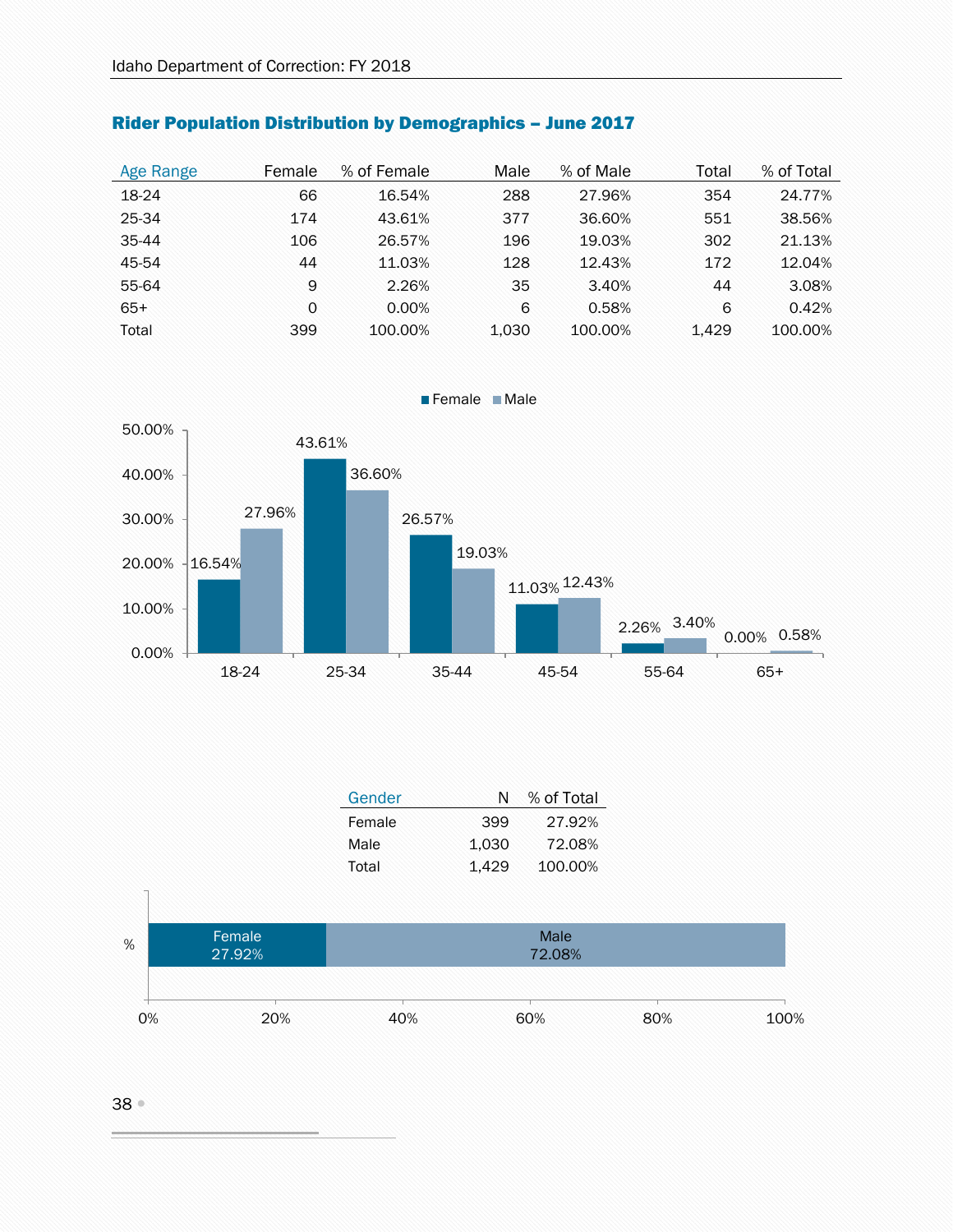| <b>Ethnicity</b>                 | Female | % of Female | Male  | % of Male | Total | % of Total |
|----------------------------------|--------|-------------|-------|-----------|-------|------------|
| Asian                            | 0      | 0.00%       | 5     | 0.49%     | 5     | 0.35%      |
| <b>Black or African American</b> | 8      | 2.01%       | 29    | 2.82%     | 37    | 2.59%      |
| Hispanic or Latino               | 23     | 5.76%       | 116   | 11.26%    | 139   | 9.73%      |
| Indian                           | 26     | 6.52%       | 34    | 3.30%     | 60    | 4.20%      |
| Other                            | 6      | 1.50%       | 10    | 0.97%     | 16    | 1.12%      |
| Unknown                          | 20     | 5.01%       | 17    | 1.65%     | 37    | 2.59%      |
| White                            | 316    | 79.20%      | 819   | 79.51%    | 1,135 | 79.43%     |
| Total                            | 399    | 100.00%     | 1,030 | 100.00%   | 1,429 | 100.00%    |

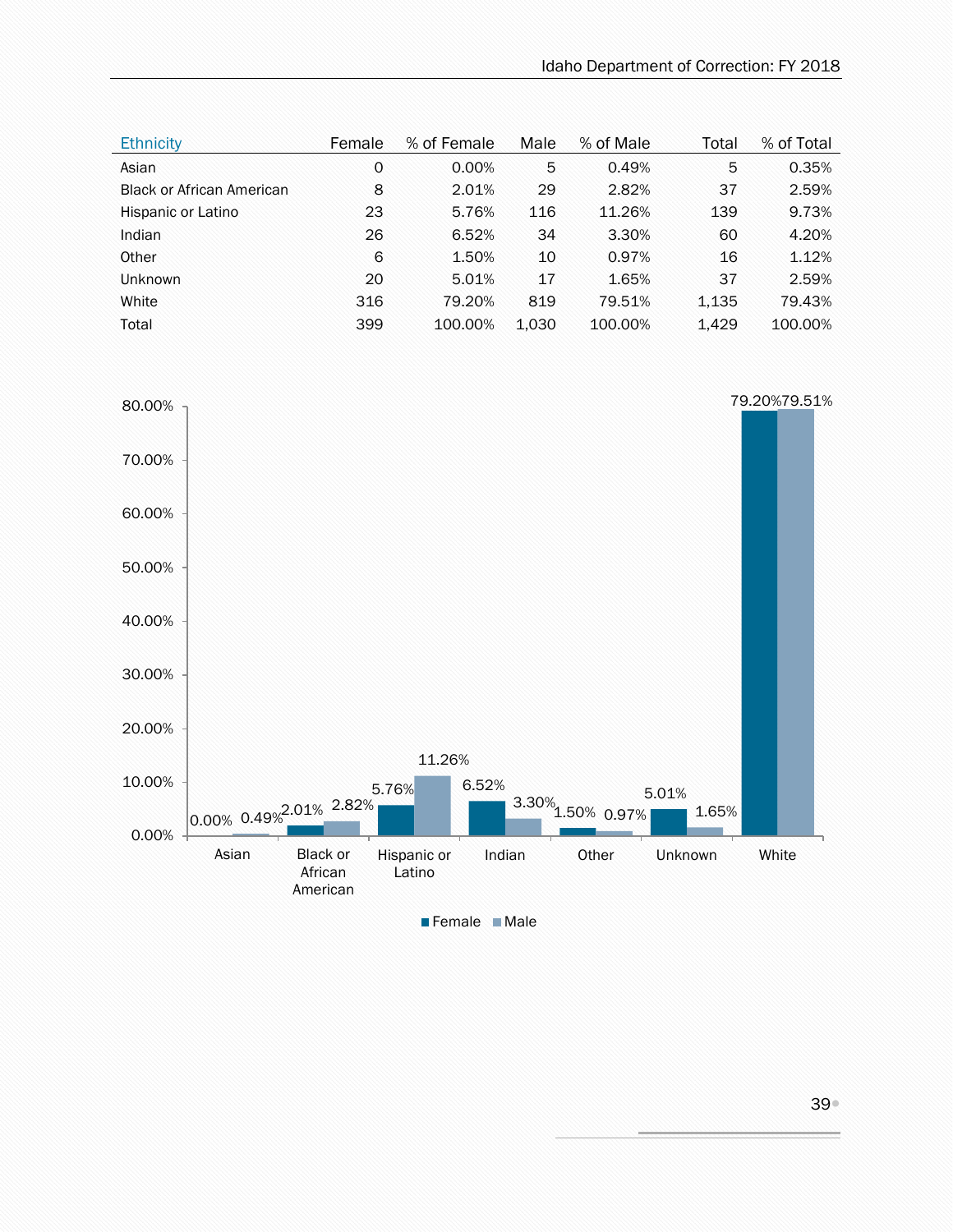| Age<br>Range | Female | $%$ of<br>Female | %<br>Change | Male  | $%$ of<br>Male | %<br>Change | Total | $%$ of<br>Total | %<br>Change |
|--------------|--------|------------------|-------------|-------|----------------|-------------|-------|-----------------|-------------|
| 18-24        | 80     | 20.05%           | 21.21%      | 236   | 22.76%         | $-18.06%$   | 316   | 22.01%          | $-10.73%$   |
| 25-34        | 181    | 45.36%           | 4.02%       | 383   | 36.93%         | 1.59%       | 564   | 39.28%          | 2.36%       |
| 35-44        | 90     | 22.56%           | $-15.09%$   | 239   | 23.05%         | 21.94%      | 329   | 22.91%          | 8.94%       |
| 45-54        | 39     | 9.77%            | $-11.36%$   | 130   | 12.54%         | 1.56%       | 169   | 11.77%          | $-1.74%$    |
| 55-64        | 9      | 2.26%            | 0.00%       | 43    | 4.15%          | 22.86%      | 52    | 3.62%           | 18.18%      |
| $65+$        | 0      | 0.00%            | 0.00%       | 6     | 0.58%          | 0.00%       | 6     | 0.42%           | 0.00%       |
| Total        | 399    | 100.00%          | 0.00%       | 1.037 | 100.00%        | 0.68%       | 1.436 | 100.00%         | 0.49%       |

#### Rider Population Distribution by Demographics – June 2018



| Gender | N     | % of Total |
|--------|-------|------------|
| Female | 399   | 27.79%     |
| Male   | 1.037 | 72.21%     |
| Total  | 1.436 | 100.00%    |



40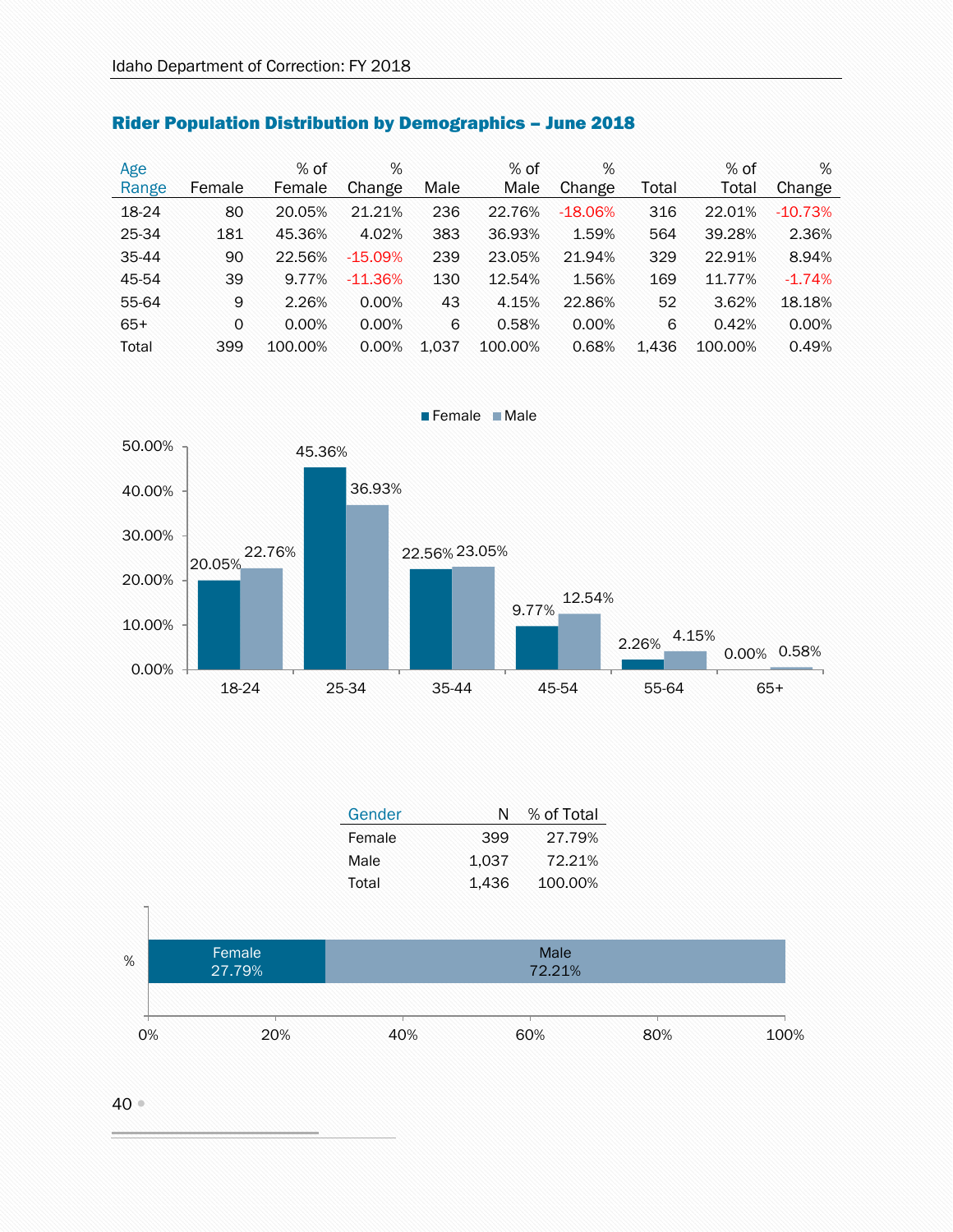|                              |                 | % of    | %          |       | % of    | %        |       | % of    | %        |
|------------------------------|-----------------|---------|------------|-------|---------|----------|-------|---------|----------|
| <b>Ethnicity</b>             | Female          | Female  | Change     | Male  | Male    | Change   | Total | Total   | Change   |
| Asian<br>Black or<br>African | $\overline{2}$  | 0.50%   | $NA*$      | 5     | 0.48%   | 0.00%    | 7     | 0.49%   | 40.00%   |
| American<br>Hispanic         | $7\phantom{.0}$ | 1.75%   | $-12.50%$  | 31    | 2.99%   | 6.90%    | 38    | 2.65%   | 2.70%    |
| or Latino                    | 28              | 7.02%   | 21.74%     | 143   | 13.79%  | 23.28%   | 171   | 11.91%  | 23.02%   |
| Indian                       | 23              | 5.76%   | $-11.54%$  | 41    | 3.95%   | 20.59%   | 64    | 4.46%   | 6.67%    |
| Other                        | 6               | 1.50%   | 0.00%      | 11    | 1.06%   | 10.00%   | 17    | 1.18%   | 6.25%    |
| <b>Unknown</b>               | 18              | 4.51%   | $-10.00\%$ | 23    | 2.22%   | 35.29%   | 41    | 2.86%   | 10.81%   |
| White                        | 315             | 78.95%  | $-0.32%$   | 783   | 75.51%  | $-4.40%$ | 1,098 | 76.46%  | $-3.26%$ |
| Total                        | 399             | 100.00% | 0.00%      | 1.037 | 100.00% | 0.68%    | 1.436 | 100.00% | 0.49%    |



\*Unable to accurately reflect % increase when June 2017 number was 0.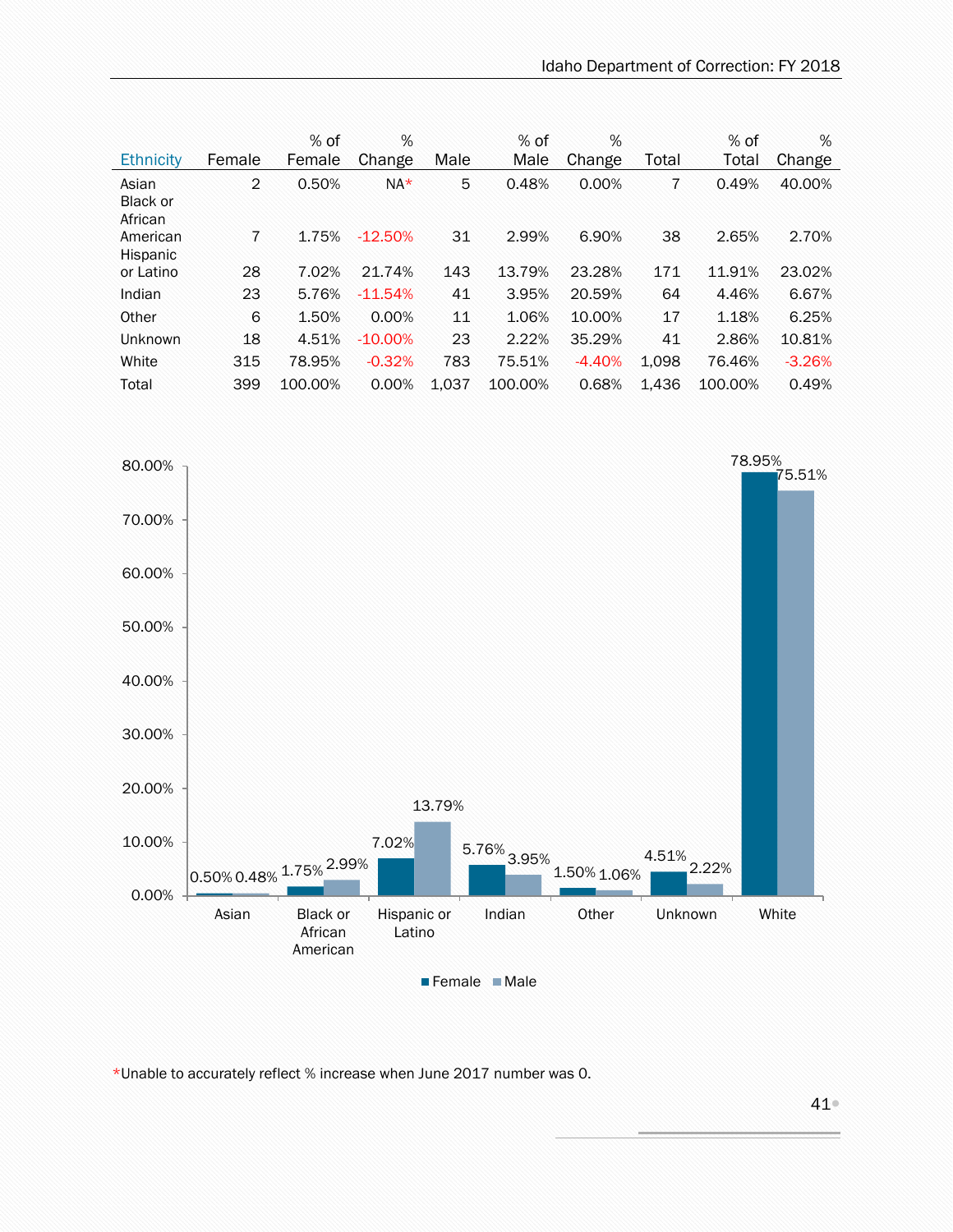| Age Range | Female | % of Female | Male | % of Male | Total | % of Total |
|-----------|--------|-------------|------|-----------|-------|------------|
| 18-24     | 3      | 4.05%       | 29   | 5.73%     | 32    | 5.52%      |
| 25-34     | 34     | 45.95%      | 198  | 39.13%    | 232   | 40.00%     |
| 35-44     | 24     | 32.43%      | 177  | 34.98%    | 201   | 34.66%     |
| 45-54     | 8      | 10.81%      | 77   | 15.22%    | 85    | 14.66%     |
| 55-64     | 5      | 6.76%       | 22   | 4.35%     | 27    | 4.66%      |
| $65+$     | 0      | 0.00%       | 3    | 0.59%     | 3     | 0.52%      |
| Total     | 74     | 100.00%     | 506  | 100.00%   | 580   | 100.00%    |

#### Parole Violator Population Distribution by Demographics – June 2017



Female Male

| Gender | N   | % of Total |
|--------|-----|------------|
| Female | 74  | 12.76%     |
| Male   | 506 | 87.24%     |
| Total  | 580 | 100.00%    |
|        |     |            |
|        |     |            |



#### $42^{\circ}$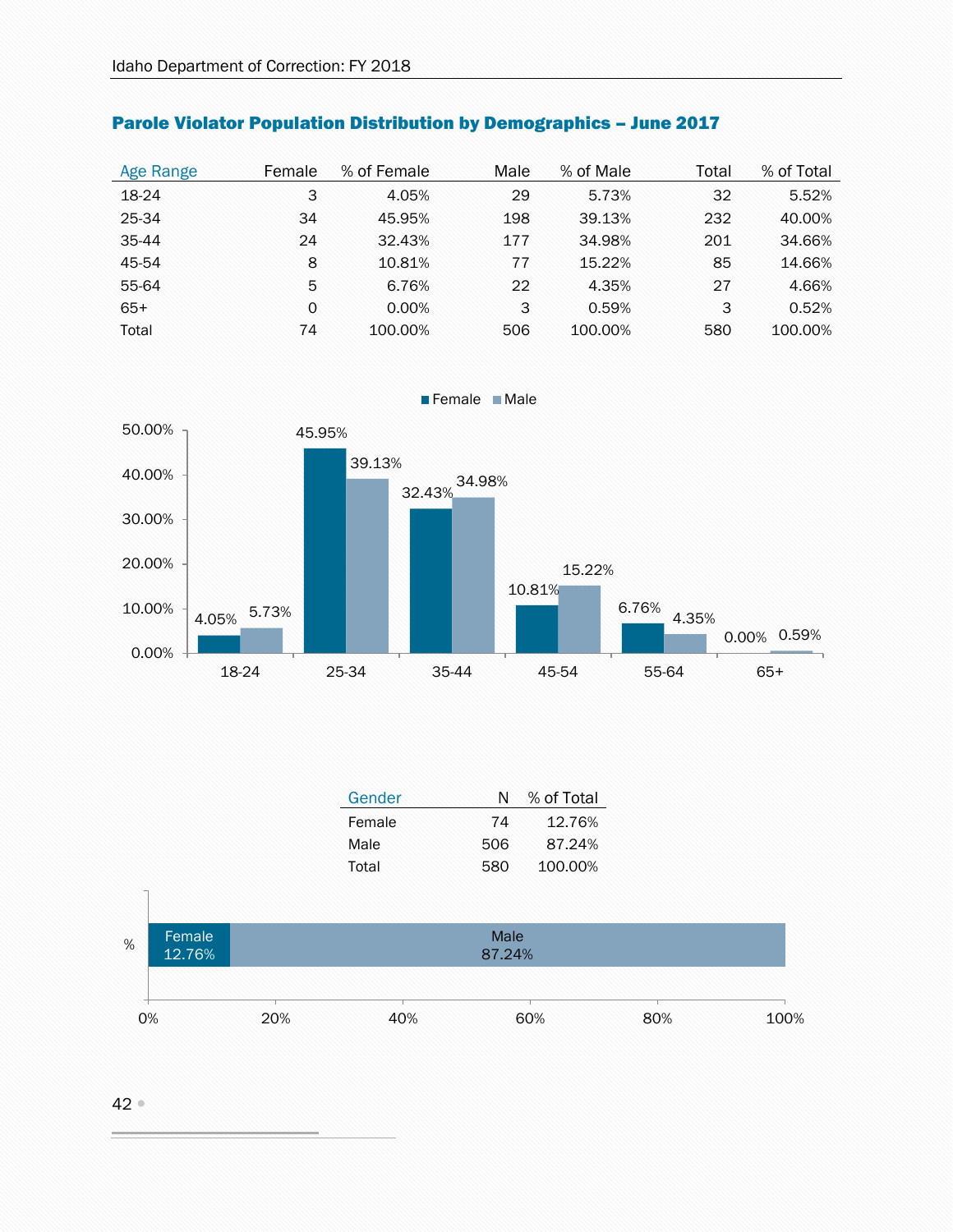| <b>Ethnicity</b>                 | Female         | % of Female | Male           | % of Male | Total | % of Total |
|----------------------------------|----------------|-------------|----------------|-----------|-------|------------|
| Asian                            | 1              | 1.35%       | $\overline{2}$ | 0.40%     | 3     | 0.52%      |
| <b>Black or African American</b> | $\mathfrak{D}$ | 2.70%       | 19             | 3.75%     | 21    | 3.62%      |
| Hispanic or Latino               | 7              | 9.46%       | 61             | 12.06%    | 68    | 11.72%     |
| Indian                           | 2              | 2.70%       | 18             | 3.56%     | 20    | 3.45%      |
| Other                            | 0              | 0.00%       | 5              | 0.99%     | 5     | 0.86%      |
| Unknown                          | 1              | 1.35%       | 3              | 0.59%     | 4     | 0.69%      |
| White                            | 61             | 82.43%      | 398            | 78.66%    | 459   | 79.14%     |
| Total                            | 74             | 100.00%     | 506            | 100.00%   | 580   | 100.00%    |

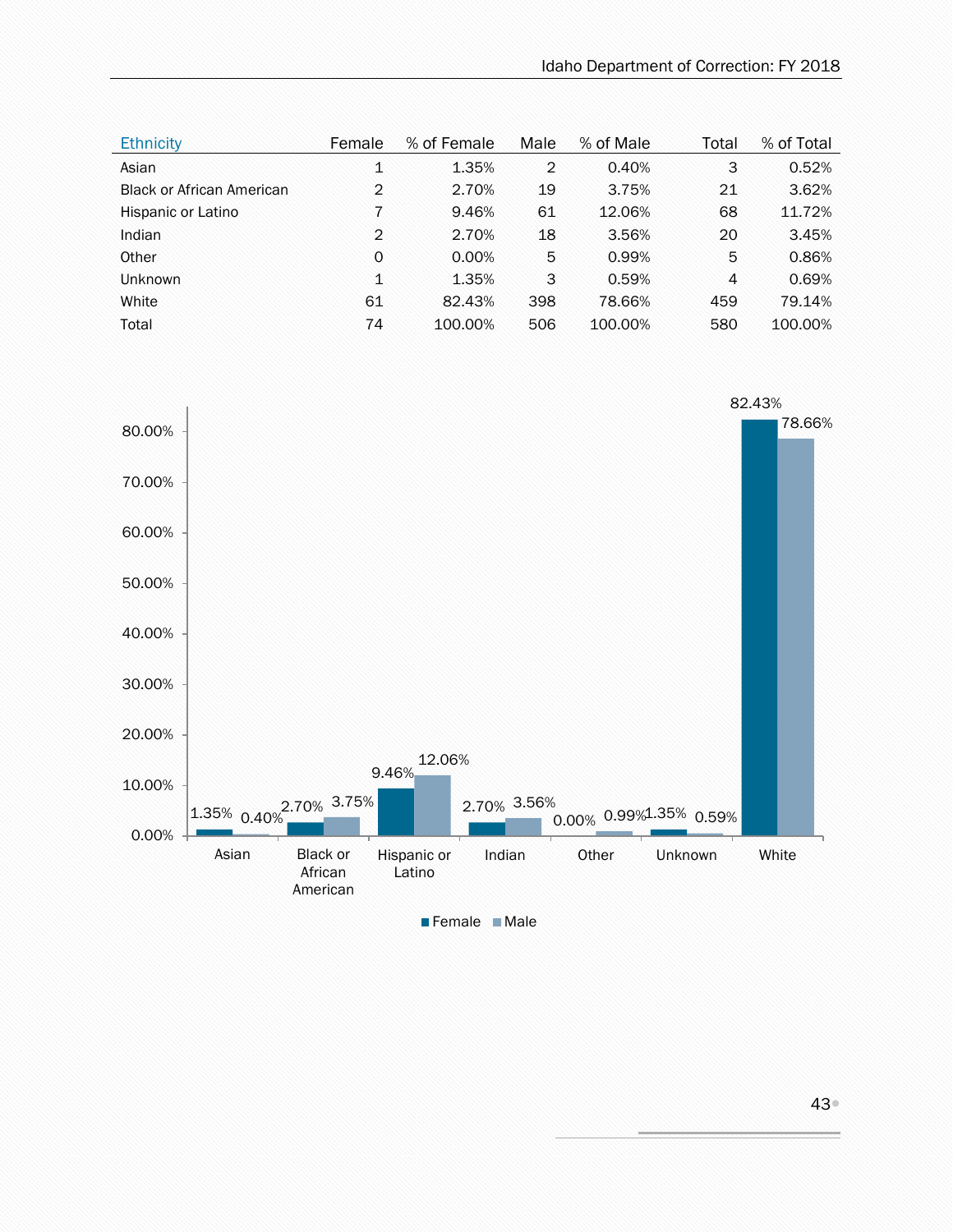| Age   |          | $%$ of  | %         |      | $%$ of  | %        |       | $%$ of  | %        |
|-------|----------|---------|-----------|------|---------|----------|-------|---------|----------|
| Range | Female   | Female  | Change    | Male | Male    | Change   | Total | Total   | Change   |
| 18-24 | 6        | 7.06%   | 100.00%   | 31   | 6.00%   | 6.90%    | 37    | 6.15%   | 15.63%   |
| 25-34 | 38       | 44.71%  | 11.76%    | 203  | 39.26%  | 2.53%    | 241   | 40.03%  | 3.88%    |
| 35-44 | 25       | 29.41%  | 4.17%     | 173  | 33.46%  | $-2.26%$ | 198   | 32.89%  | $-1.49%$ |
| 45-54 | 13       | 15.29%  | 62.50%    | 80   | 15.47%  | 3.90%    | 93    | 15.45%  | 9.41%    |
| 55-64 | 3        | 3.53%   | $-40.00%$ | 25   | 4.84%   | 13.64%   | 28    | 4.65%   | 3.70%    |
| $65+$ | $\Omega$ | 0.00%   | $NA*$     | 5    | 0.97%   | 66.67%   | 5     | 0.83%   | 66.67%   |
| Total | 85       | 100.00% | 14.86%    | 517  | 100.00% | 2.17%    | 602   | 100.00% | 3.79%    |

## Parole Violator Population Distribution by Demographics – June 2018



| Gender | N   | % of Total |
|--------|-----|------------|
| Female | 85  | 14.12%     |
| Male   | 517 | 85.88%     |
| Total  | 602 | 100.00%    |



44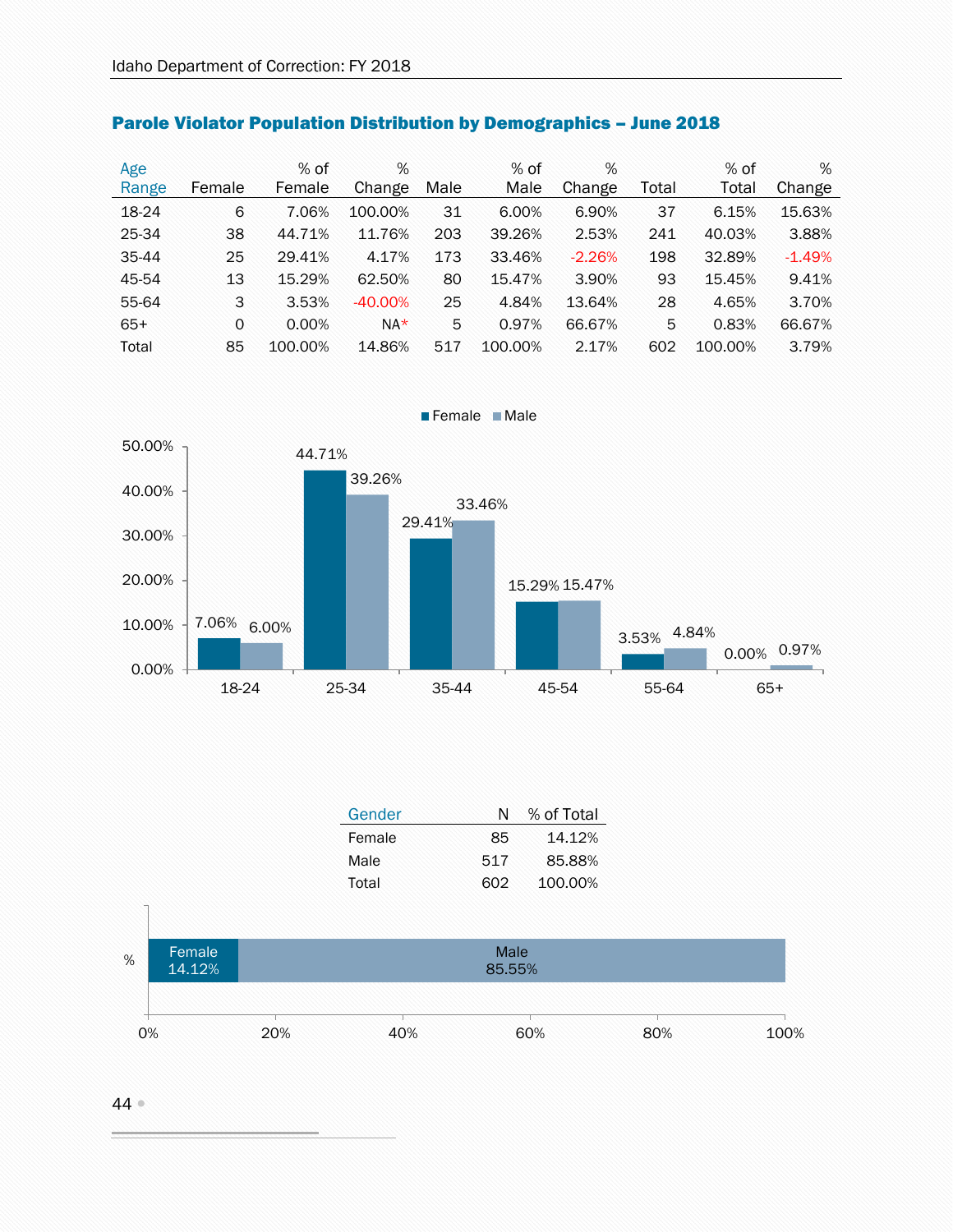| Ethnicity                    | Female         | $%$ of<br>Female | % Change    | Male         | $%$ of<br>Male | %<br>Change | Total          | $%$ of<br>Total | %<br>Change |
|------------------------------|----------------|------------------|-------------|--------------|----------------|-------------|----------------|-----------------|-------------|
| Asian<br>Black or<br>African | 0              | 0.00%            | $-100.00\%$ | $\mathbf{1}$ | 0.19%          | $-50.00%$   | 1              | 0.17%           | $-66.67%$   |
| American<br>Hispanic or      | $\overline{2}$ | 2.35%            | 0.00%       | 18           | 3.48%          | $-5.26%$    | 20             | 3.32%           | $-4.76%$    |
| Latino                       | 15             | 17.65%           | 114.29%     | 70           | 13.54%         | 14.75%      | 85             | 14.12%          | 25.00%      |
| Indian                       | 3              | 3.53%            | 50.00%      | 20           | 3.87%          | 11.11%      | 23             | 3.82%           | 15.00%      |
| Other                        | 1              | 1.18%            | $NA*$       | 3            | 0.58%          | $-40.00%$   | $\overline{4}$ | 0.66%           | $-20.00\%$  |
| <b>Unknown</b>               | $\mathbf 1$    | 1.18%            | 0.00%       | 4            | 0.77%          | 33.33%      | 5              | 0.83%           | 25.00%      |
| White                        | 63             | 74.12%           | 3.28%       | 401          | 77.56%         | 0.75%       | 464            | 77.08%          | 1.09%       |
| Total                        | 85             | 100.00%          | 14.86%      | 517          | 100.00%        | 2.17%       | 602            | 100.00%         | 3.79%       |



\*Unable to accurately reflect % increase when June 2017 number was 0.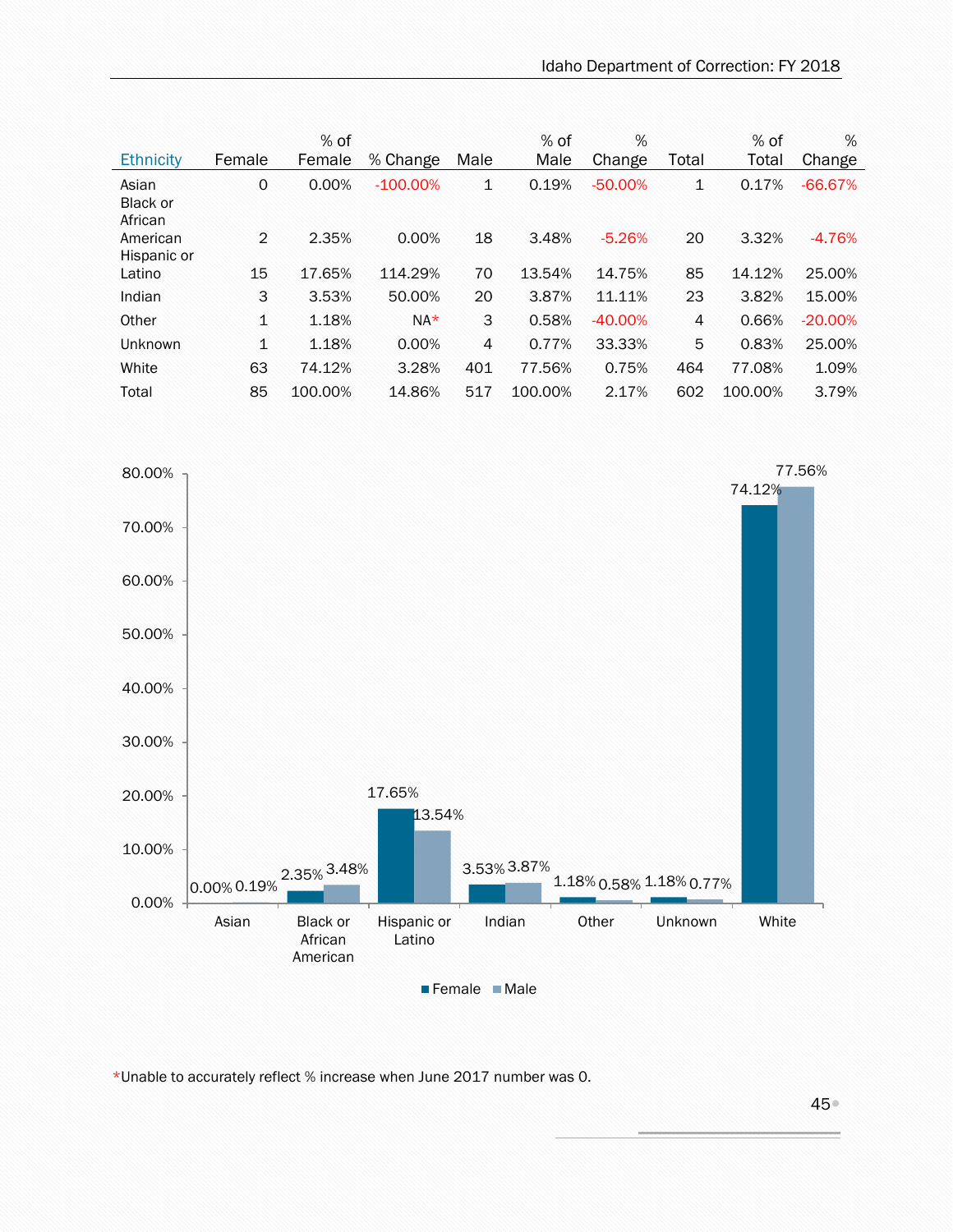# Section II: Community Correction **Overview**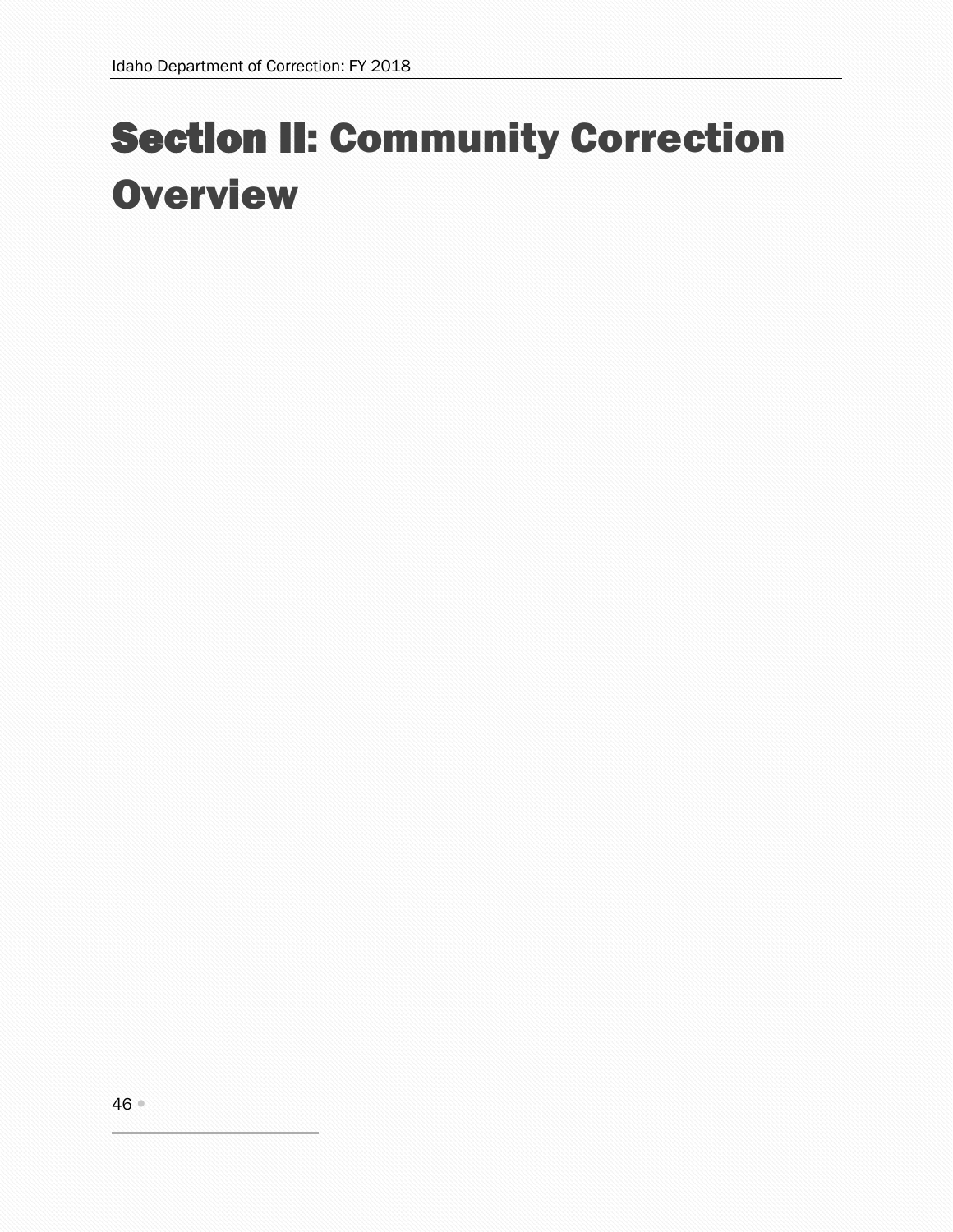# 2.1 Community Correction Population Trend

### Admissions and Releases

<span id="page-46-0"></span>

| Beginning Count as of 30 June, 2017  | 4,093  | 11,219    | 15,312 |
|--------------------------------------|--------|-----------|--------|
| <b>Community Offender Admissions</b> | Parole | Probation | Total  |
| <b>New Commitments</b>               | 22     | 3,501     | 3,523  |
| Successful Rider                     | 0      | 2,064     | 2,064  |
| Paroled (New)                        | 1,767  | 0         | 1,767  |
| <b>Reinstated Parole</b>             | 954    | 0         | 954    |
|                                      |        |           |        |
|                                      |        |           |        |
| <b>Community Offender Releases</b>   | Parole | Probation | Total  |
| To Probation or Parole               | 7      | 29        | 36     |
| To Parole Violator                   | 1,937  | 0         | 1,937  |
| To Retained Jurisdiction (Rider)     | 0      | 1,250     | 1,250  |
| To Term Incarceration                | 6      | 880       | 886    |
| <b>Discharged</b>                    | 818    | 2,980     | 3,798  |
|                                      |        |           |        |
|                                      |        |           |        |
| Net Admissions/Releases              | Parole | Probation | Total  |
| Total FY18 Admissions                | 2,743  | 5,565     | 8,308  |
| <b>Total FY18 Releases</b>           | 2,768  | 5.139     | 7,907  |
| Net Admissions/Releases              | $-25$  | 426       | 401    |
|                                      |        |           |        |
| Ending Count as of 30 June, 2018     | 4,068  | 11,645    | 15,713 |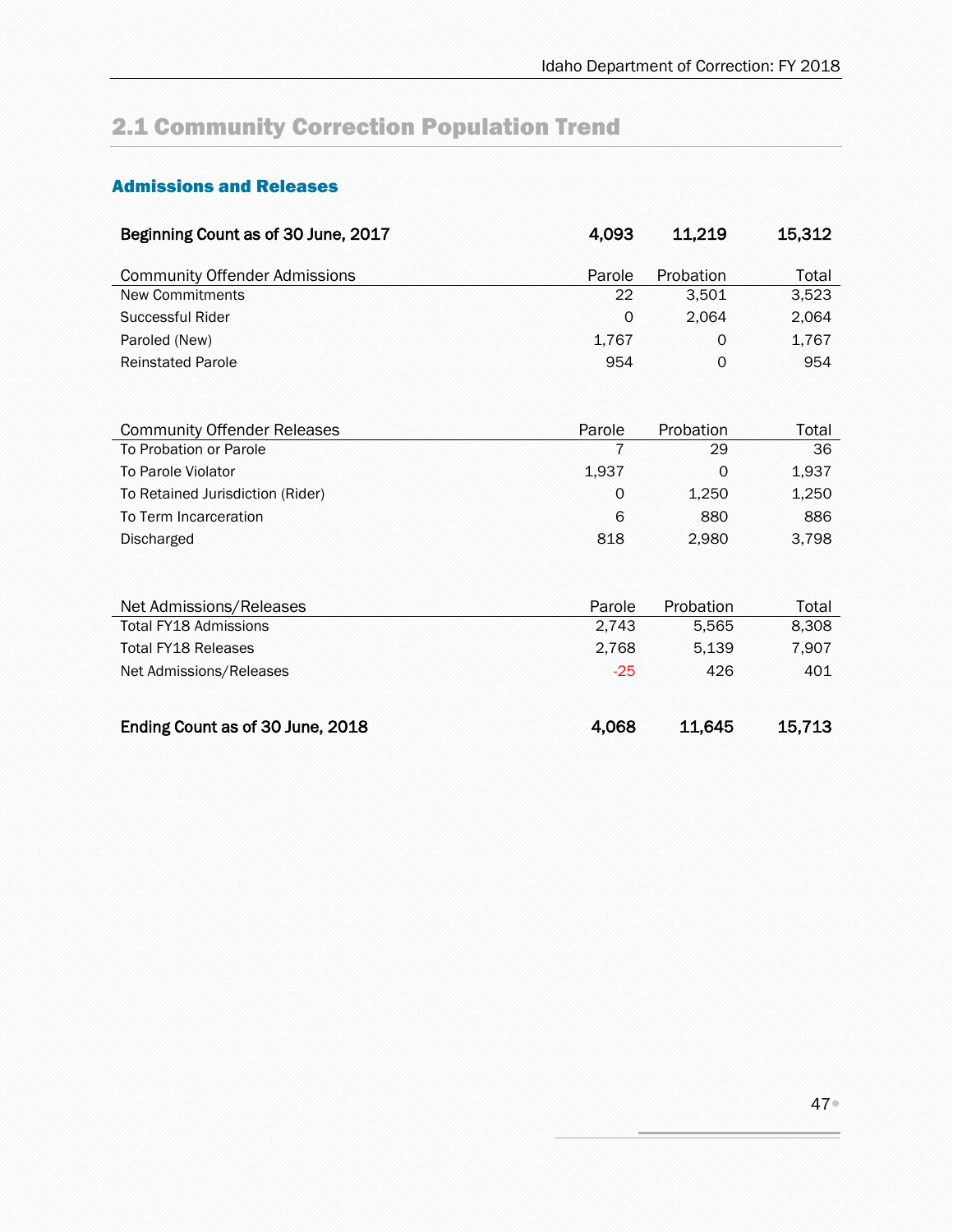#### Overall Community Correction Population Distribution by Legal Status [2](#page-47-0)



#### Overall Community Correction Population Trend

The overall community correction population increased 2.62 percent compared to twelve months ago.



<span id="page-47-0"></span>

| Jun-17 | Jul | Aug      | Sep       | Oct | Nov | Dec | Jan    | Feb | Mar      | Apr   | May | $Jun-18$ |
|--------|-----|----------|-----------|-----|-----|-----|--------|-----|----------|-------|-----|----------|
|        |     | Month    |           |     |     |     | N      |     | % Change |       |     |          |
|        |     |          | June 2017 |     |     |     | 15,312 |     |          |       |     |          |
|        |     | July     |           |     |     |     | 15,449 |     |          | 0.89% |     |          |
|        |     | August   |           |     |     |     | 15,429 |     | $-0.13%$ |       |     |          |
|        |     |          | September |     |     |     | 15,478 |     |          | 0.32% |     |          |
|        |     | October  |           |     |     |     | 15,501 |     |          | 0.15% |     |          |
|        |     |          | November  |     |     |     | 15,678 |     |          | 1.14% |     |          |
|        |     |          | December  |     |     |     | 15,722 |     |          | 0.28% |     |          |
|        |     | January  |           |     |     |     | 15,707 |     | $-0.10%$ |       |     |          |
|        |     | February |           |     |     |     | 15,724 |     |          | 0.11% |     |          |
|        |     | March    |           |     |     |     | 15,618 |     | $-0.67%$ |       |     |          |
|        |     | April    |           |     |     |     | 15,671 |     |          | 0.34% |     |          |
|        |     | May      |           |     |     |     | 15,724 |     |          | 0.34% |     |          |
|        |     |          | June 2018 |     |     |     | 15,713 |     | $-0.07%$ |       |     |          |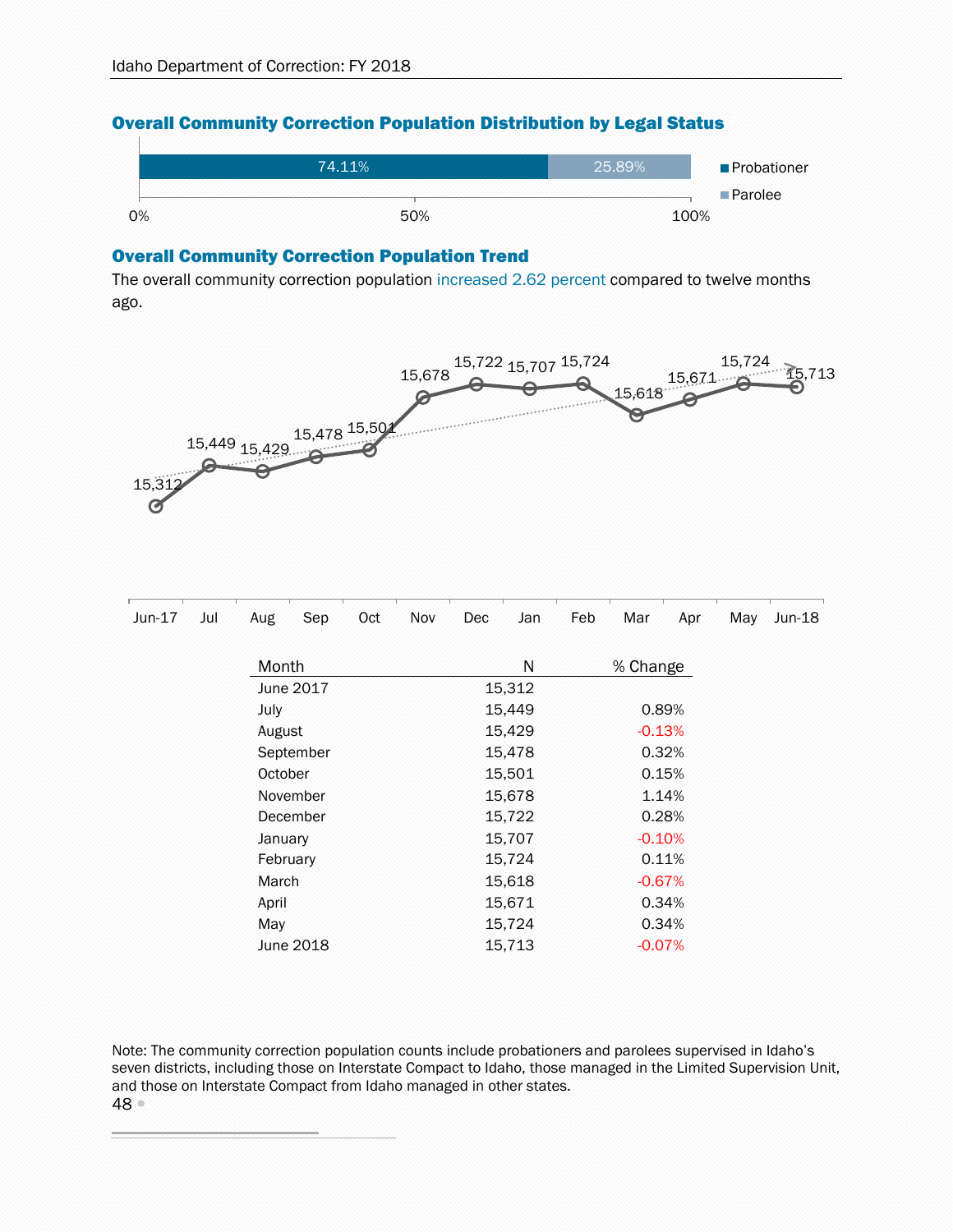#### Overall Community Correction Population – Five Year Trend [3](#page-48-0)

The overall community correction population increased 14.11 percent compared to five years ago.

<span id="page-48-0"></span>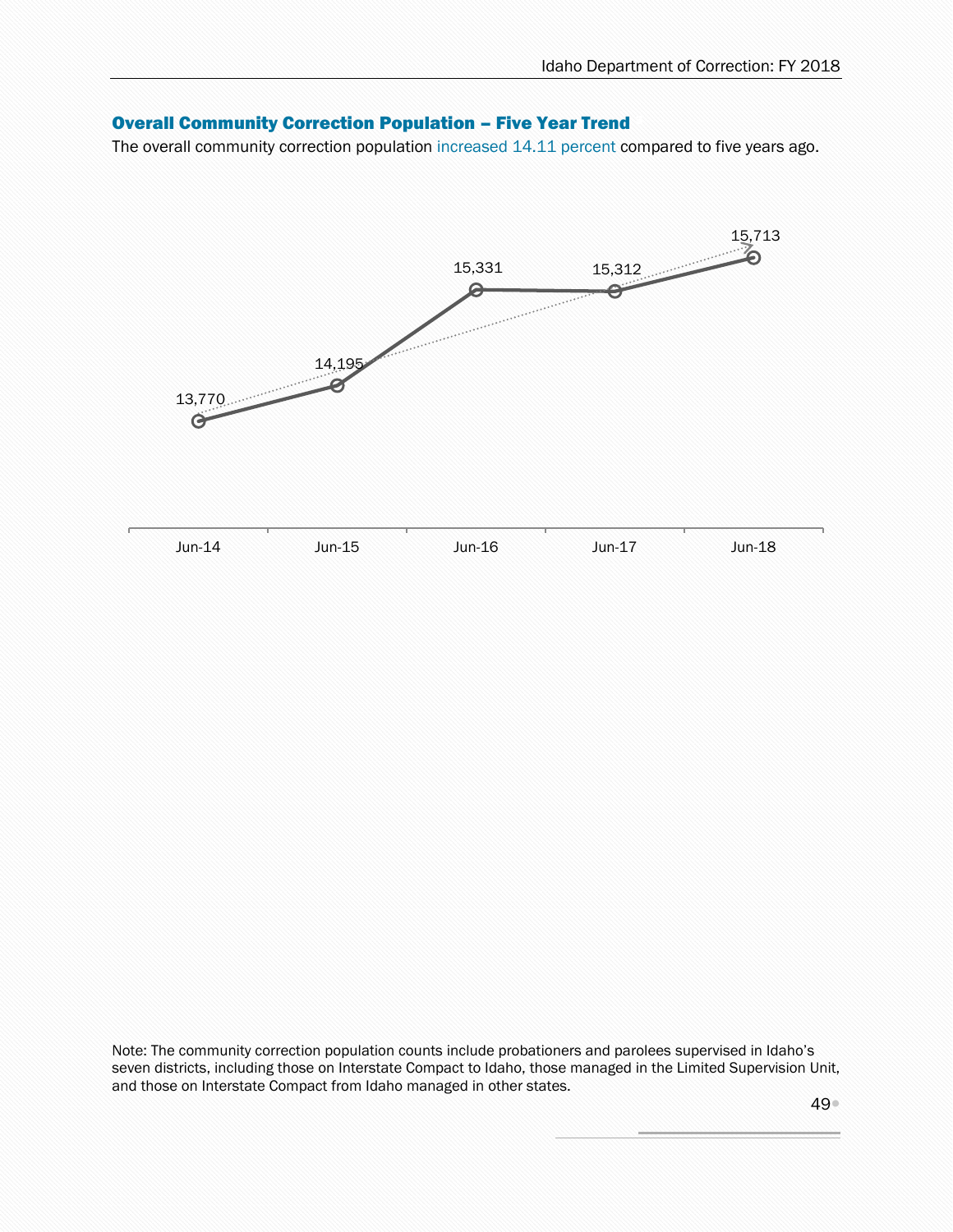#### Parole Population Trend

The parole population decreased 0.61 percent compared to twelve months ago.



<span id="page-49-1"></span><span id="page-49-0"></span>

| Jun-17 | Jul | Aug      | Sep       | Oct | Nov | Dec | Jan   | Feb | Mar      | Apr      | May | $Jun-18$ |
|--------|-----|----------|-----------|-----|-----|-----|-------|-----|----------|----------|-----|----------|
|        |     |          |           |     |     |     |       |     |          |          |     |          |
|        |     |          |           |     |     |     |       |     |          |          |     |          |
|        |     | Month    |           |     |     |     | N     |     | % Change |          |     |          |
|        |     |          | June 2017 |     |     |     | 4,093 |     |          |          |     |          |
|        |     | July     |           |     |     |     | 4,068 |     |          | $-0.61%$ |     |          |
|        |     | August   |           |     |     |     | 4,059 |     |          | $-0.22%$ |     |          |
|        |     |          | September |     |     |     | 4,062 |     |          | 0.07%    |     |          |
|        |     | October  |           |     |     |     | 4,057 |     |          | $-0.12%$ |     |          |
|        |     |          | November  |     |     |     | 4,104 |     |          | 1.16%    |     |          |
|        |     |          | December  |     |     |     | 4,123 |     |          | 0.46%    |     |          |
|        |     | January  |           |     |     |     | 4,067 |     |          | $-1.36%$ |     |          |
|        |     | February |           |     |     |     | 4,076 |     |          | 0.22%    |     |          |
|        |     | March    |           |     |     |     | 4,014 |     |          | $-1.52%$ |     |          |
|        |     | April    |           |     |     |     | 4,059 |     |          | 1.12%    |     |          |
|        |     | May      |           |     |     |     | 4,061 |     |          | 0.05%    |     |          |
|        |     |          | June 2018 |     |     |     | 4,068 |     |          | 0.17%    |     |          |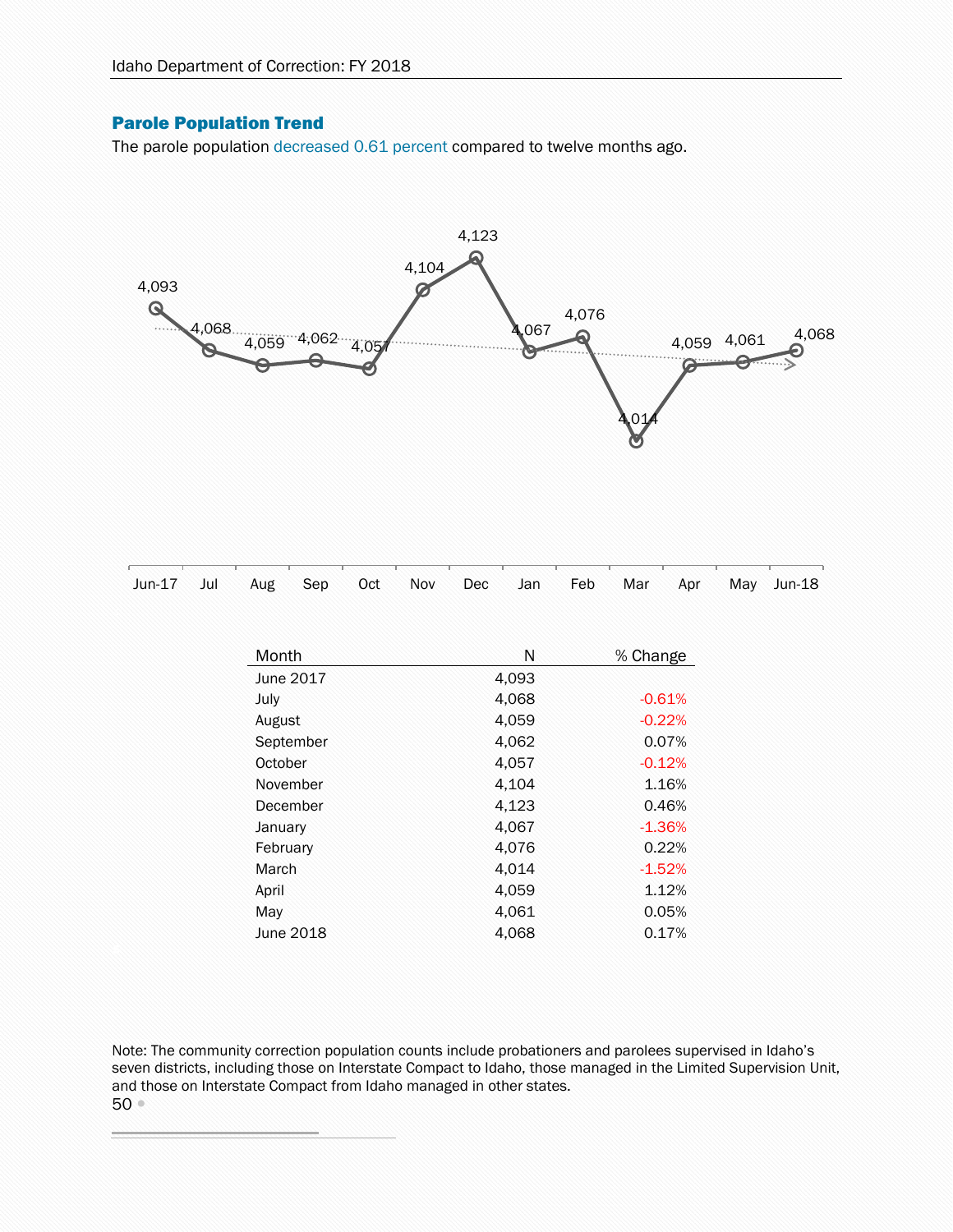#### Parole Population – Five Year Trend [6](#page-50-0)

The parole population increased 31.69 percent compared to five years ago.

<span id="page-50-0"></span>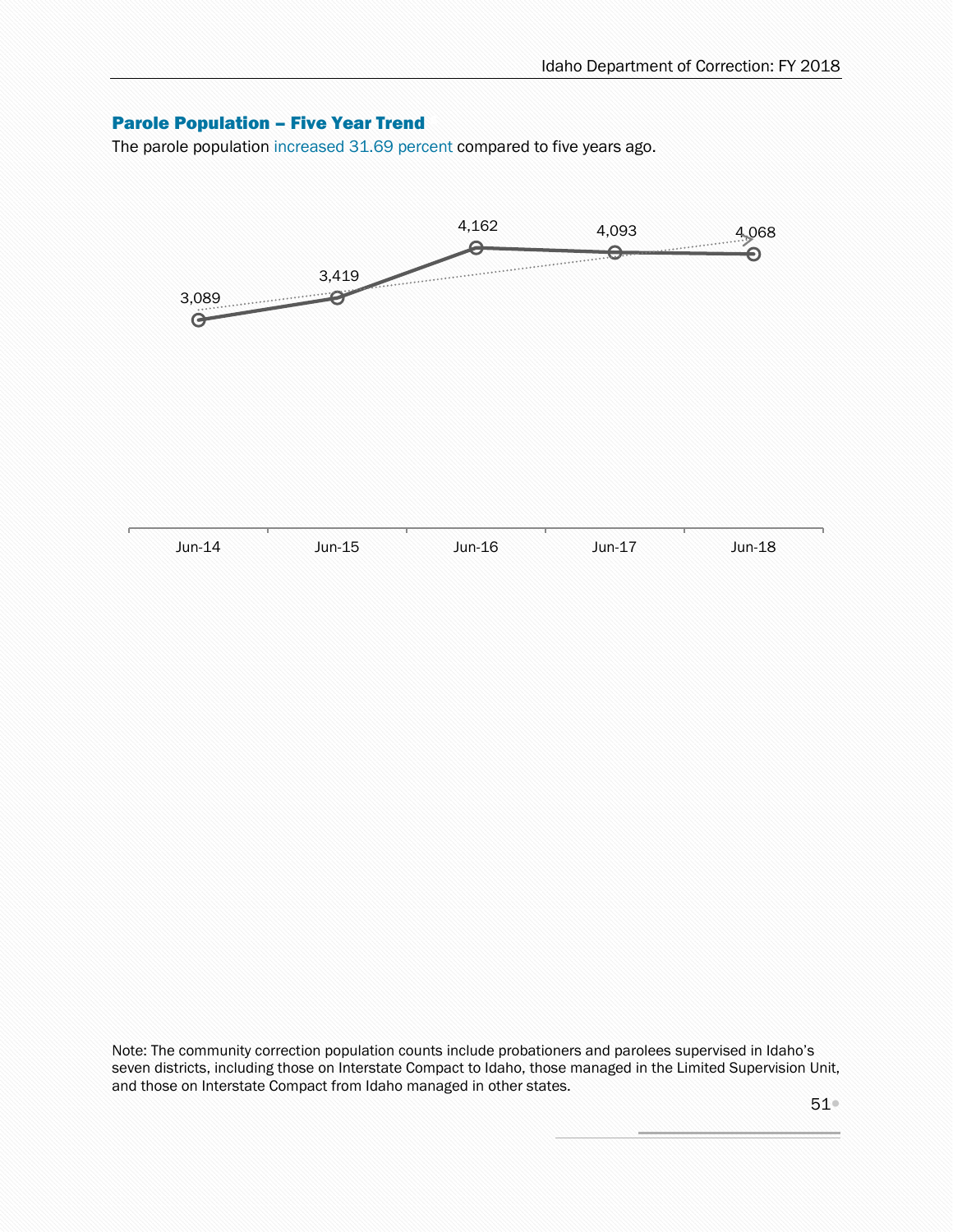#### Probation Population Trend

The probation population increased 3.80 percent compared to twelve months ago.



| i waxaa kaanaa kaanaa kaanaa kaanaa kaanaa kaanaa kaanaa kaanaa kaanaa kaanaa kaanaa kaanaa kaanaa kaanaa kaan |  |  |  |  |  |  |
|----------------------------------------------------------------------------------------------------------------|--|--|--|--|--|--|
| Jun-17 Jul Aug Sep Oct Nov Dec Jan Feb Mar Apr May Jun-18                                                      |  |  |  |  |  |  |

<span id="page-51-0"></span>

| Month     | N      | % Change |
|-----------|--------|----------|
| June 2017 | 11,219 |          |
| July      | 11,381 | 1.44%    |
| August    | 11,370 | $-0.10%$ |
| September | 11,416 | 0.40%    |
| October   | 11,444 | 0.25%    |
| November  | 11,574 | 1.14%    |
| December  | 11,599 | 0.22%    |
| January   | 11,640 | 0.35%    |
| February  | 11,648 | 0.07%    |
| March     | 11,604 | $-0.38%$ |
| April     | 11,612 | 0.07%    |
| May       | 11,663 | 0.44%    |
| June 2018 | 11.645 | $-0.15%$ |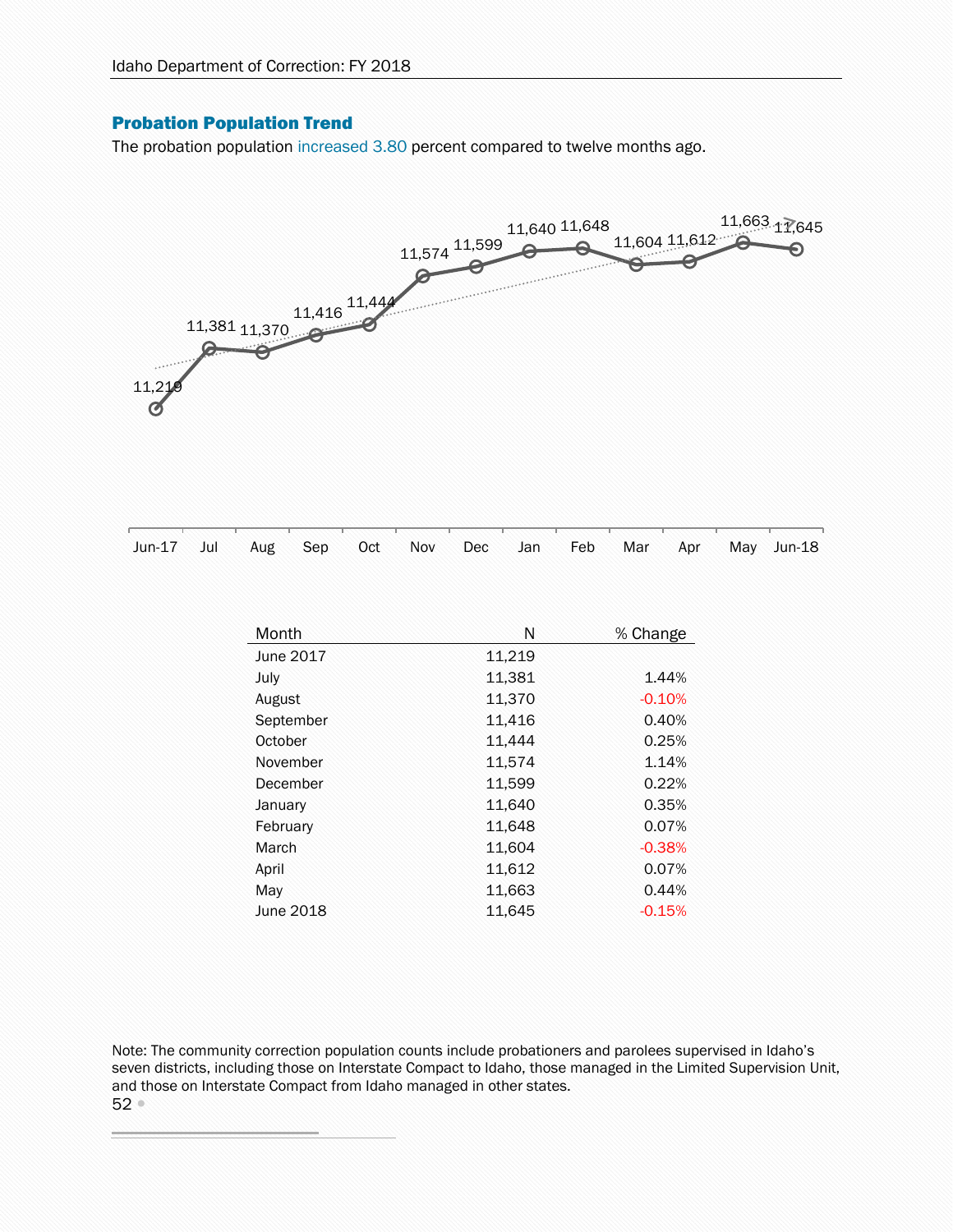#### Probation Population – Five Year Trend [8](#page-52-0)

The probation population increased 9.03 percent compared to five years ago.

<span id="page-52-0"></span>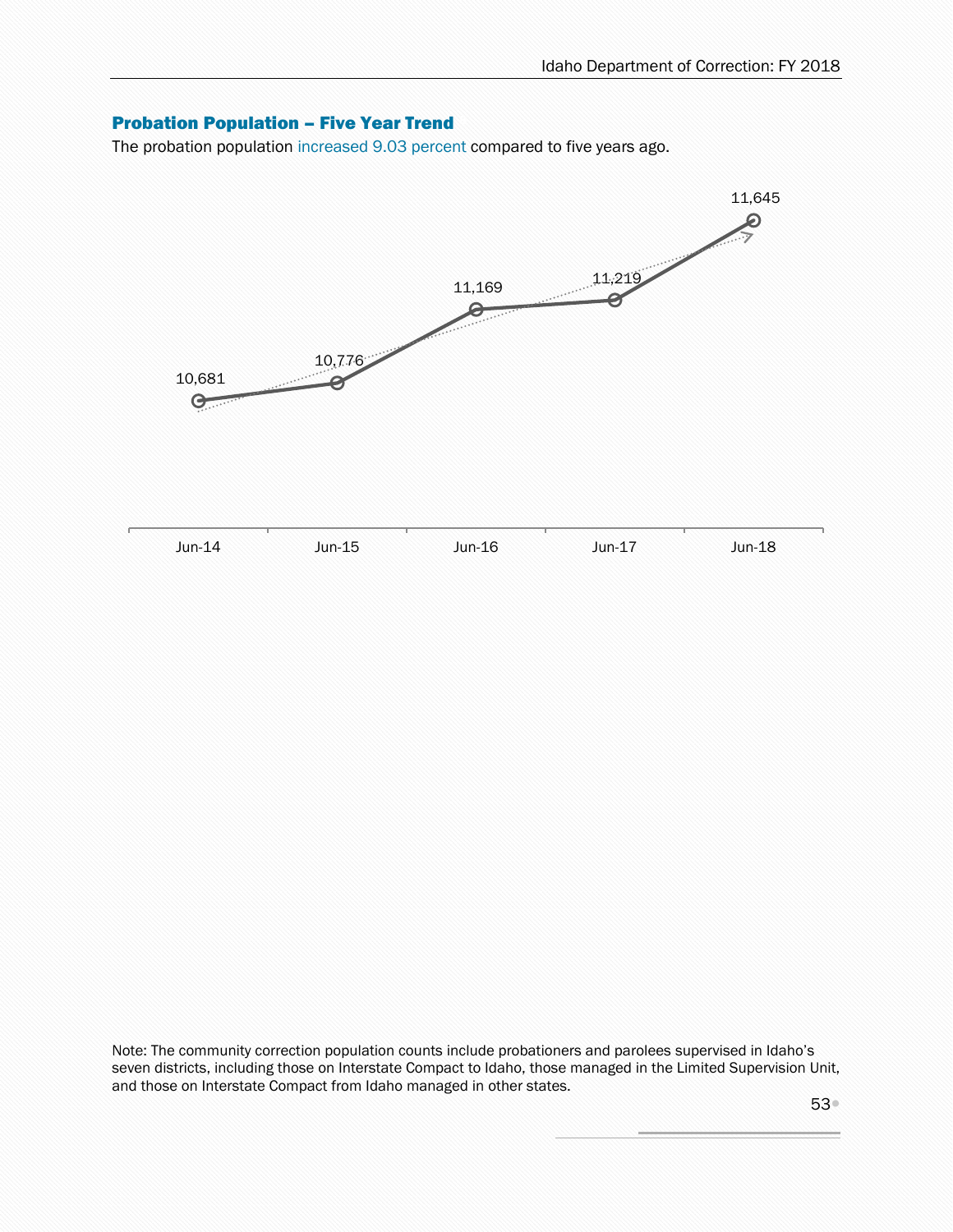## 2.2 Community Correction Population Distribution by Crime Group

#### Community Correction Population Counts by Crime Group and Legal Status – June 2017

| <b>Crime Group</b> | Parole | Probation | Total  |
|--------------------|--------|-----------|--------|
| Murder & Man       | 93     | 35        | 128    |
| Sex                | 684    | 605       | 1,289  |
| Assault            | 752    | 1,792     | 2,544  |
| Property           | 881    | 2,482     | 3,363  |
| Alcohol            | 490    | 1,793     | 2,283  |
| Drug               | 1,192  | 4,412     | 5,604  |
| Pending            | 1      | 100       | 101    |
| Total              | 4.093  | 11,219    | 15,312 |

#### Community Correction Population Counts by Crime Group and Legal Status – June 2018

<span id="page-53-0"></span>

| <b>Crime Group</b> | Parole | % Change  | Probation | % Change | Total  | % Change  |
|--------------------|--------|-----------|-----------|----------|--------|-----------|
| Murder & Man       | 102    | 9.68%     | 37        | 5.71%    | 139    | 8.59%     |
| <b>Sex</b>         | 718    | 4.97%     | 589       | $-2.64%$ | 1,307  | 1.40%     |
| Assault            | 735    | $-2.26%$  | 1.824     | 1.79%    | 2.559  | 0.59%     |
| Property           | 814    | $-7.60\%$ | 2.429     | $-2.14%$ | 3.243  | $-3.57%$  |
| Alcohol            | 450    | $-8.16%$  | 1.757     | $-2.01%$ | 2,207  | $-3.33\%$ |
| Drug               | 1.246  | 4.53%     | 4.890     | 10.83%   | 6.136  | 9.49%     |
| Pending            | 3      | 200.00%   | 119       | 19.00%   | 122    | 20.79%    |
| Total              | 4.068  | $-0.61%$  | 11.645    | 3.80%    | 15,713 | 2.62%     |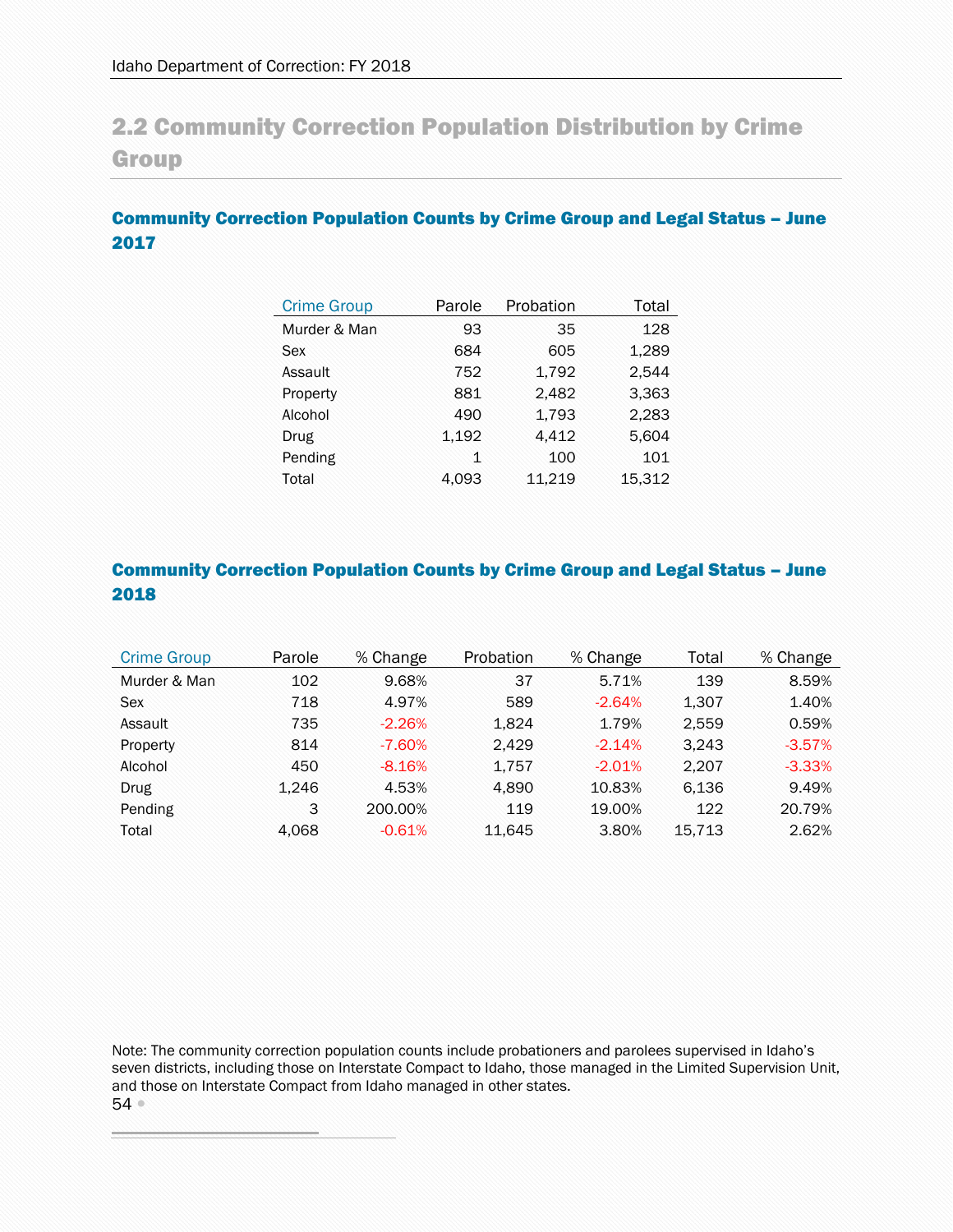| <b>Crime Group</b> | Parole | Probation | Total |
|--------------------|--------|-----------|-------|
| Murder & Man       | 15.34  | 13.62     | 14.88 |
| Sex                | 17.63  | 13.73     | 15.80 |
| Assault            | 20.27  | 18.70     | 19.17 |
| Property           | 20.38  | 19.18     | 19.49 |
| Alcohol            | 19.75  | 16.70     | 17.36 |
| Drug               | 21.69  | 22.15     | 22.05 |
| Total              | 20.09  | 19.57     | 19.71 |

#### Community Correction Population Average LSI-R Score by Crime Group and Legal Status – June 2017

#### Community Correction Population Average LSI-R Score by Crime Group and Legal Status – June 2018

| <b>Crime Group</b> | Parole | % Change  | Probation | % Change | Total | % Change |
|--------------------|--------|-----------|-----------|----------|-------|----------|
| Murder & Man       | 15.28  | $-0.42%$  | 14.24     | 4.57%    | 15.00 | 0.79%    |
| Sex                | 16.41  | $-6.90\%$ | 13.20     | $-3.83%$ | 14.97 | $-5.27%$ |
| Assault            | 19.92  | $-1.73%$  | 18.63     | $-0.39%$ | 19.00 | $-0.89%$ |
| Property           | 19.68  | $-3.42%$  | 18.95     | $-1.20%$ | 19.13 | $-1.87%$ |
| Alcohol            | 18.96  | $-4.01%$  | 16.63     | $-0.41%$ | 17.11 | $-1.43%$ |
| Drug               | 21.93  | 1.12%     | 22.16     | 0.04%    | 22.11 | 0.26%    |
| Total              | 19.65  | $-2.19%$  | 19.60     | 0.15%    | 19.61 | $-0.51%$ |

<span id="page-54-0"></span>The Level of Service Inventory-Revised (LSI-R) score collects information regarding factors that include the offender's criminal history, education, family situation, and alcohol or drug problems, and calculates a score indicating the risks and needs said offender represents.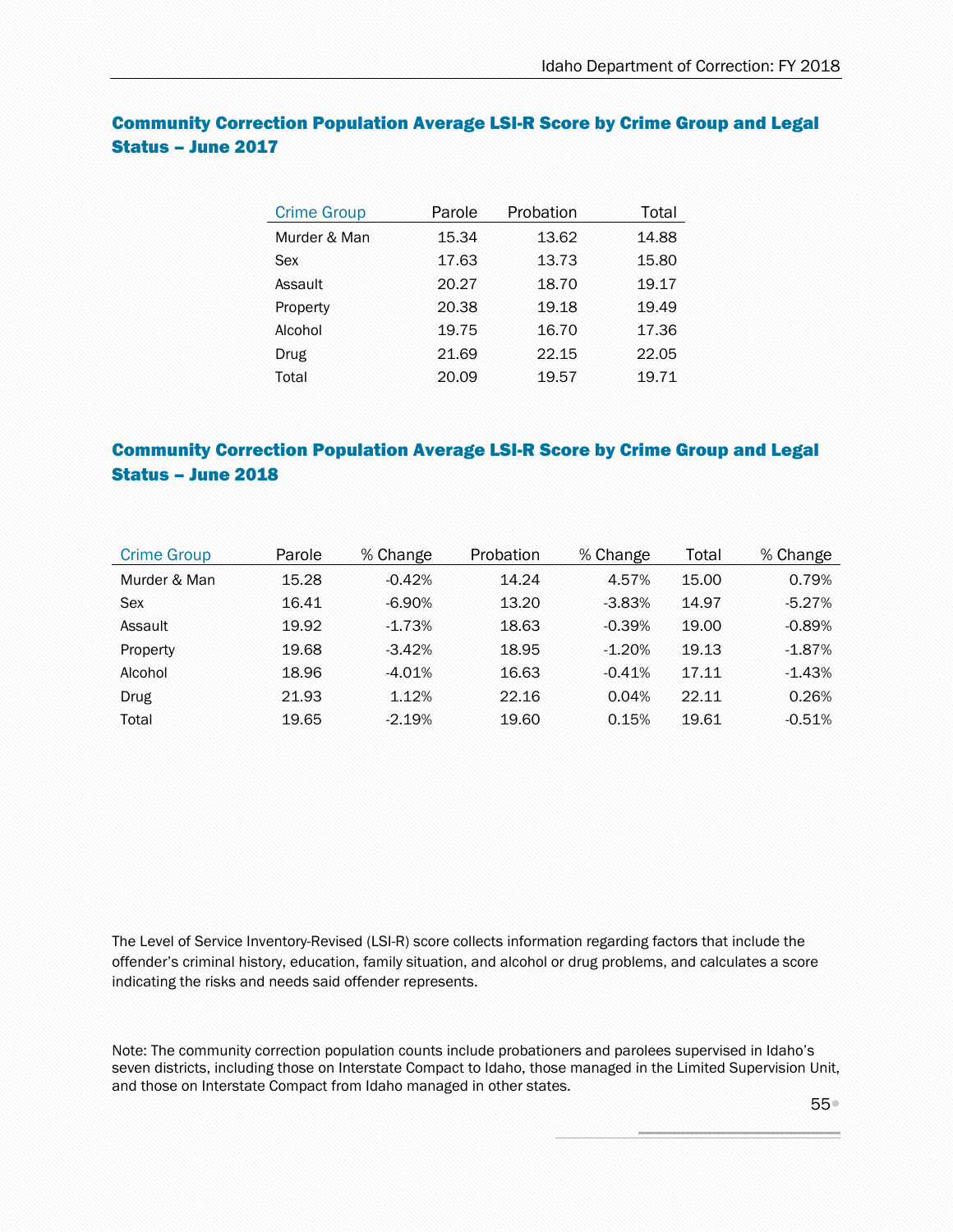

#### Overall Community Corrections Distribution by Crime Group – June 2017



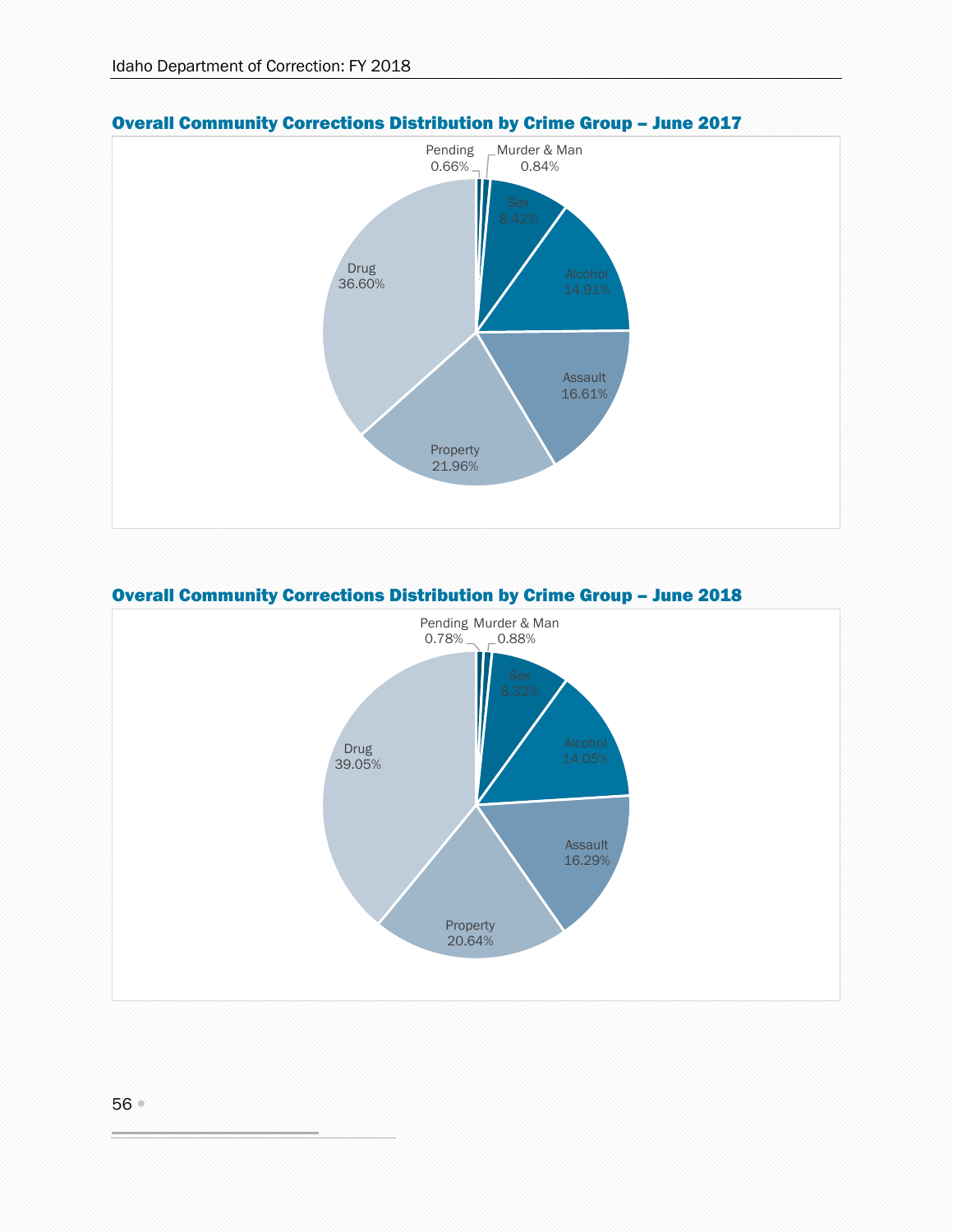

#### Parole Distribution by Crime Group – June 2017

#### Parole Distribution by Crime Group – June 2018

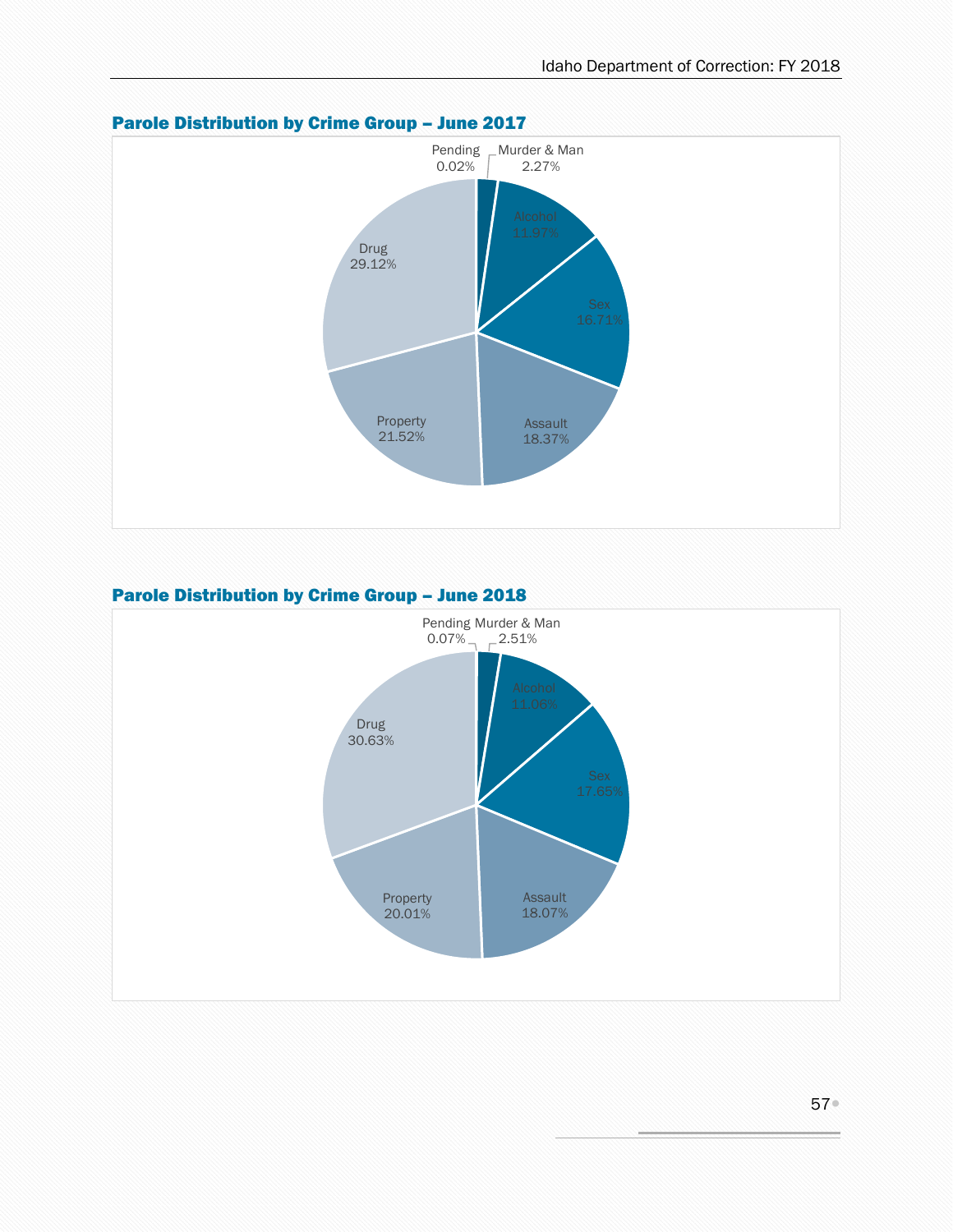

#### Probation Distribution by Crime Group – June 2017

#### Probation Distribution by Crime Group – June 2018

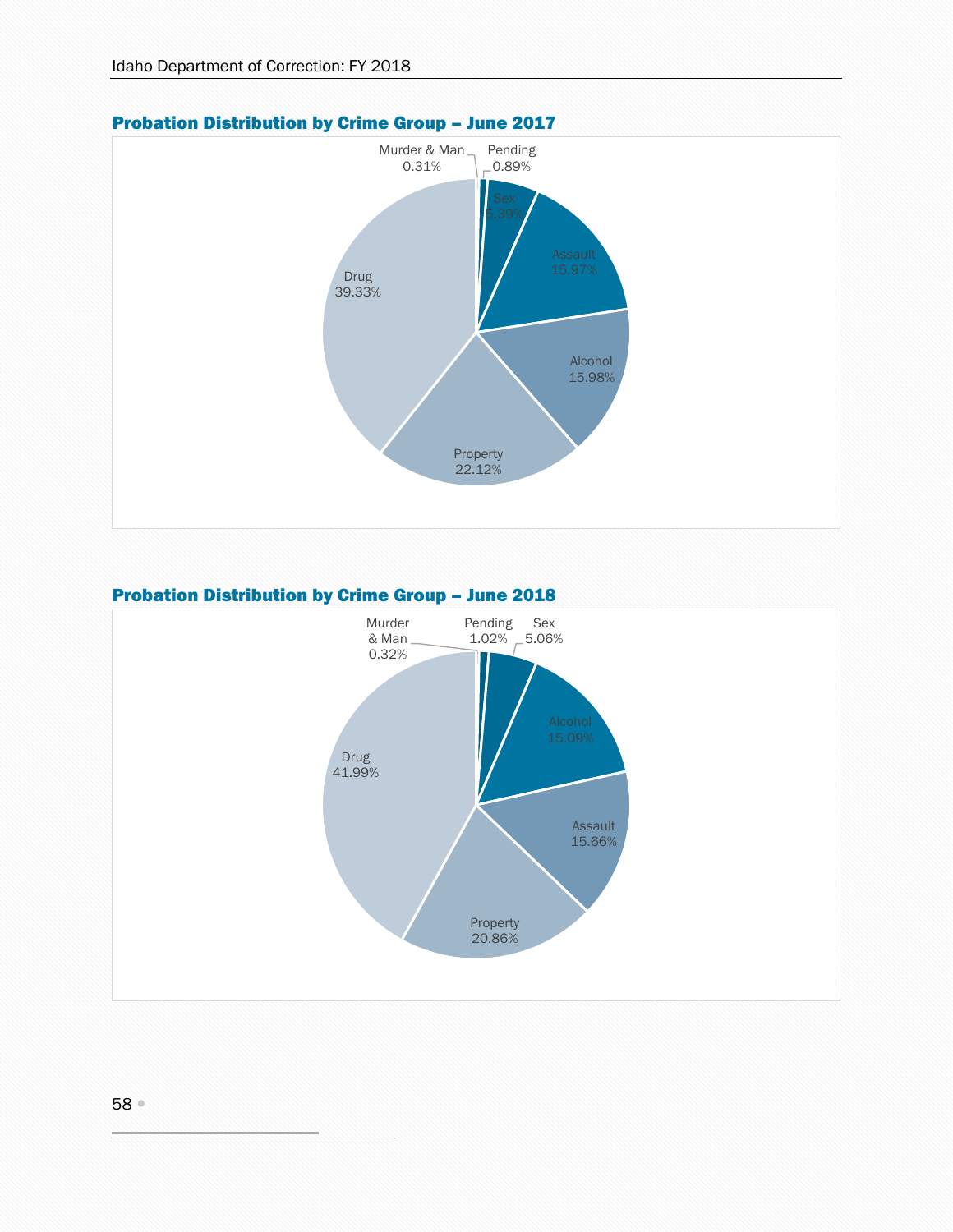| <b>Crime Group</b> | Level 1<br>(Low LSI-R) | Level 2<br>(Low-Med LSI-R) | Level 3<br>(High-Med LSI-R) | Level 4<br>(High LSI-R) |
|--------------------|------------------------|----------------------------|-----------------------------|-------------------------|
| Murder & Man       | 25                     | 18                         | $\overline{4}$              | 2                       |
| Sex                | 49                     | 20                         | $\overline{2}$              | 5                       |
| Assault            | 120                    | 238                        | 143                         | 68                      |
| Property           | 127                    | 271                        | 188                         | 73                      |
| Alcohol            | 65                     | 165                        | 101                         | 29                      |
| <b>Drug</b>        | 122                    | 380                        | 292                         | 145                     |
| Pending            | 0                      | 0                          | 0                           | $\Omega$                |
| Total              | 508                    | 1,092                      | 730                         | 322                     |

#### Parole Distribution by Crime Group and Supervision Level – June 2017

| <b>Crime Group</b> | Sex Offender Level 1 | Sex Offender Level 2 | Sex Offender Level 3 |
|--------------------|----------------------|----------------------|----------------------|
| Murder & Man       | 0                    | 1                    | 0                    |
| Sex                | 205                  | 325                  | 70                   |
| Assault            | 11                   | 49                   | 8                    |
| Property           | 6                    | 20                   | 8                    |
| Alcohol            | $\mathbf 1$          | $\overline{2}$       | 2                    |
| <b>Drug</b>        | 6                    | 9                    | 5                    |
| Pending            | 0                    | 0                    | 0                    |
| Total              | 229                  | 406                  | 93                   |

<span id="page-58-0"></span>

| <b>Crime Group</b> | Problem Solving Courts | <b>Limited Supervision</b> | Other          | Total |
|--------------------|------------------------|----------------------------|----------------|-------|
| Murder & Man       | 0                      | 41                         | $\overline{2}$ | 93    |
| Sex                | 0                      | $\mathbf 1$                | 7              | 684   |
| Assault            | 0                      | 107                        | 8              | 752   |
| Property           | 1                      | 174                        | 13             | 881   |
| Alcohol            | 1                      | 120                        | $\overline{4}$ | 490   |
| <b>Drug</b>        | 4                      | 210                        | 19             | 1,192 |
| Pending            | 0                      | $\Omega$                   | $\mathbf{1}$   | 1     |
| Total              | 6                      | 653                        | 54             | 4,093 |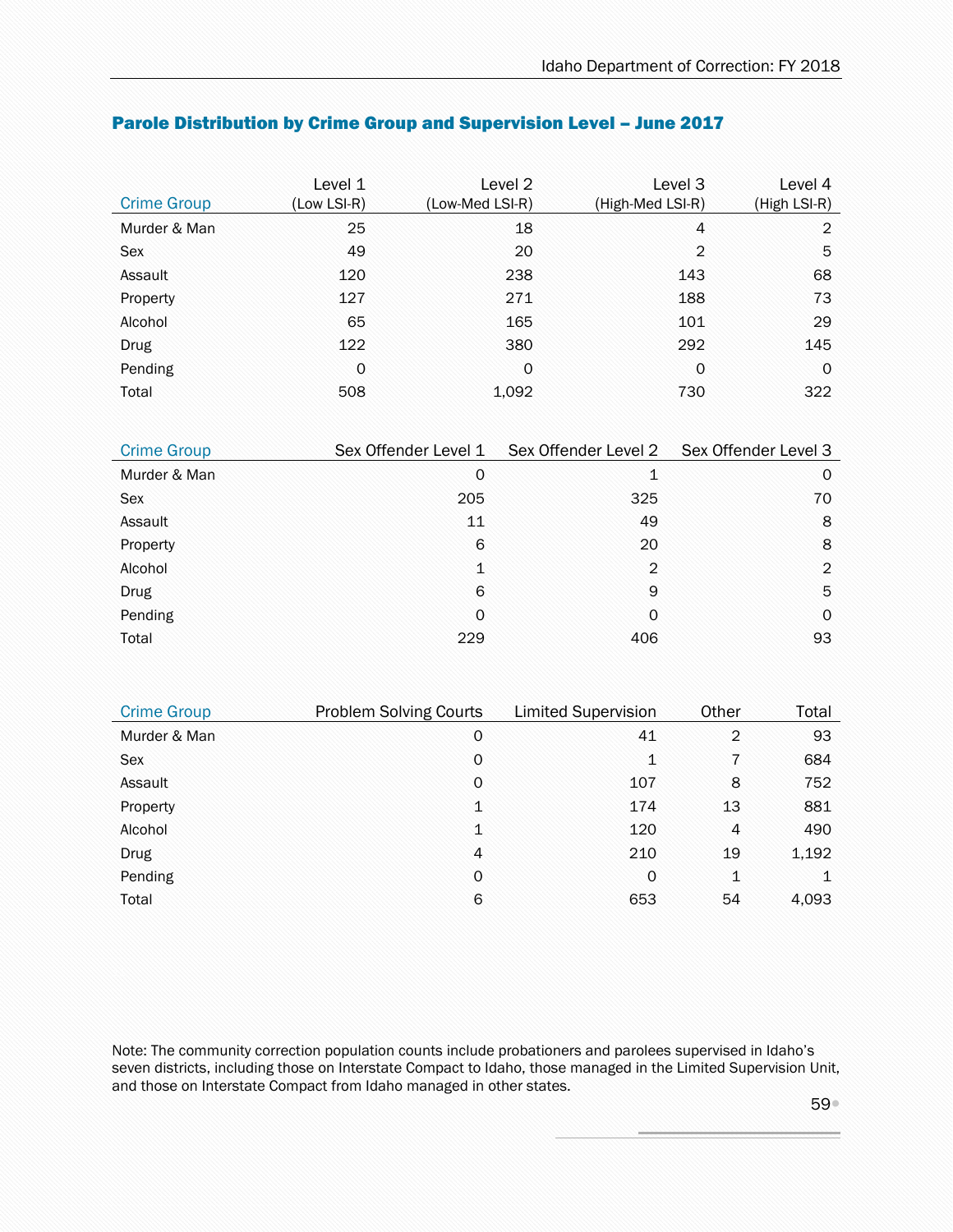|            | Level 1  |          | Level 2  |            | Level 3   |           | Level 4      |             |
|------------|----------|----------|----------|------------|-----------|-----------|--------------|-------------|
| Crime      | (Low     | %        | (Low-Med | %          | (High-Med | %         | (High        | %           |
| Group      | $LSI-R)$ | Change   | $LSI-R)$ | Change     | $LSI-R)$  | Change    | $LSI-R)$     | Change      |
| Murder &   |          |          |          |            |           |           |              |             |
| Man        | 32       | 28.00%   | 16       | $-11.11\%$ | 8         | 100.00%   | $\mathbf{1}$ | $-50.00%$   |
| <b>Sex</b> | 66       | 34.69%   | 13       | $-35.00%$  | 4         | 100.00%   | 0            | $-100.00\%$ |
| Assault    | 141      | 17.50%   | 223      | $-6.30%$   | 139       | $-2.80%$  | 54           | $-20.59%$   |
| Property   | 151      | 18.90%   | 253      | $-6.64%$   | 168       | $-10.64%$ | 58           | $-20.55%$   |
| Alcohol    | 92       | 41.54%   | 154      | $-6.67%$   | 88        | $-12.87%$ | 21           | $-27.59%$   |
| Drug       | 168      | 37.70%   | 383      | 0.79%      | 375       | 28.42%    | 116          | $-20.00%$   |
| Pending    | $\Omega$ | $0.00\%$ | $\circ$  | 0.00%      | $\Omega$  | 0.00%     | $\circ$      | 0.00%       |
| Total      | 650      | 27.95%   | 1042     | $-4.58%$   | 782       | 7.12%     | 250          | $-22.36%$   |

#### Parole Distribution by Crime Group and Supervision Level - June 2018

|                    | Sex Offender | %           | Sex Offender | %           | Sex Offender | %          |
|--------------------|--------------|-------------|--------------|-------------|--------------|------------|
| <b>Crime Group</b> | Level 1      | Change      | Level 2      | Change      | Level 3      | Change     |
| Murder & Man       | 1            | $NA*$       | 1            | 0.00%       | 0            | 0.00%      |
| Sex                | 232          | 13.17%      | 327          | 0.62%       | 63           | $-10.00\%$ |
| Assault            | 13           | 18.18%      | 45           | $-8.16%$    | 12           | 50.00%     |
| Property           | 6            | $0.00\%$    | 16           | $-20.00\%$  | 6            | $-25.00%$  |
| Alcohol            | 0            | $-100.00\%$ | 0            | $-100.00\%$ | $\mathbf{1}$ | $-50.00\%$ |
| Drug               | 3            | $-50.00%$   | 15           | 66.67%      | 5            | 0.00%      |
| Pending            | $\Omega$     | $0.00\%$    | $\Omega$     | 0.00%       | 0            | 0.00%      |
| Total              | 255          | 11.35%      | 404          | $-0.49%$    | 87           | $-6.45%$   |

|                    | Problem        |         |             |           |                |           |       |          |
|--------------------|----------------|---------|-------------|-----------|----------------|-----------|-------|----------|
|                    | Solving        | %       | Limited     | %         |                | %         |       | %        |
| <b>Crime Group</b> | Courts         | Change  | Supervision | Change    | Other          | Change    | Total | Change   |
| Murder & Man       | 1              | $NA*$   | 40          | $-2.44%$  | 2              | 0.00%     | 102   | 9.68%    |
| Sex                | $\Omega$       | 0.00%   | 1           | 0.00%     | 12             | 71.43%    | 718   | 4.97%    |
| Assault            | $\overline{2}$ | $NA*$   | 98          | $-8.41%$  | 8              | 0.00%     | 735   | $-2.26%$ |
| Property           | 2              | 100.00% | 146         | $-16.09%$ | 8              | $-38.46%$ | 814   | $-7.60%$ |
| Alcohol            | 1              | 0.00%   | 91          | $-24.17%$ | $\mathfrak{D}$ | $-50.00%$ | 450   | $-8.16%$ |
| Drug               | 13             | 225.00% | 152         | $-27.62%$ | 16             | $-15.79%$ | 1246  | 4.53%    |
| Pending            | 0              | 0.00%   | 0           | 0.00%     | 3              | 200.00%   | 3     | 200.00%  |
| Total              | 19             | 216.67% | 528         | $-19.14%$ | 51             | $-5.56%$  | 4068  | $-0.61%$ |

<span id="page-59-0"></span>\*Unable to accurately reflect % increase when June 2017 number was 0.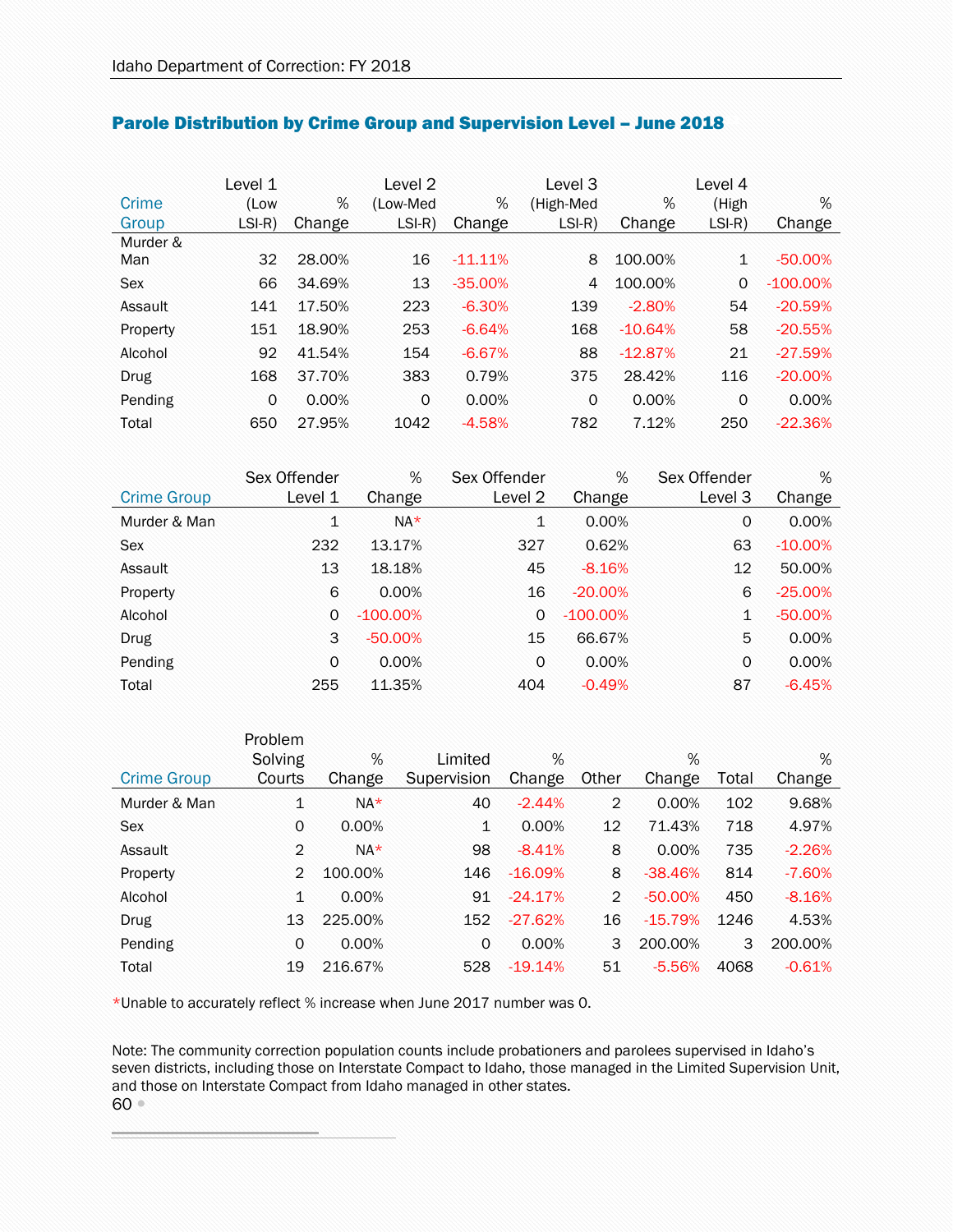| <b>Crime Group</b> | Level 1<br>(Low LSI-R) | Level 2<br>(Low-Med LSI-R) | Level 3<br>(High-Med LSI-R) | Level 4<br>(High LSI-R) |
|--------------------|------------------------|----------------------------|-----------------------------|-------------------------|
| Murder & Man       | 9                      | 9                          | 2                           | 0                       |
| Sex                | 76                     | 21                         | 10                          | 1                       |
| Assault            | 389                    | 469                        | 273                         | 100                     |
| Property           | 537                    | 606                        | 421                         | 154                     |
| Alcohol            | 522                    | 488                        | 158                         | 38                      |
| <b>Drug</b>        | 628                    | 1,186                      | 998                         | 419                     |
| Pending            | 0                      | $\circ$                    | 0                           | $\Omega$                |
| Total              | 2,161                  | 2.779                      | 1,862                       | 712                     |

#### Probation Distribution by Crime Group and Supervision Level – June 2017

| <b>Crime Group</b> | Sex Offender Level 1 | Sex Offender Level 2 | Sex Offender Level 3 |
|--------------------|----------------------|----------------------|----------------------|
| Murder & Man       | 0                    | 0                    | 0                    |
| Sex                | 165                  | 262                  | 32                   |
| Assault            | 57                   | 107                  | 15                   |
| Property           | 3                    | 8                    | 6                    |
| Alcohol            | $\overline{2}$       | $\overline{2}$       | 2                    |
| <b>Drug</b>        | $\overline{4}$       | 7                    | 4                    |
| Pending            | 0                    | 0                    | 0                    |
| Total              | 231                  | 386                  | 59                   |

<span id="page-60-0"></span>

| <b>Crime Group</b> | <b>Problem Solving Courts</b> | <b>Limited Supervision</b> | Other | Total  |
|--------------------|-------------------------------|----------------------------|-------|--------|
| Murder & Man       | $\circ$                       | 14                         | 1     | 35     |
| Sex                | $\circ$                       | 4                          | 34    | 605    |
| Assault            | 77                            | 220                        | 85    | 1,792  |
| Property           | 200                           | 419                        | 128   | 2,482  |
| Alcohol            | 114                           | 394                        | 73    | 1,793  |
| <b>Drug</b>        | 556                           | 390                        | 220   | 4,412  |
| Pending            | $\circ$                       | $\Omega$                   | 100   | 100    |
| Total              | 947                           | 1,441                      | 641   | 11,219 |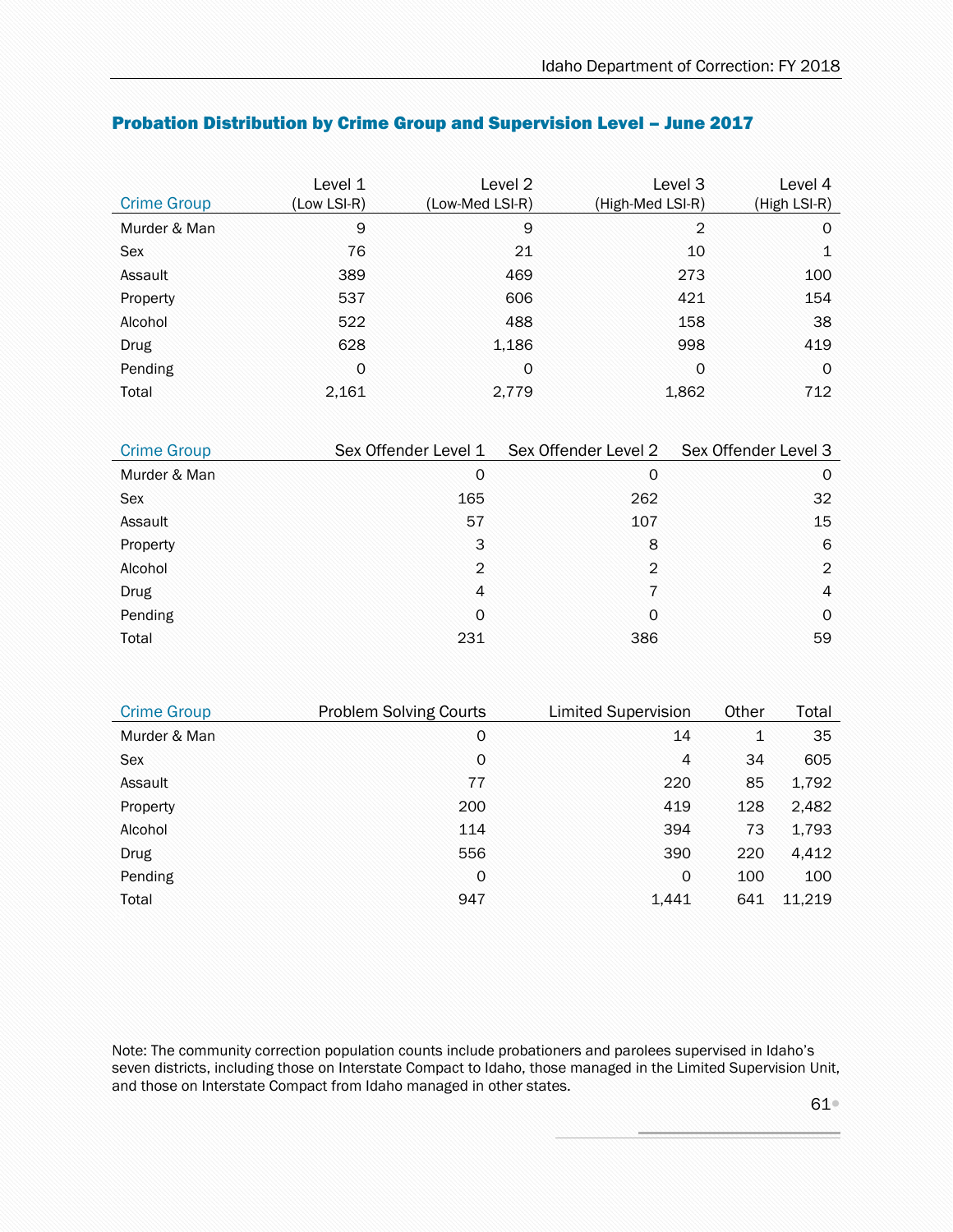|            | Level 1  |        | Level <sub>2</sub> |           | Level 3   |        | Level 4        |           |
|------------|----------|--------|--------------------|-----------|-----------|--------|----------------|-----------|
| Crime      | (Low     | %      | (Low-Med           | %         | (High-Med | %      | (High          | %         |
| Group      | $LSI-R)$ | Change | $LSI-R)$           | Change    | $LSI-R)$  | Change | $LSI-R)$       | Change    |
| Murder &   |          |        |                    |           |           |        |                |           |
| Man        | 15       | 66.67% | 6                  | $-33.33%$ | 3         | 50.00% | 1              | $NA*$     |
| <b>Sex</b> | 88       | 15.79% | 14                 | $-33.33%$ | 10        | 0.00%  | $\overline{2}$ | 100.00%   |
| Assault    | 437      | 12.34% | 481                | 2.56%     | 304       | 11.36% | 80             | $-20.00%$ |
| Property   | 628      | 16.95% | 574                | $-5.28%$  | 438       | 4.04%  | 130            | $-15.58%$ |
| Alcohol    | 619      | 18.58% | 456                | $-6.56%$  | 158       | 0.00%  | 35             | $-7.89%$  |
| Drug       | 784      | 24.84% | 1,383              | 16.61%    | 1,143     | 14.53% | 385            | $-8.11%$  |
| Pending    | 0        | 0.00%  | $\circ$            | 0.00%     | 0         | 0.00%  | 0              | 0.00%     |
| Total      | 2.571    | 18.97% | 2.914              | 4.86%     | 2.056     | 10.42% | 633            | $-11.10%$ |

#### Probation Distribution by Crime Group and Supervision Level - June 2018

|                    | Sex Offender | %         | Sex Offender | %        | Sex Offender | %           |
|--------------------|--------------|-----------|--------------|----------|--------------|-------------|
| <b>Crime Group</b> | Level 1      | Change    | Level 2      | Change   | Level 3      | Change      |
| Murder & Man       | 0            | 0.00%     | 0            | 0%       | 0            | 0.00%       |
| Sex                | 160          | $-3.03%$  | 239          | $-8.78%$ | 31           | $-3.13%$    |
| Assault            | 54           | $-5.26%$  | 112          | 4.67%    | 17           | 13.33%      |
| Property           | 4            | 33.33%    | 10           | 25.00%   | 4            | $-33.33%$   |
| Alcohol            | 1            | $-50.00%$ | 4            | 100.00%  | $\Omega$     | $-100.00\%$ |
| Drug               | $\mathbf{1}$ | $-75.00%$ | 7            | 0.00%    | 3            | $-25.00\%$  |
| Pending            | $\Omega$     | 0.00%     | 0            | 0.00%    | $\Omega$     | 0.00%       |
| Total              | 220          | $-4.76%$  | 372          | $-3.63%$ | 55           | $-6.78%$    |

|                    | Problem |          |             |           |       |           |        |          |
|--------------------|---------|----------|-------------|-----------|-------|-----------|--------|----------|
|                    | Solving | %        | Limited     | %         |       | %         |        | %        |
| <b>Crime Group</b> | Courts  | Change   | Supervision | Change    | Other | Change    | Total  | Change   |
| Murder & Man       | 0       | 0.00%    | 11          | $-21.43%$ | 1     | 0.00%     | 37     | 5.71%    |
| Sex                | 0       | 0.00%    | 5           | 25.00%    | 40    | 17.65%    | 589    | $-2.64%$ |
| Assault            | 81      | 5.19%    | 168         | $-23.64%$ | 90    | 5.88%     | 1,824  | 1.79%    |
| Property           | 184     | $-8.00%$ | 353         | $-15.75%$ | 104   | $-18.75%$ | 2,429  | $-2.14%$ |
| Alcohol            | 118     | 3.51%    | 300         | $-23.86%$ | 66    | $-9.59%$  | 1,757  | $-2.01%$ |
| Drug               | 682     | 22.66%   | 276         | $-29.23%$ | 226   | 2.73%     | 4,890  | 10.83%   |
| Pending            | 0       | 0.00%    | 0           | 0.00%     | 119   | 19.00%    | 119    | 19.00%   |
| Total              | 1,065   | 12.46%   | 1.113       | $-22.76%$ | 646   | 0.78%     | 11.645 | 3.80%    |

<span id="page-61-0"></span>\*Unable to accurately reflect % increase when June 2017 number was 0.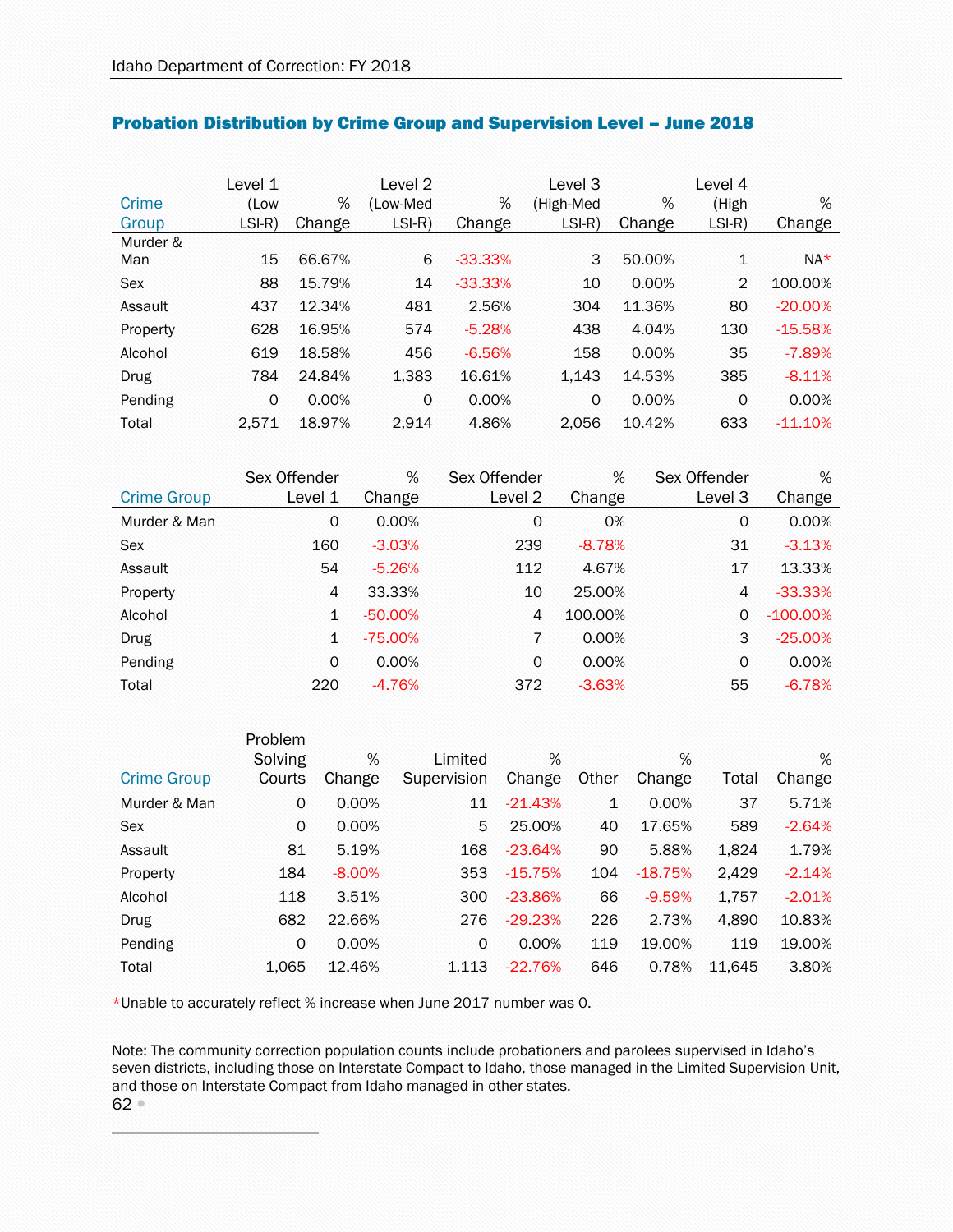## 2.3 Community Correction Population Distribution by District

#### Idaho Department of Correction District Map and Corresponding Counties

The map below displays the Idaho Department of Correction districts and corresponding counties.

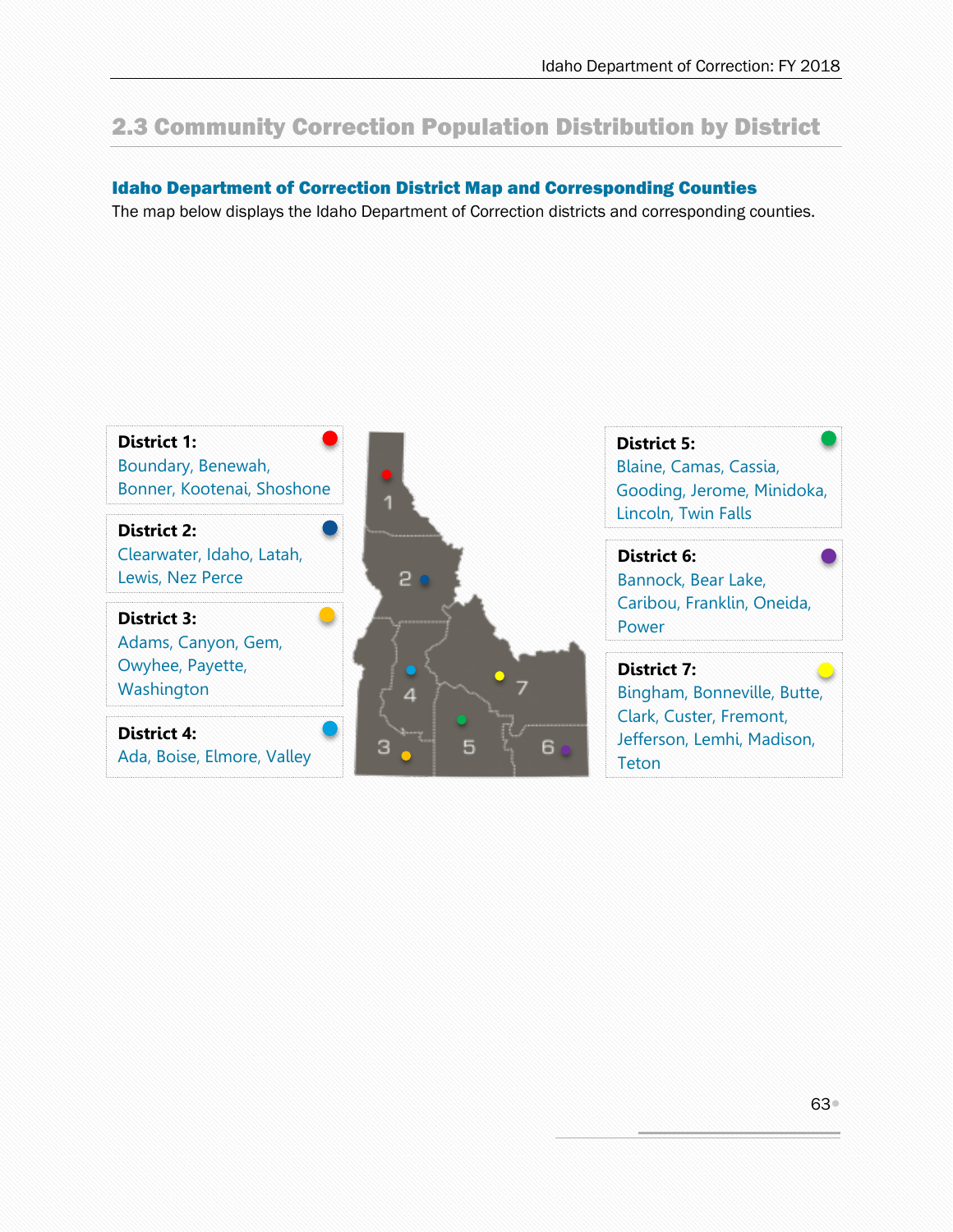

#### Overall Community Correction Distribution by District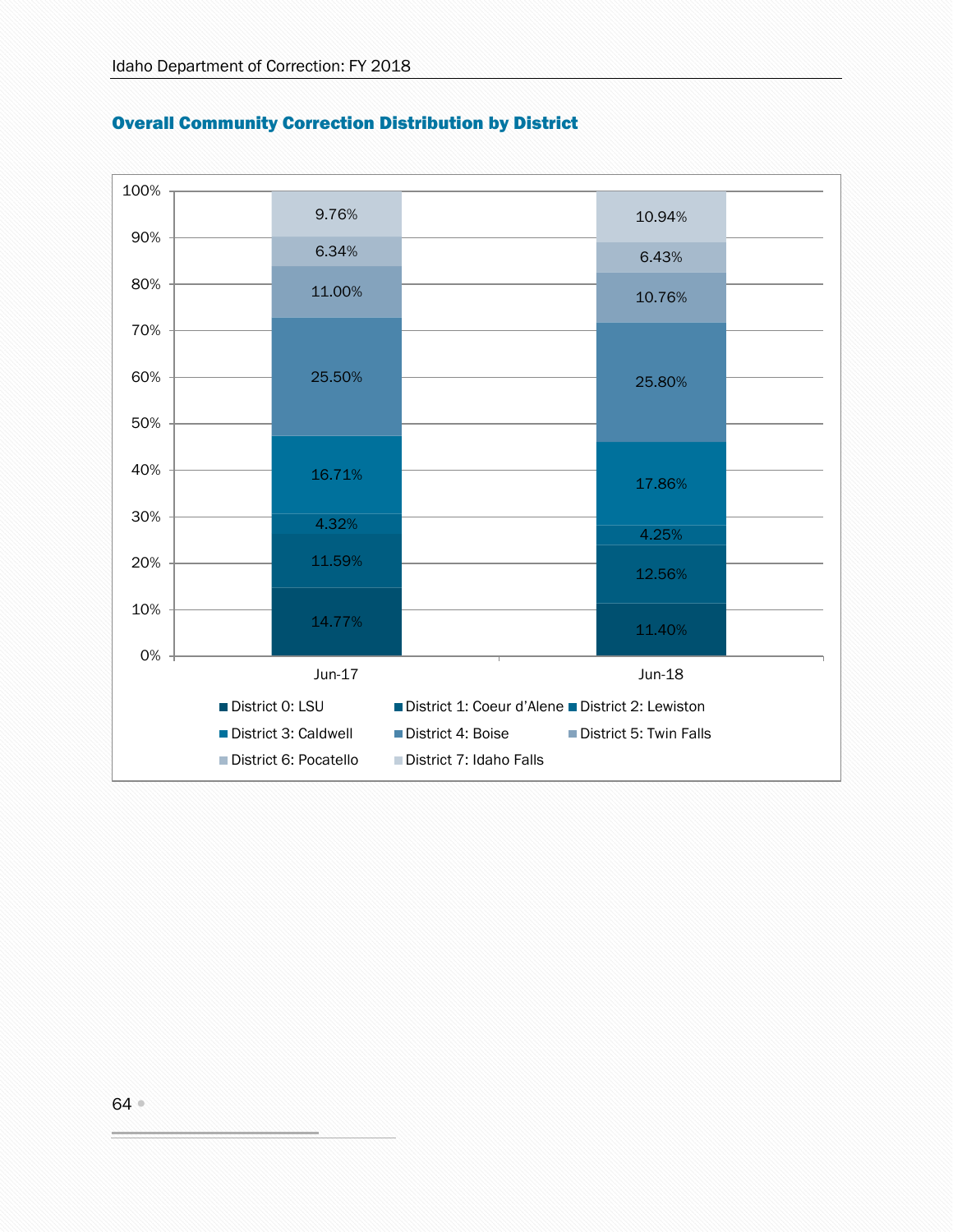| <b>District</b>           | <b>Corresponding Counties</b>                                                           | N      | % of Total |
|---------------------------|-----------------------------------------------------------------------------------------|--------|------------|
| District 0: LSU           | <b>Limited Supervision Unit</b>                                                         | 2,262  | 14.77%     |
| District 1: Coeur d'Alene | Boundary, Benewah, Bonner, Kootenai, Shoshone                                           | 1.775  | 11.59%     |
| District 2: Lewiston      | Clearwater, Idaho, Latah, Lewis, Nez Perce                                              | 662    | 4.32%      |
| District 3: Caldwell      | Adams, Canyon, Gem, Owyhee, Payette, Washington                                         | 2,558  | 16.71%     |
| District 4: Boise         | Ada, Boise, Elmore, Valley                                                              | 3.905  | 25.50%     |
| District 5: Twin Falls    | Blaine, Camas, Cassia, Gooding, Jerome, Minidoka,<br>Lincoln, Twin Falls                | 1,685  | 11.00%     |
| District 6: Pocatello     | Bannock, Bear Lake, Caribou, Franklin, Oneida, Power                                    | 971    | 6.34%      |
| District 7: Idaho Falls   | Bingham, Bonneville, Butte, Clark, Custer, Fremont,<br>Jefferson, Lemhi, Madison, Teton | 1.494  | 9.76%      |
| Total                     |                                                                                         | 15,312 | 100.0%     |

#### Overall Community Correction Distribution by District – June 2017

#### Overall Community Correction Distribution by District – June 2018

|                           |                                                                                                    |        | $\%$       | $%$ of |
|---------------------------|----------------------------------------------------------------------------------------------------|--------|------------|--------|
| <b>District</b>           | <b>Corresponding Counties</b>                                                                      | N      | Change     | Total  |
| District 0: LSU           | Limited Supervision Unit<br>Boundary, Benewah, Bonner, Kootenai,                                   | 1.791  | $-20.82\%$ | 11.40% |
| District 1: Coeur d'Alene | Shoshone<br>Clearwater, Idaho, Latah, Lewis, Nez                                                   | 1.974  | 11.21%     | 12.56% |
| District 2: Lewiston      | Perce<br>Adams, Canyon, Gem, Owyhee, Payette,                                                      | 668    | 0.91%      | 4.25%  |
| District 3: Caldwell      | Washington                                                                                         | 2,806  | 9.70%      | 17.86% |
| District 4: Boise         | Ada, Boise, Elmore, Valley<br>Blaine, Camas, Cassia, Gooding, Jerome,                              | 4,054  | 3.82%      | 25.80% |
| District 5: Twin Falls    | Minidoka, Lincoln, Twin Falls<br>Bannock, Bear Lake, Caribou, Franklin,                            | 1,690  | 0.30%      | 10.76% |
| District 6: Pocatello     | Oneida, Power<br>Bingham, Bonneville, Butte, Clark, Custer,<br>Fremont, Jefferson, Lemhi, Madison, | 1.011  | 4.12%      | 6.43%  |
| District 7: Idaho Falls   | Teton                                                                                              | 1.719  | 15.06%     | 10.94% |
| Total                     |                                                                                                    | 15.713 | 2.62%      | 100.0% |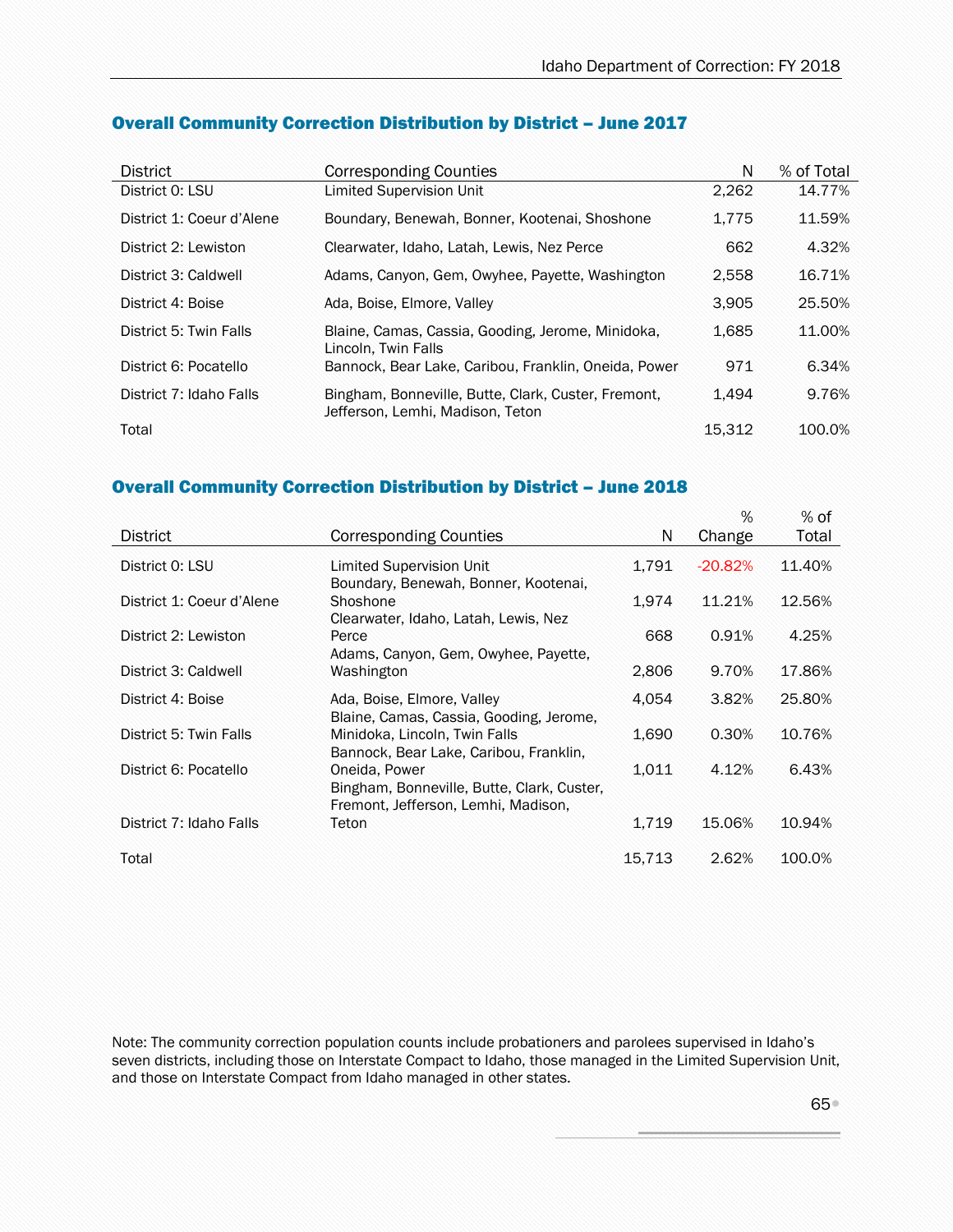#### Parole Distribution by District – June 2017

| District                  | Corresponding Counties                                                                  | N     | % of Total |
|---------------------------|-----------------------------------------------------------------------------------------|-------|------------|
| District 0: LSU           | Limited Supervision Unit                                                                | 663   | 16.20%     |
| District 1: Coeur d'Alene | Boundary, Benewah, Bonner, Kootenai, Shoshone                                           | 265   | 6.47%      |
| District 2: Lewiston      | Clearwater, Idaho, Latah, Lewis, Nez Perce                                              | 116   | 2.83%      |
| District 3: Caldwell      | Adams, Canyon, Gem, Owyhee, Payette, Washington                                         | 655   | 16.00%     |
| District 4: Boise         | Ada, Boise, Elmore, Valley                                                              | 1.405 | 34.33%     |
| District 5: Twin Falls    | Blaine, Camas, Cassia, Gooding, Jerome, Minidoka,<br>Lincoln, Twin Falls                | 455   | 11.12%     |
| District 6: Pocatello     | Bannock, Bear Lake, Caribou, Franklin, Oneida, Power                                    | 160   | 3.91%      |
| District 7: Idaho Falls   | Bingham, Bonneville, Butte, Clark, Custer, Fremont,<br>Jefferson, Lemhi, Madison, Teton | 374   | 9.14%      |
| Total                     |                                                                                         | 4.093 | 100.0%     |

#### Parole Distribution by District – June 2018

<span id="page-65-0"></span>

|                           |                                                                                                    |       | $\%$      | $%$ of |
|---------------------------|----------------------------------------------------------------------------------------------------|-------|-----------|--------|
| <b>District</b>           | <b>Corresponding Counties</b>                                                                      | N     | Change    | Total  |
| District 0: LSU           | Limited Supervision Unit<br>Boundary, Benewah, Bonner, Kootenai,                                   | 535   | $-19.31%$ | 13.15% |
| District 1: Coeur d'Alene | Shoshone                                                                                           | 293   | 10.57%    | 7.20%  |
| District 2: Lewiston      | Clearwater, Idaho, Latah, Lewis, Nez<br>Perce<br>Adams, Canyon, Gem, Owyhee, Payette,              | 119   | 2.59%     | 2.93%  |
| District 3: Caldwell      | Washington                                                                                         | 714   | 9.07%     | 17.55% |
| District 4: Boise         | Ada, Boise, Elmore, Valley<br>Blaine, Camas, Cassia, Gooding, Jerome,                              | 1,389 | $-1.14%$  | 34.14% |
| District 5: Twin Falls    | Minidoka, Lincoln, Twin Falls<br>Bannock, Bear Lake, Caribou, Franklin,                            | 428   | $-5.93%$  | 10.52% |
| District 6: Pocatello     | Oneida, Power<br>Bingham, Bonneville, Butte, Clark, Custer,<br>Fremont, Jefferson, Lemhi, Madison, | 181   | 13.13%    | 4.45%  |
| District 7: Idaho Falls   | Teton                                                                                              | 409   | 9.36%     | 10.05% |
| Total                     |                                                                                                    | 4,068 | $-0.61%$  | 100.0% |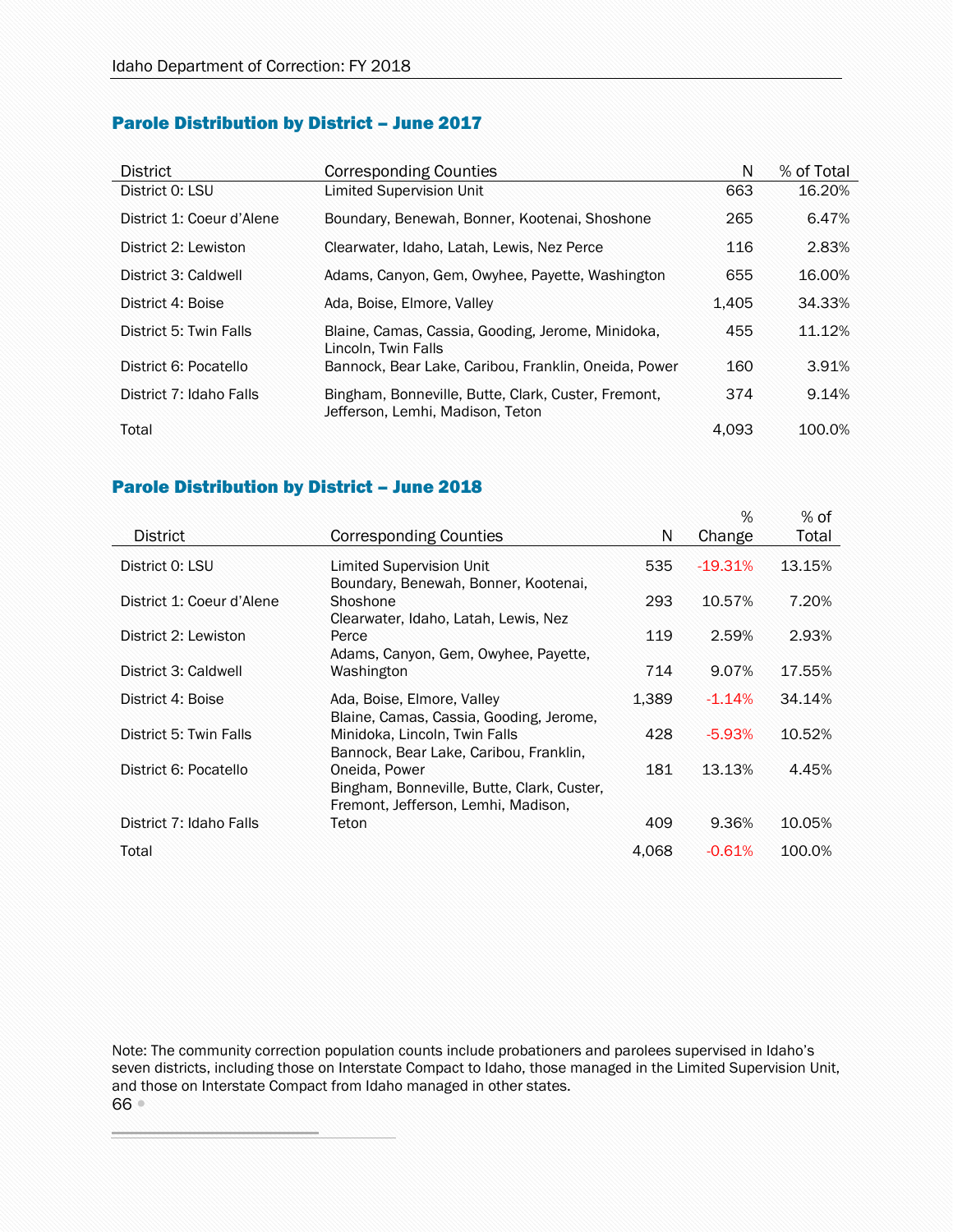#### Probation Distribution by District – June 2017

| District                  | <b>Corresponding Counties</b>                                                           | N      | % of Total |
|---------------------------|-----------------------------------------------------------------------------------------|--------|------------|
| District 0: LSU           | Limited Supervision Unit                                                                | 1,599  | 14.25%     |
| District 1: Coeur d'Alene | Boundary, Benewah, Bonner, Kootenai, Shoshone                                           | 1,510  | 13.46%     |
| District 2: Lewiston      | Clearwater, Idaho, Latah, Lewis, Nez Perce                                              | 546    | 4.87%      |
| District 3: Caldwell      | Adams, Canyon, Gem, Owyhee, Payette, Washington                                         | 1,903  | 16.96%     |
| District 4: Boise         | Ada, Boise, Elmore, Valley                                                              | 2,500  | 22.28%     |
| District 5: Twin Falls    | Blaine, Camas, Cassia, Gooding, Jerome, Minidoka,<br>Lincoln, Twin Falls                | 1,230  | 10.96%     |
| District 6: Pocatello     | Bannock, Bear Lake, Caribou, Franklin, Oneida, Power                                    | 811    | 7.23%      |
| District 7: Idaho Falls   | Bingham, Bonneville, Butte, Clark, Custer, Fremont,<br>Jefferson, Lemhi, Madison, Teton | 1.120  | 9.98%      |
| Total                     |                                                                                         | 11.219 | 100.0%     |

#### Probation Distribution by District – June 2018

<span id="page-66-0"></span>

|                           |                                                                                                    |        | %         | $%$ of |
|---------------------------|----------------------------------------------------------------------------------------------------|--------|-----------|--------|
| <b>District</b>           | <b>Corresponding Counties</b>                                                                      | N      | Change    | Total  |
| District 0: LSU           | Limited Supervision Unit<br>Boundary, Benewah, Bonner, Kootenai,                                   | 1.256  | $-21.45%$ | 10.79% |
| District 1: Coeur d'Alene | Shoshone<br>Clearwater, Idaho, Latah, Lewis, Nez                                                   | 1,681  | 11.32%    | 14.44% |
| District 2: Lewiston      | Perce<br>Adams, Canyon, Gem, Owyhee, Payette,                                                      | 549    | 0.55%     | 4.71%  |
| District 3: Caldwell      | Washington                                                                                         | 2,092  | 9.96%     | 17.96% |
| District 4: Boise         | Ada, Boise, Elmore, Valley<br>Blaine, Camas, Cassia, Gooding, Jerome,                              | 2,665  | 6.60%     | 22.89% |
| District 5: Twin Falls    | Minidoka, Lincoln, Twin Falls<br>Bannock, Bear Lake, Caribou, Franklin,                            | 1.262  | 2.60%     | 10.84% |
| District 6: Pocatello     | Oneida, Power<br>Bingham, Bonneville, Butte, Clark, Custer,<br>Fremont, Jefferson, Lemhi, Madison, | 830    | 2.34%     | 7.13%  |
| District 7: Idaho Falls   | Teton                                                                                              | 1,310  | 16.96%    | 11.25% |
| Total                     |                                                                                                    | 11.645 | 3.80%     | 100.0% |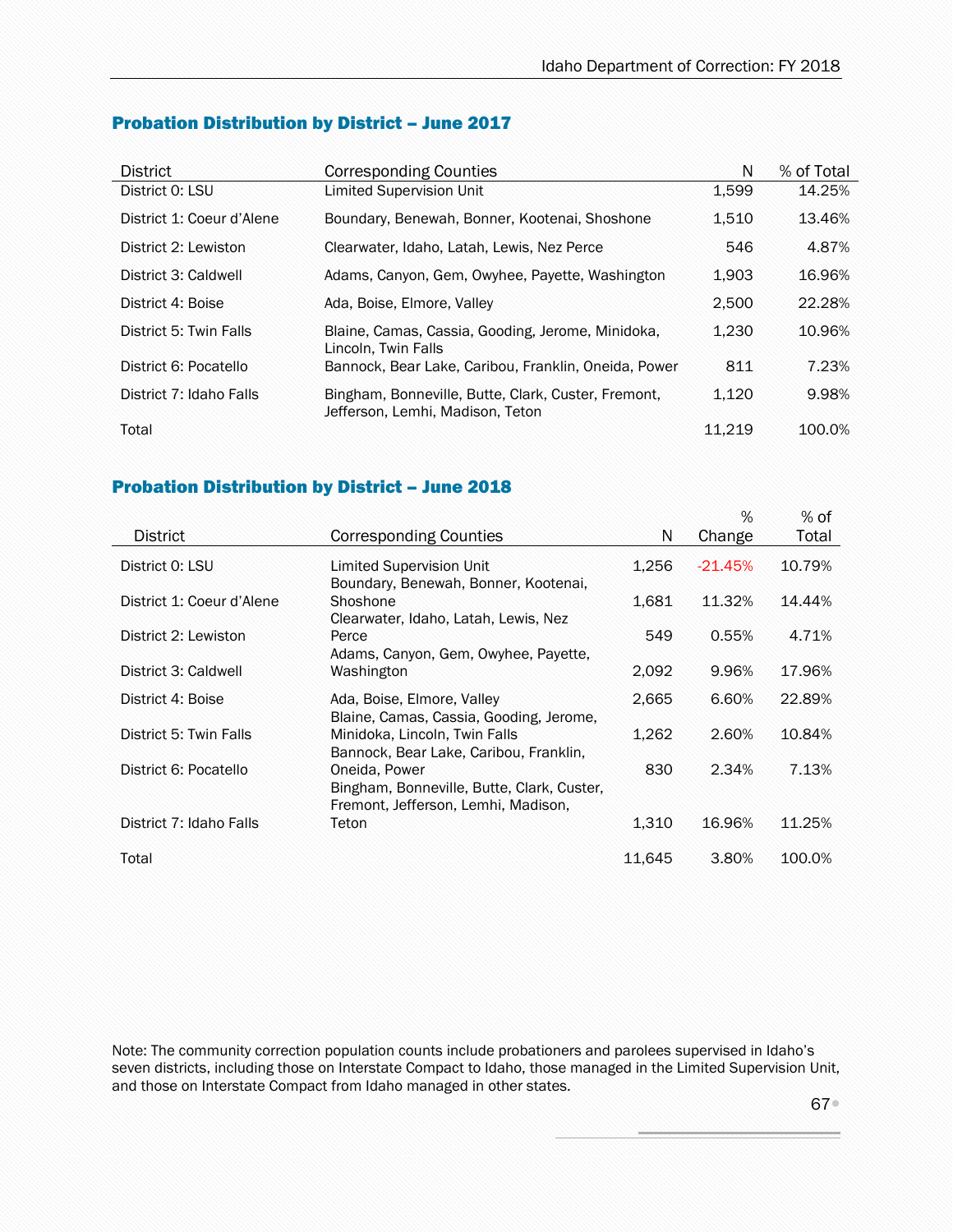# 2.4 Community Correction Population Distribution by **Demographics**

#### Overall Community Correction Population Distribution by Demographics – June 2017

| Age Range | Female | % of Female | Male   | % of Male | Total  | % of Total |
|-----------|--------|-------------|--------|-----------|--------|------------|
| Under 18  | 0      | $0.00\%$    | 1      | 0.01%     | 1      | 0.01%      |
| 18-24     | 394    | 9.79%       | 1.340  | 11.87%    | 1.734  | 11.32%     |
| 25-34     | 1.433  | 35.59%      | 3.879  | 34.37%    | 5.312  | 34.69%     |
| 35-44     | 1.186  | 29.46%      | 2.922  | 25.89%    | 4,108  | 26.83%     |
| 45-54     | 700    | 17.39%      | 1.875  | 16.61%    | 2.575  | 16.82%     |
| 55-64     | 287    | 7.13%       | 1.022  | 9.06%     | 1.309  | 8.55%      |
| $65+$     | 26     | 0.65%       | 247    | 2.19%     | 273    | 1.78%      |
| Total     | 4.026  | 100.00%     | 11.286 | 100.00%   | 15.312 | 100.00%    |



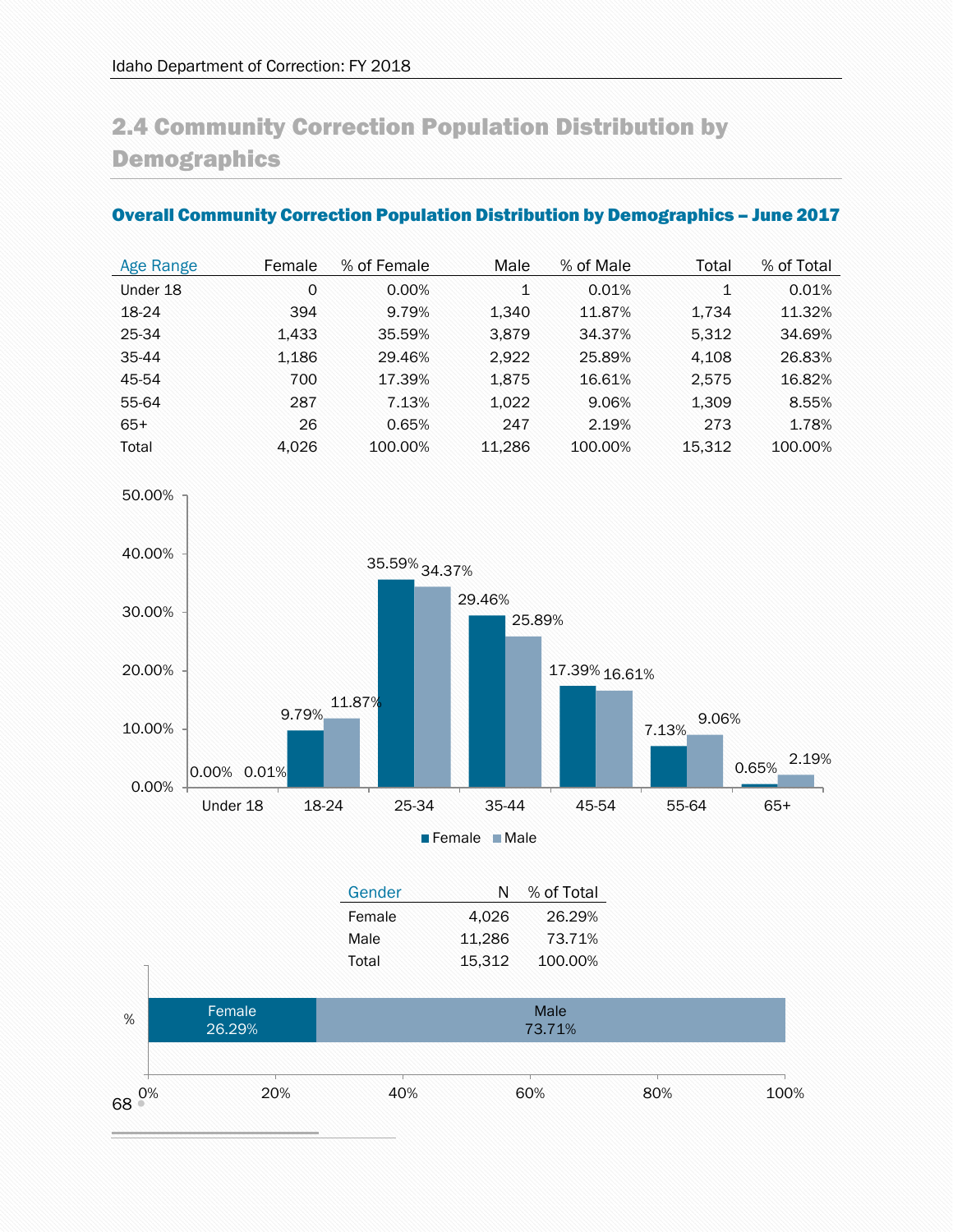| <b>Ethnicity</b>                 | Female | % of Female | Male   | % of Male | Total  | % of Total |
|----------------------------------|--------|-------------|--------|-----------|--------|------------|
| Asian                            | 18     | 0.45%       | 69     | 0.61%     | 87     | 0.57%      |
| <b>Black or African American</b> | 30     | 0.75%       | 249    | 2.21%     | 279    | 1.82%      |
| Hispanic or Latino               | 345    | 8.57%       | 1,387  | 12.29%    | 1,732  | 11.31%     |
| Indian                           | 153    | 3.80%       | 258    | 2.29%     | 411    | 2.68%      |
| Other                            | 23     | 0.57%       | 105    | 0.93%     | 128    | 0.84%      |
| <b>Unknown</b>                   | 433    | 10.76%      | 877    | 7.77%     | 1,310  | 8.56%      |
| White                            | 3.024  | 75.11%      | 8.341  | 73.91%    | 11.365 | 74.22%     |
| Total                            | 4,026  | 100.00%     | 11,286 | 100.00%   | 15,312 | 100.00%    |

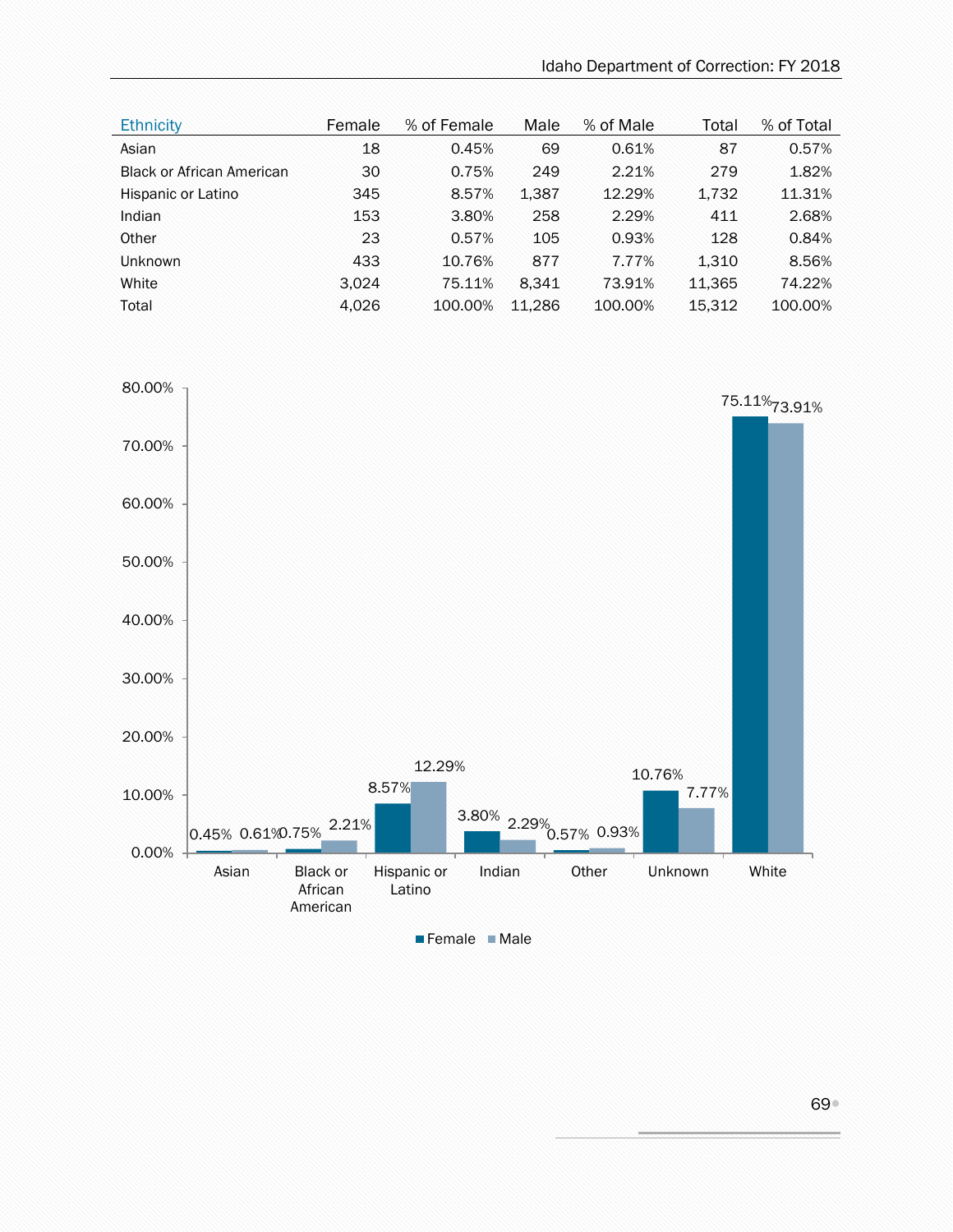| Age   |         | % of    | %        |                | $%$ of  | %        |                | $%$ of  | %        |
|-------|---------|---------|----------|----------------|---------|----------|----------------|---------|----------|
| Range | Female  | Female  | Change   | Male           | Male    | Change   | Total          | Total   | Change   |
| Under |         |         |          |                |         |          |                |         |          |
| 18    | $\circ$ | 0.00%   | 0.00%    | $\overline{2}$ | 0.02%   | 100.00%  | $\overline{2}$ | 0.01%   | 100.00%  |
| 18-24 | 384     | 9.12%   | $-2.54%$ | 1,293          | 11.24%  | $-3.51%$ | 1,677          | 10.67%  | $-3.29%$ |
| 25-34 | 1,523   | 36.16%  | 6.28%    | 3,923          | 34.11%  | 1.13%    | 5,446          | 34.66%  | 2.52%    |
| 35-44 | 1,285   | 30.51%  | 8.35%    | 3.059          | 26.60%  | 4.69%    | 4.344          | 27.65%  | 5.74%    |
| 45-54 | 699     | 16.60%  | $-0.14%$ | 1,866          | 16.22%  | $-0.48%$ | 2,565          | 16.32%  | $-0.39%$ |
| 55-64 | 285     | 6.77%   | $-0.70%$ | 1,074          | 9.34%   | 5.09%    | 1,359          | 8.65%   | 3.82%    |
| $65+$ | 36      | 0.85%   | 38.46%   | 284            | 2.47%   | 14.98%   | 320            | 2.04%   | 17.22%   |
| Total | 4.212   | 100.00% | 4.62%    | 11.501         | 100.00% | 1.91%    | 15.713         | 100.00% | 2.62%    |

## Overall Community Correction Population Distribution by Demographics – June 2018



| Gender | N      | % of Total |
|--------|--------|------------|
| Female | 4.212  | 26.81%     |
| Male   | 11.501 | 73.19%     |
| Total  | 15.713 | 100.00%    |



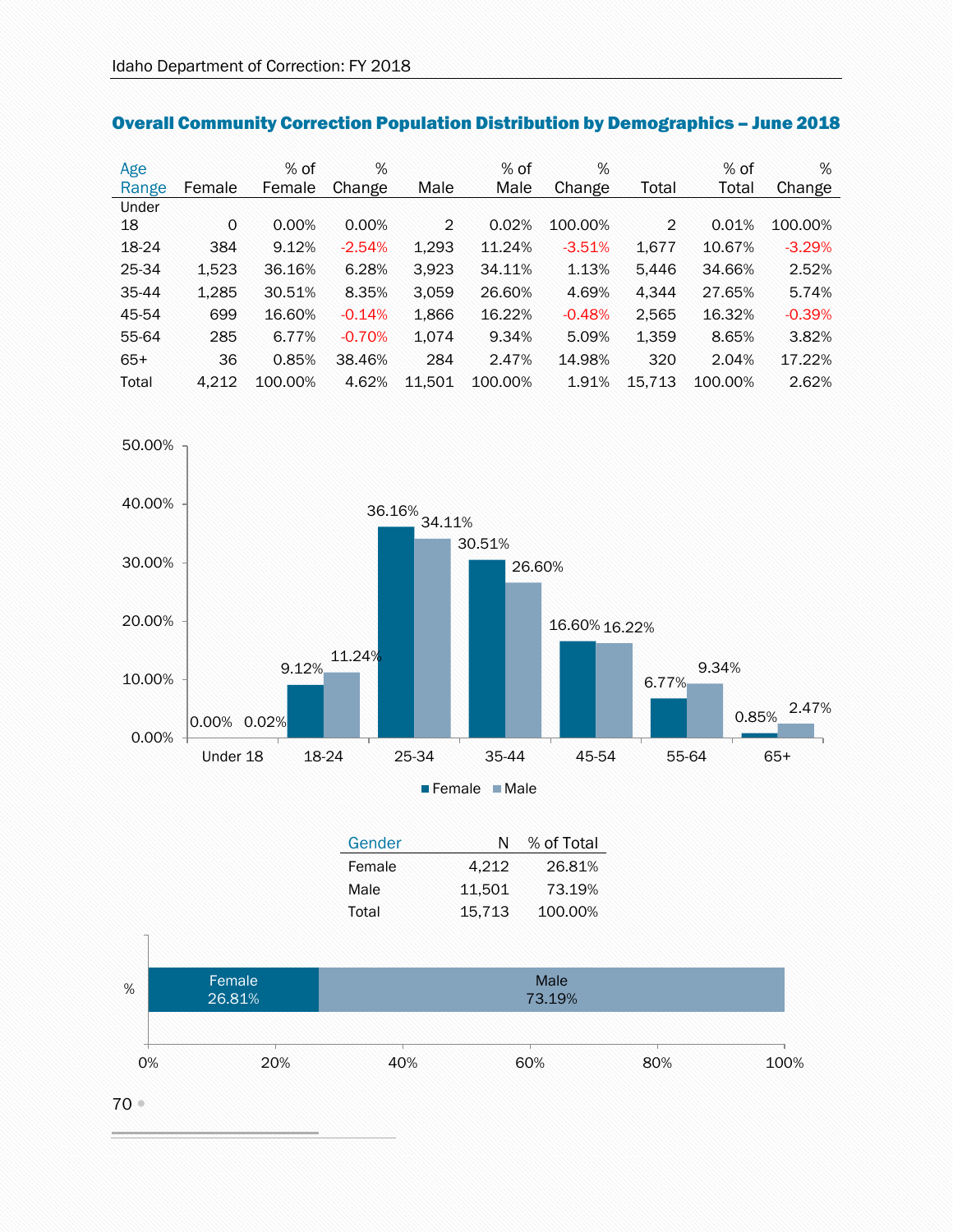| <b>Ethnicity</b>                    | Female | $%$ of<br>Female | %<br>Change | Male   | $%$ of<br>Male | %<br>Change | Total  | $%$ of<br>Total | %<br>Change |
|-------------------------------------|--------|------------------|-------------|--------|----------------|-------------|--------|-----------------|-------------|
| Asian<br><b>Black or</b><br>African | 18     | 0.43%            | 0.00%       | 75     | 0.65%          | 8.70%       | 93     | 0.59%           | 6.90%       |
| American<br>Hispanic or             | 36     | 0.85%            | 20.00%      | 252    | 2.19%          | 1.20%       | 288    | 1.83%           | 3.23%       |
| Latino                              | 333    | 7.91%            | $-3.48%$    | 1,427  | 12.41%         | 2.88%       | 1.760  | 11.20%          | 1.62%       |
| Indian                              | 173    | 4.11%            | 13.07%      | 290    | 2.52%          | 12.40%      | 463    | 2.95%           | 12.65%      |
| Other                               | 33     | 0.78%            | 43.48%      | 134    | 1.17%          | 27.62%      | 167    | 1.06%           | 30.47%      |
| Unknown                             | 419    | 9.95%            | $-3.23%$    | 866    | 7.53%          | $-1.25%$    | 1.285  | 8.18%           | $-1.91%$    |
| White                               | 3.200  | 75.97%           | 5.82%       | 8.457  | 73.53%         | 1.39%       | 11.657 | 74.19%          | 2.57%       |
| Total                               | 4,212  | 100.00%          | 4.62%       | 11.501 | 100.00%        | 1.91%       | 15.713 | 100.00%         | 2.62%       |



71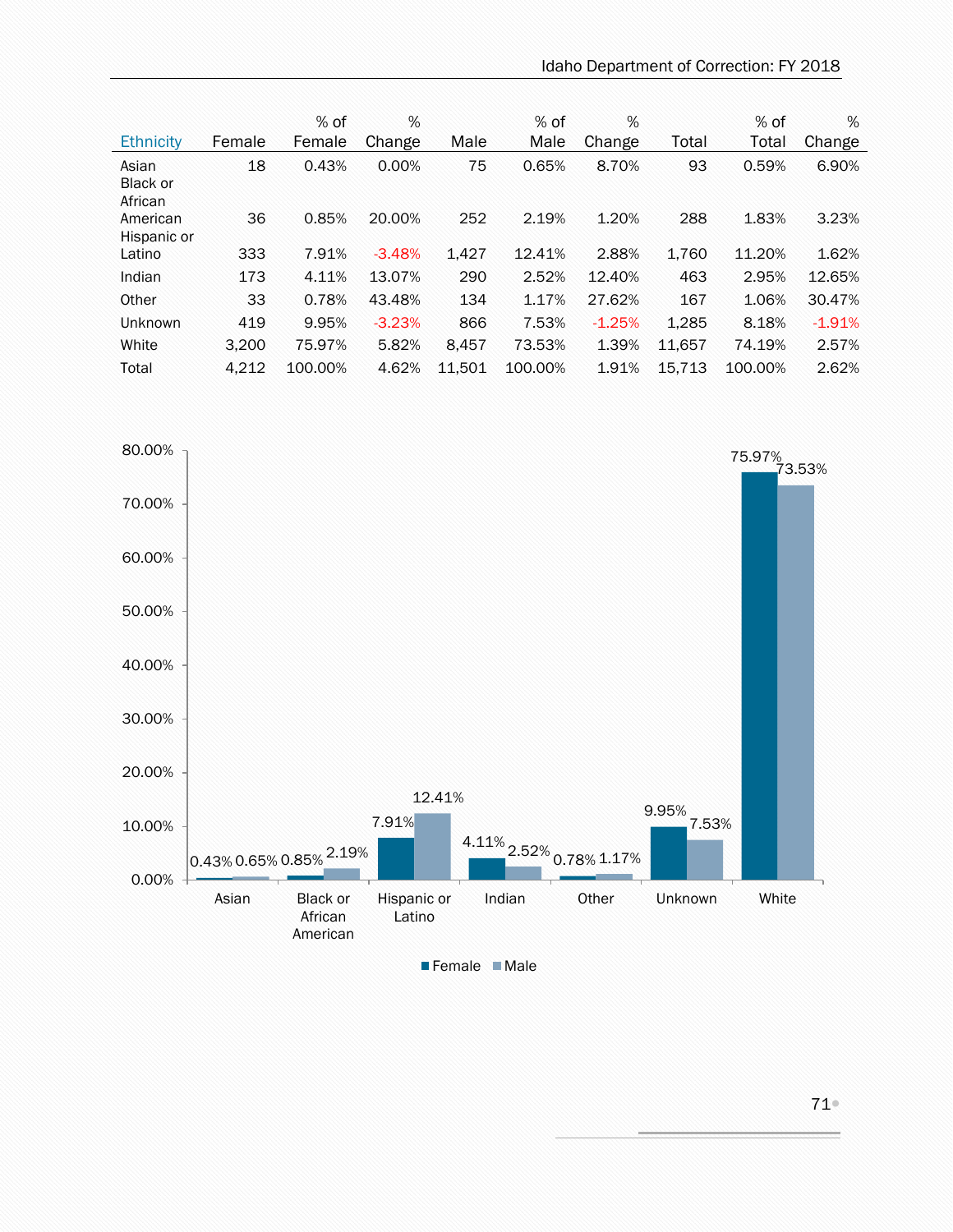| Age Range | Female | % of Female | Male  | % of Male | Total | % of Total |
|-----------|--------|-------------|-------|-----------|-------|------------|
| 18-24     | 15     | 2.12%       | 120   | 3.55%     | 135   | 3.30%      |
| 25-34     | 213    | 30.08%      | 1.050 | 31.02%    | 1.263 | 30.86%     |
| 35-44     | 242    | 34.18%      | 964   | 28.48%    | 1.206 | 29.46%     |
| 45-54     | 159    | 22.46%      | 722   | 21.33%    | 881   | 21.52%     |
| 55-64     | 71     | 10.03%      | 426   | 12.58%    | 497   | 12.14%     |
| $65+$     | 8      | 1.13%       | 103   | 3.04%     | 111   | 2.71%      |
| Total     | 708    | 100.00%     | 3.385 | 100.00%   | 4.093 | 100.00%    |

## Parole Population Distribution by Demographics – June 2017



| Gender |       | N % of Total |
|--------|-------|--------------|
| Female | 708   | 17.30%       |
| Male   | 3.385 | 82.70%       |
| Total  | 4.093 | 100.00%      |
|        |       |              |



#### 72

50.00%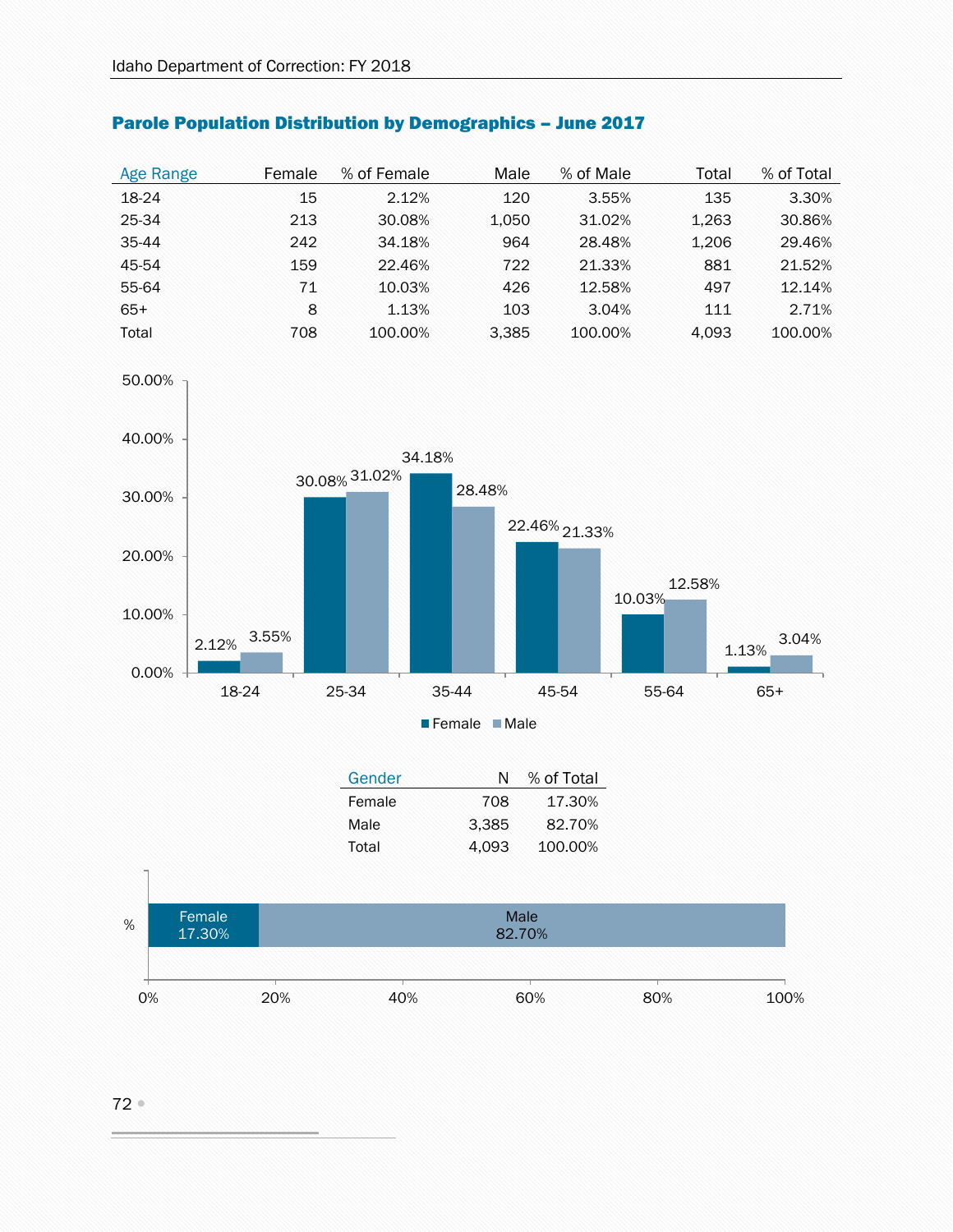| <b>Ethnicity</b>                 | Female      | % of Female | Male  | % of Male | Total | % of Total |
|----------------------------------|-------------|-------------|-------|-----------|-------|------------|
| Asian                            | $\mathbf 1$ | 0.14%       | 31    | 0.92%     | 32    | 0.78%      |
| <b>Black or African American</b> | 12          | 1.69%       | 93    | 2.75%     | 105   | 2.57%      |
| Hispanic or Latino               | 74          | 10.45%      | 434   | 12.82%    | 508   | 12.41%     |
| Indian                           | 26          | 3.67%       | 95    | 2.81%     | 121   | 2.96%      |
| Other                            | 3           | 0.42%       | 34    | 1.00%     | 37    | 0.90%      |
| <b>Unknown</b>                   | 16          | 2.26%       | 49    | 1.45%     | 65    | 1.59%      |
| White                            | 576         | 81.36%      | 2,649 | 78.26%    | 3.225 | 78.79%     |
| Total                            | 708         | 100.00%     | 3,385 | 100.00%   | 4,093 | 100.00%    |

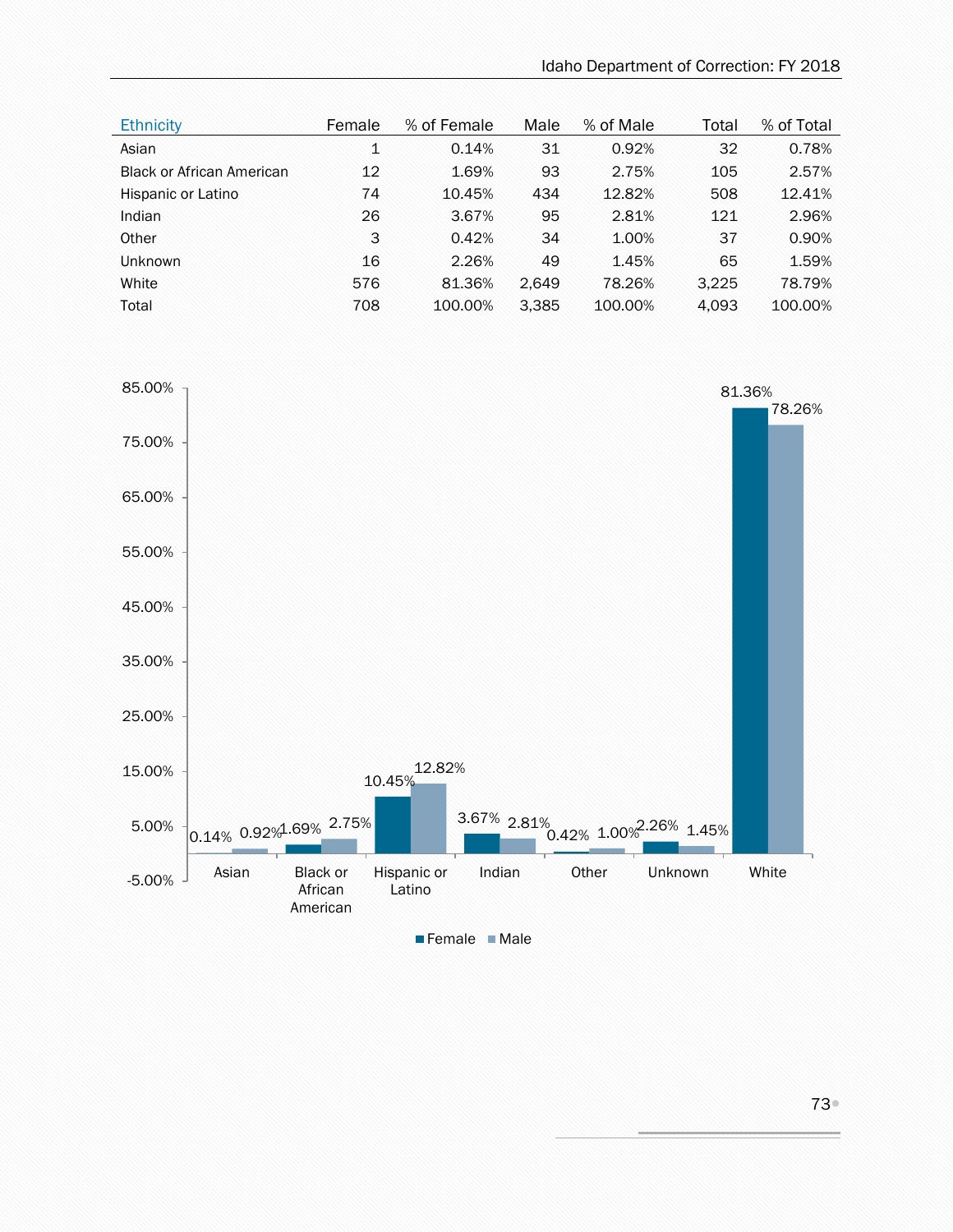| Age   |        | $%$ of  | %        |       | $%$ of  | %        |       | $%$ of  | %        |
|-------|--------|---------|----------|-------|---------|----------|-------|---------|----------|
| Range | Female | Female  | Change   | Male  | Male    | Change   | Total | Total   | Change   |
| 18-24 | 18     | 2.65%   | 20.00%   | 129   | 3.81%   | 7.50%    | 147   | 3.61%   | 8.89%    |
| 25-34 | 206    | 30.38%  | $-3.29%$ | 993   | 29.29%  | $-5.43%$ | 1,199 | 29.47%  | $-5.07%$ |
| 35-44 | 226    | 33.33%  | $-6.61%$ | 973   | 28.70%  | 0.93%    | 1,199 | 29.47%  | $-0.58%$ |
| 45-54 | 149    | 21.98%  | $-6.29%$ | 716   | 21.12%  | $-0.83%$ | 865   | 21.26%  | $-1.82%$ |
| 55-64 | 69     | 10.18%  | $-2.82%$ | 456   | 13.45%  | 7.04%    | 525   | 12.91%  | 5.63%    |
| $65+$ | 10     | 1.47%   | 25.00%   | 123   | 3.63%   | 19.42%   | 133   | 3.27%   | 19.82%   |
| Total | 678    | 100.00% | $-4.24%$ | 3.390 | 100.00% | 0.15%    | 4,068 | 100.00% | $-0.61%$ |





| Gender | N     | % of Total |
|--------|-------|------------|
| Female | 678   | 16.67%     |
| Male   | 3.390 | 83.33%     |
| Total  | 4.068 | 100.00%    |



74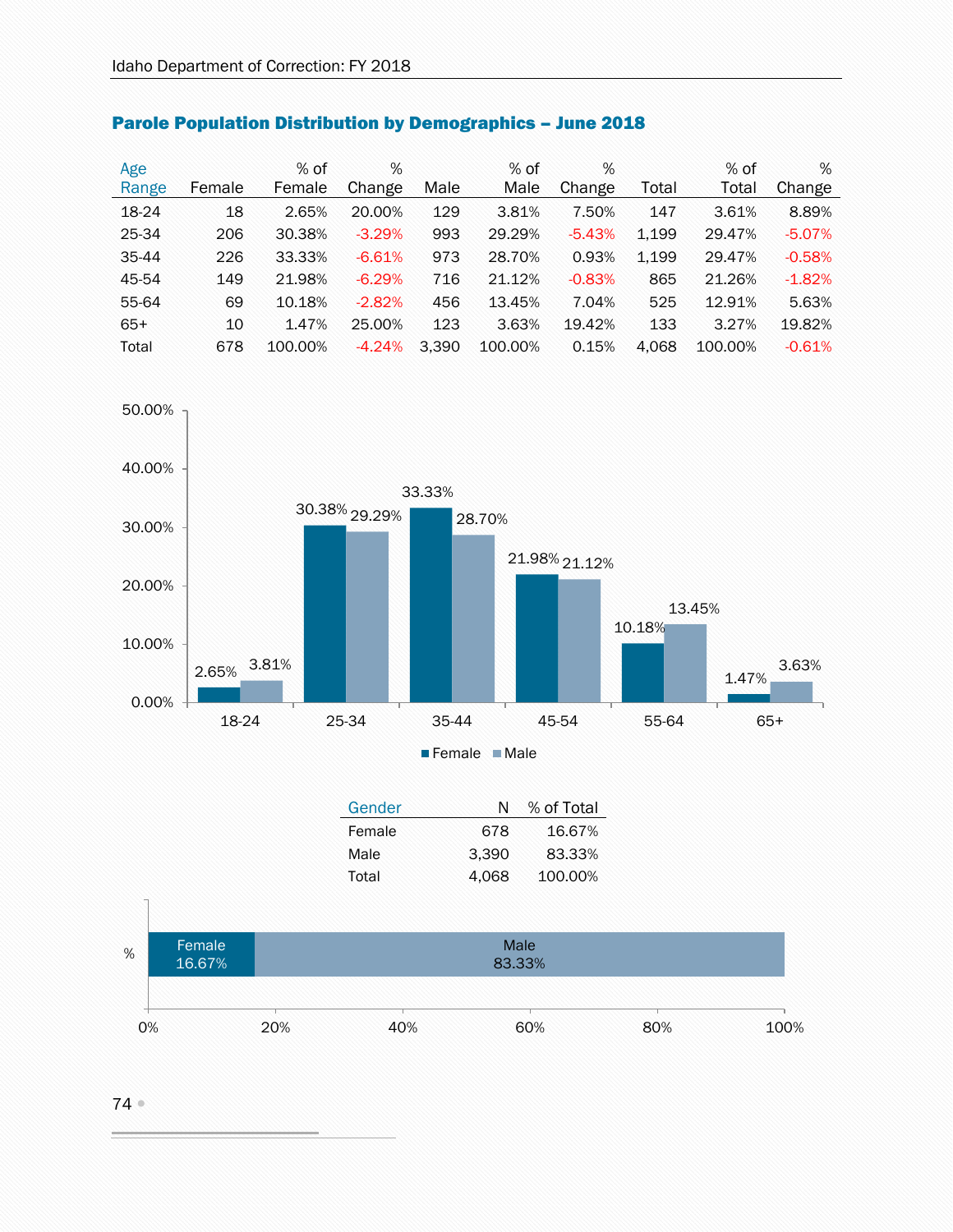| Ethnicity                           | Female | $%$ of<br>Female | %<br>Change | Male  | % of<br>Male | %<br>Change | Total | % of<br>Total | %<br>Change |
|-------------------------------------|--------|------------------|-------------|-------|--------------|-------------|-------|---------------|-------------|
| Asian<br><b>Black or</b><br>African | 1      | 0.15%            | 0.00%       | 32    | 0.94%        | 3.23%       | 33    | 0.81%         | 3.13%       |
| American<br>Hispanic or             | 6      | 0.88%            | $-50.00%$   | 91    | 2.68%        | $-2.15%$    | 97    | 2.38%         | $-7.62%$    |
| Latino                              | 65     | 9.59%            | $-12.16%$   | 446   | 13.16%       | 2.76%       | 511   | 12.56%        | 0.59%       |
| Indian                              | 24     | 3.54%            | $-7.69%$    | 87    | 2.57%        | $-8.42%$    | 111   | 2.73%         | $-8.26%$    |
| Other                               | 5      | 0.74%            | 66.67%      | 40    | 1.18%        | 17.65%      | 45    | 1.11%         | 21.62%      |
| Unknown                             | 16     | 2.36%            | 0.00%       | 43    | 1.27%        | $-12.24%$   | 59    | 1.45%         | $-9.23%$    |
| White                               | 561    | 82.74%           | $-2.60%$    | 2.651 | 78.20%       | 0.08%       | 3,212 | 78.96%        | $-0.40%$    |
| Total                               | 678    | 100.00%          | $-4.24%$    | 3.390 | 100.00%      | 0.15%       | 4.068 | 100.00%       | $-0.61%$    |



75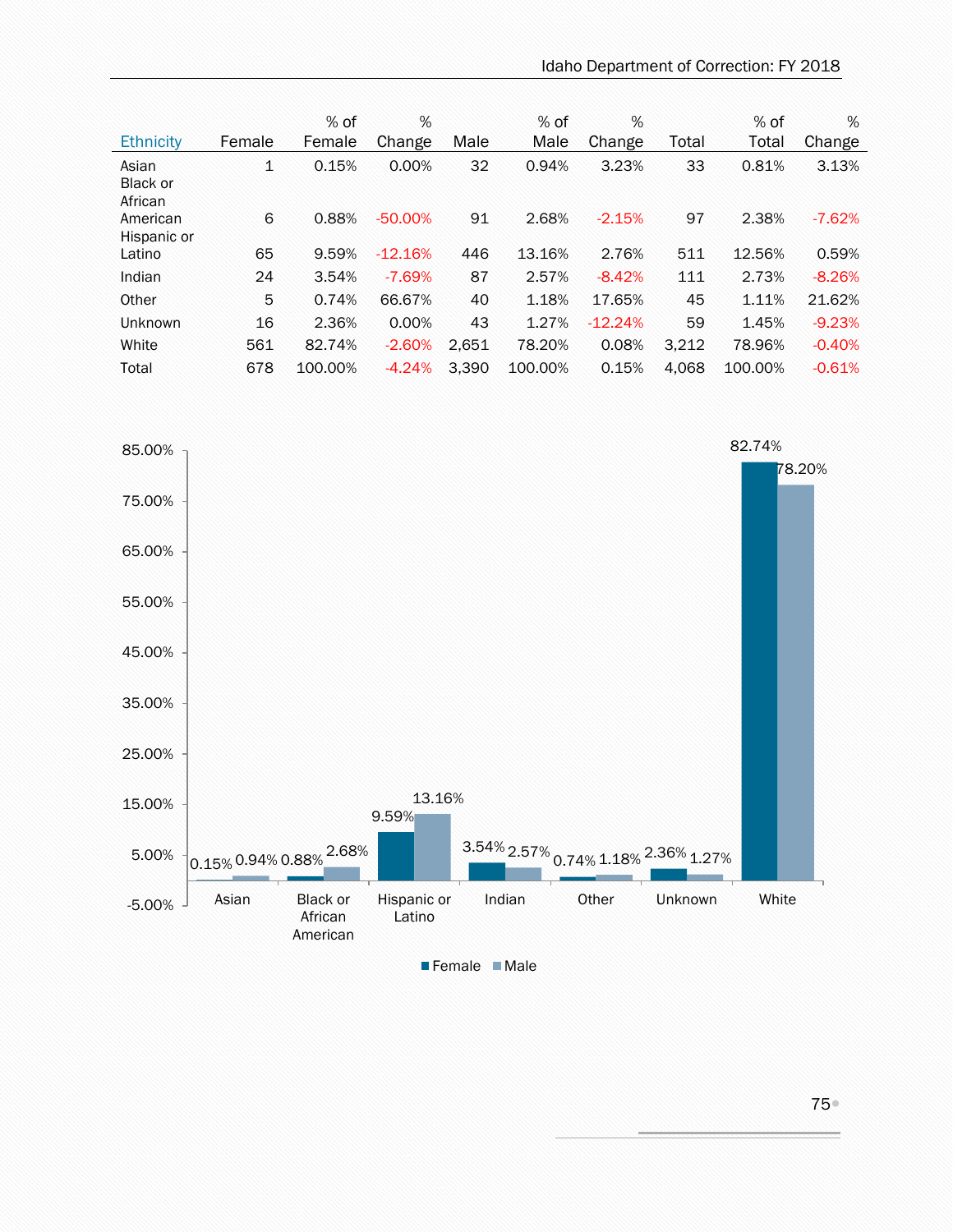| Age Range | Female | % of Female | Male  | % of Male | Total  | % of Total |
|-----------|--------|-------------|-------|-----------|--------|------------|
| Under 18  | 0      | $0.00\%$    | 1     | 0.01%     | 1      | 0.01%      |
| 18-24     | 379    | 11.42%      | 1.220 | 15.44%    | 1.599  | 14.25%     |
| 25-34     | 1.220  | 36.77%      | 2.829 | 35.81%    | 4.049  | 36.09%     |
| 35-44     | 944    | 28.45%      | 1.958 | 24.78%    | 2.902  | 25.87%     |
| 45-54     | 541    | 16.31%      | 1.153 | 14.59%    | 1.694  | 15.10%     |
| 55-64     | 216    | 6.51%       | 596   | 7.54%     | 812    | 7.24%      |
| $65+$     | 18     | 0.54%       | 144   | 1.82%     | 162    | 1.44%      |
| Total     | 3.318  | 100.00%     | 7.901 | 100.00%   | 11.219 | 100.00%    |





| 3.318<br>Female<br>29.57%<br>70.43%<br>Male<br>7.901 |
|------------------------------------------------------|
|                                                      |
|                                                      |
| 11,219<br>100.00%<br>Total                           |



50.00%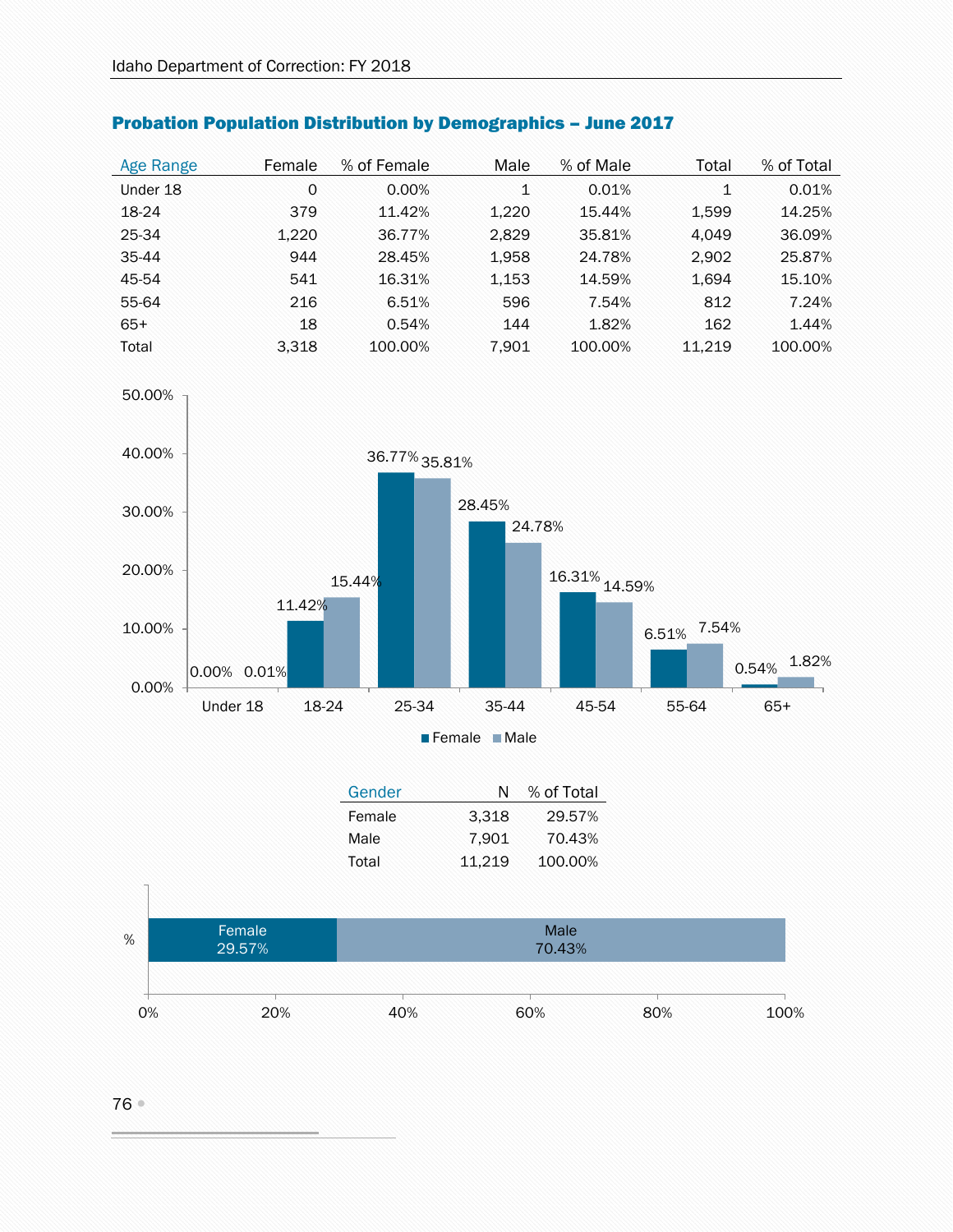| <b>Ethnicity</b>                 | Female | % of Female | Male  | % of Male | Total  | % of Total |
|----------------------------------|--------|-------------|-------|-----------|--------|------------|
| <b>Asian</b>                     | 17     | 0.51%       | 38    | 0.48%     | 55     | 0.49%      |
| <b>Black or African American</b> | 18     | 0.54%       | 156   | 1.97%     | 174    | 1.55%      |
| Hispanic or Latino               | 271    | 8.17%       | 953   | 12.06%    | 1,224  | 10.91%     |
| Indian                           | 127    | 3.83%       | 163   | 2.06%     | 290    | 2.58%      |
| Other                            | 20     | 0.60%       | 71    | 0.90%     | 91     | 0.81%      |
| <b>Unknown</b>                   | 417    | 12.57%      | 828   | 10.48%    | 1,245  | 11.10%     |
| White                            | 2,448  | 73.78%      | 5,692 | 72.04%    | 8,140  | 72.56%     |
| Total                            | 3.318  | 100.00%     | 7,901 | 100.00%   | 11.219 | 100.00%    |

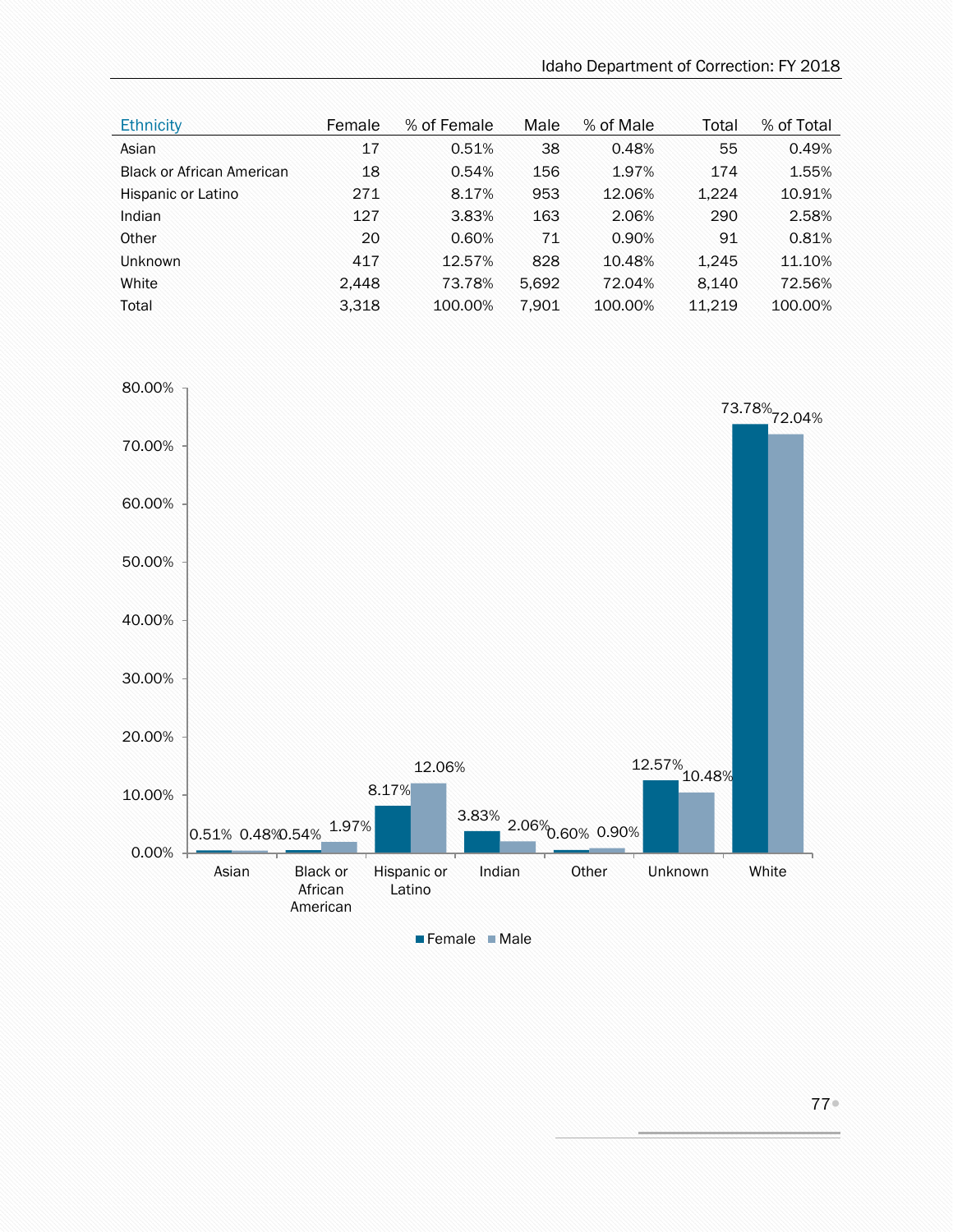| Age   |        | $%$ of  | %        |       | $%$ of  | %        |        | $%$ of  | %        |
|-------|--------|---------|----------|-------|---------|----------|--------|---------|----------|
| Range | Female | Female  | Change   | Male  | Male    | Change   | Total  | Total   | Change   |
| Under |        |         |          |       |         |          |        |         |          |
| 18    | 0      | 0.00%   | 0.00%    | 2     | 0.02%   | 100.00%  | 2      | 0.02%   | 100.00%  |
| 18-24 | 366    | 10.36%  | $-3.43%$ | 1.164 | 14.35%  | $-4.59%$ | 1,530  | 13.14%  | $-4.32%$ |
| 25-34 | 1,317  | 37.27%  | 7.95%    | 2,930 | 36.12%  | 3.57%    | 4,247  | 36.47%  | 4.89%    |
| 35-44 | 1,059  | 29.97%  | 12.18%   | 2,086 | 25.72%  | 6.54%    | 3,145  | 27.01%  | 8.37%    |
| 45-54 | 550    | 15.56%  | 1.66%    | 1,150 | 14.18%  | $-0.26%$ | 1,700  | 14.60%  | 0.35%    |
| 55-64 | 216    | 6.11%   | 0.00%    | 618   | 7.62%   | 3.69%    | 834    | 7.16%   | 2.71%    |
| $65+$ | 26     | 0.74%   | 44.44%   | 161   | 1.98%   | 11.81%   | 187    | 1.61%   | 15.43%   |
| Total | 3.534  | 100.00% | 6.51%    | 8,111 | 100.00% | 2.66%    | 11,645 | 100.00% | 3.80%    |

## Probation Population Distribution by Demographics – June 2018



| Gender | N      | % of Total |
|--------|--------|------------|
| Female | 3.534  | 30.35%     |
| Male   | 8.111  | 69.65%     |
| Total  | 11.645 | 100.00%    |



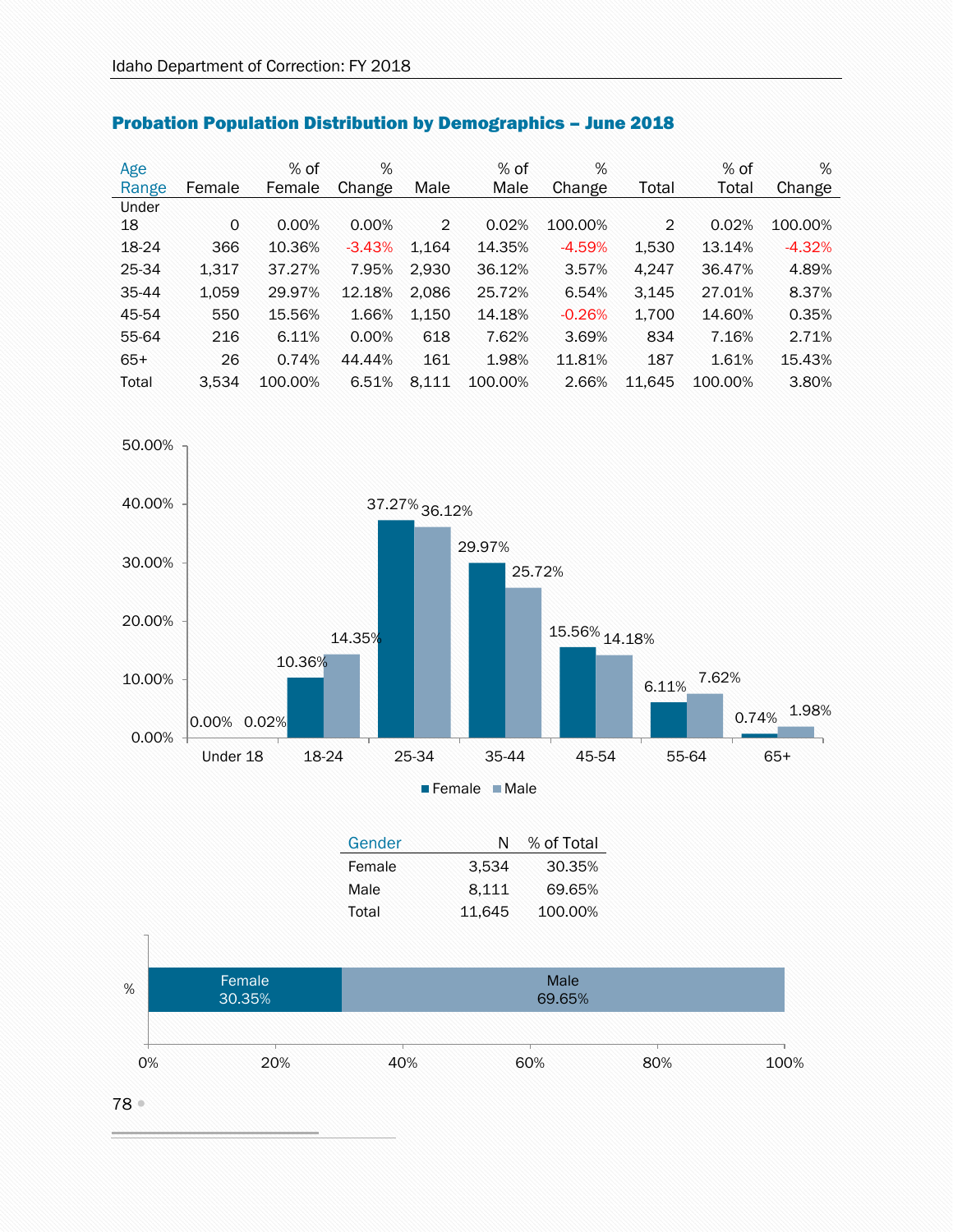| Female | $%$ of<br>Female | %<br>Change | Male  | $%$ of<br>Male | %<br>Change | Total  | $%$ of<br>Total | %<br>Change |
|--------|------------------|-------------|-------|----------------|-------------|--------|-----------------|-------------|
| 17     | 0.48%            | 0.00%       | 43    | 0.53%          | 13.16%      | 60     | 0.52%           | 9.09%       |
| 30     | 0.85%            | 66.67%      | 161   | 1.98%          | 3.21%       | 191    | 1.64%           | 9.77%       |
| 268    | 7.58%            | $-1.11%$    | 981   | 12.09%         | 2.94%       | 1.249  | 10.73%          | 2.04%       |
| 149    | 4.22%            | 17.32%      | 203   | 2.50%          | 24.54%      | 352    | 3.02%           | 21.38%      |
| 28     | 0.79%            | 40.00%      | 94    | 1.16%          | 32.39%      | 122    | 1.05%           | 34.07%      |
| 403    | 11.40%           | $-3.36%$    | 823   | 10.15%         | $-0.60%$    | 1,226  | 10.53%          | $-1.53%$    |
| 2,639  | 74.67%           | 7.80%       | 5,806 | 71.58%         | 2.00%       | 8.445  | 72.52%          | 3.75%       |
| 3.534  | 100.00%          | 6.51%       | 8,111 | 100.00%        | 2.66%       | 11.645 | 100.00%         | 3.80%       |
|        |                  |             |       |                |             |        |                 |             |



79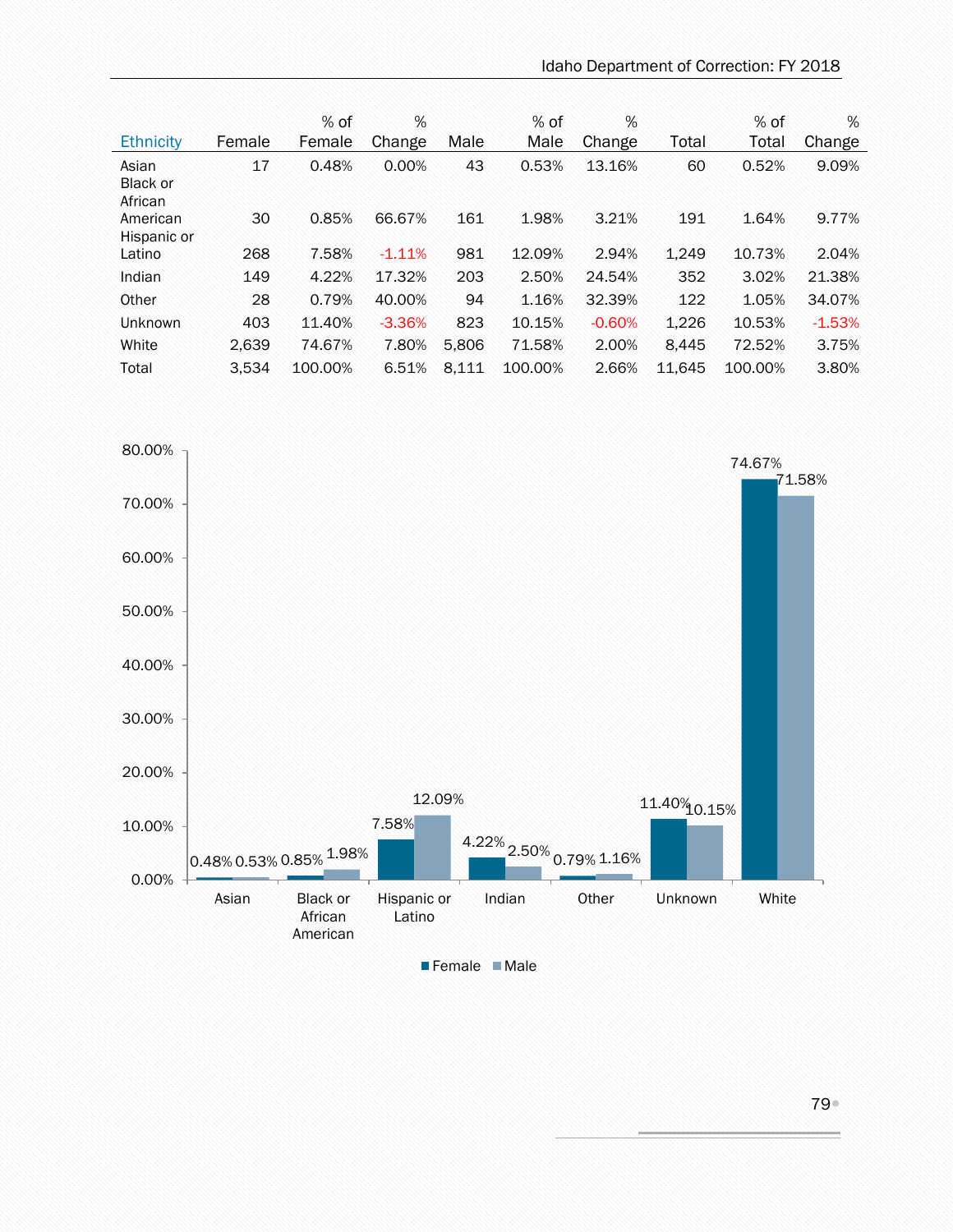## Section III: Glossary

80

÷